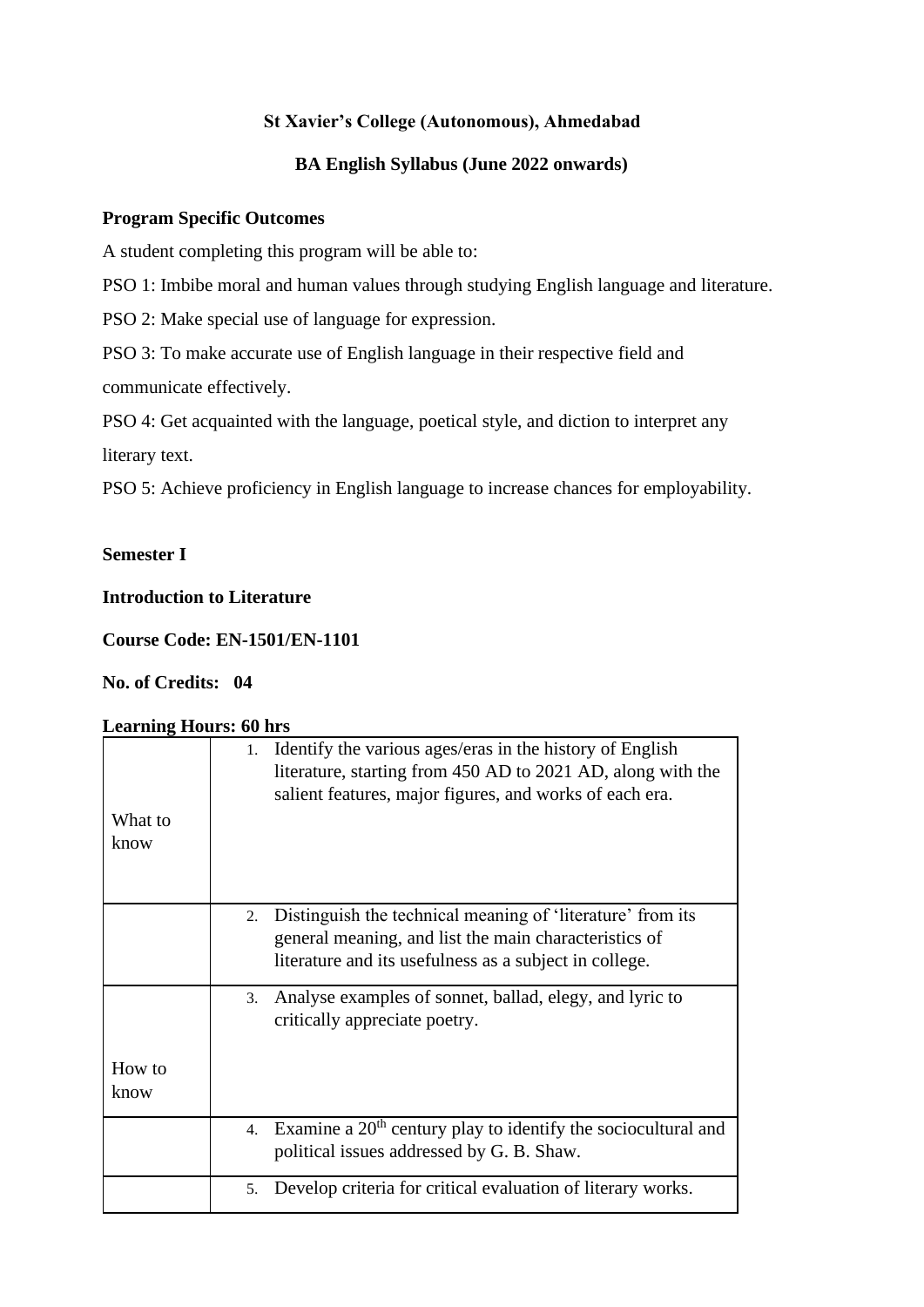| What will<br>be able to<br>do? |                                                                                                                  |
|--------------------------------|------------------------------------------------------------------------------------------------------------------|
|                                | 6. Categorise literary works according to their place in the<br>history of English literature and appraise them. |

#### **Unit-1: Introduction to the Meaning of Literature**

Prescribed text: R. J. Rees: 'What Is Literature?' in An Introduction to English Literature

#### **Unit-2: Introduction to the History of Literature (Overview of the History of Poetry)**

- 1. Keats: La Belle Dame Sans Merci
- 2. Tennyson: Tears, Idle Tears
- 3. Shelley: Ozymandias
- 4. Shakespeare: To Me Fair Friend
- 5. Milton: On His Blindness

#### **Recommended Texts:**

- 1. Pramod Nayar: *A Short History of English Literature;*
- 2. Michael Alexander: *A History of English Literature;*
- 3. RJ Rees: *An Introduction to the Study of Literature*

### **Unit-3: Introduction to the History of Literature (Overview of the History of Drama)**

#### G.B. Shaw: *Pygmalion*

### **Unit-4: Acquaintances**

- 1. Geoffrey Chaucer: *The Canterbury Tales*
- 2. Christopher Marlowe: *Dr. Faustus*
- 3. William Shakespeare: *Hamlet*
- 4. John Webster: *The White Devil*
- 5. William Congreve: *The Way of the World*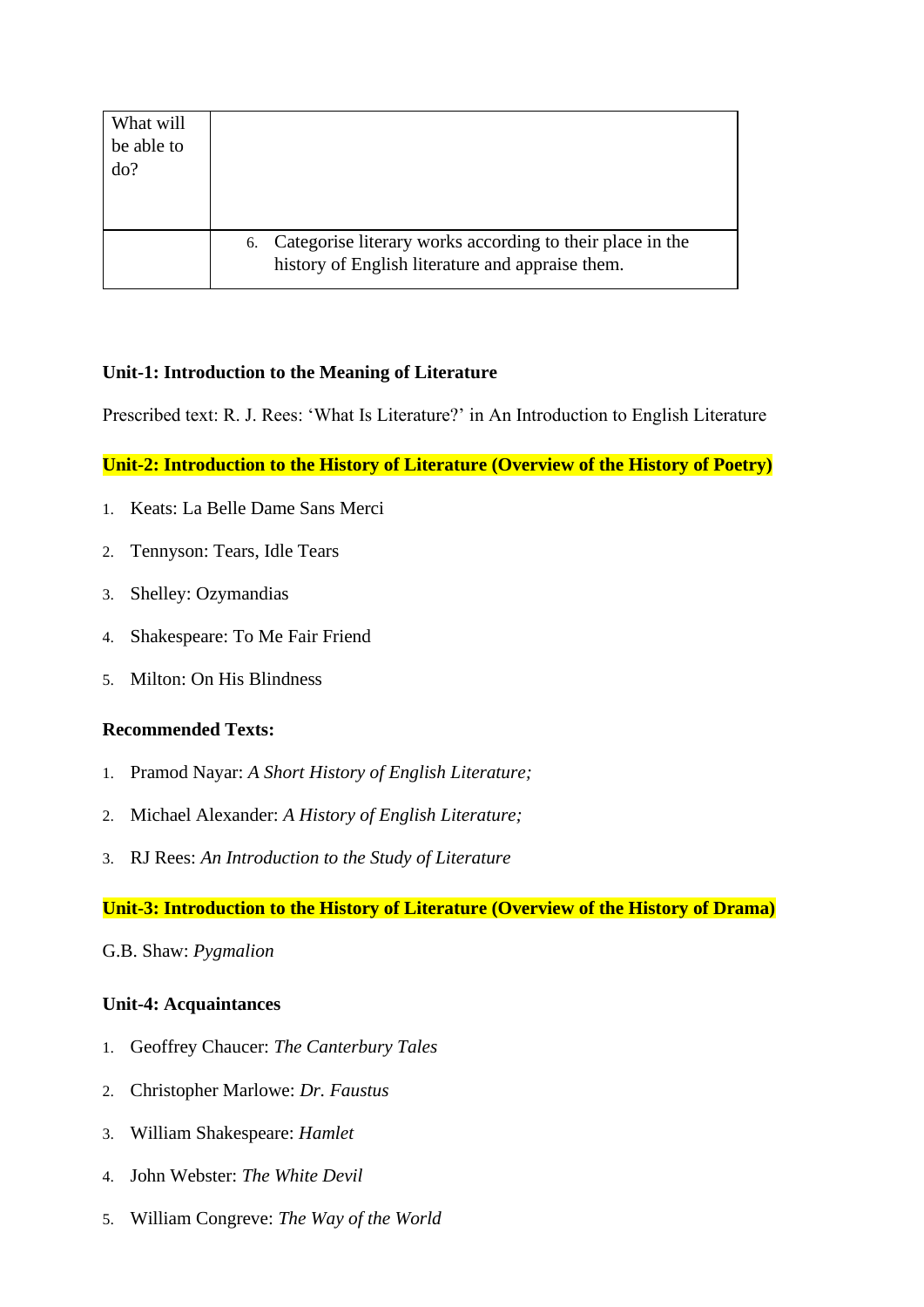- 6. S.T. Coleridge: *The Rime of the Ancient Mariner*
- 7. George Eliot: *Adam Bede*
- 8. Charles Dickens: *Hard Times*
- 9. Virginia Woolf: *Mrs. Dalloway*
- 10. T.S. Eliot: "Love Song of J. Alfred Prufrock"

#### **Elective Paper: Literary Forms: The One Act Play and the Short Story Course Code: EN-1502/EN-1102**

#### **No. of Credits: 04 Learning Hours: 60 hrs**

| Ltai mng 110013. ov m 5 |                                                                          |
|-------------------------|--------------------------------------------------------------------------|
|                         | The students will describe and distinguish both the literary             |
|                         | forms.                                                                   |
|                         |                                                                          |
| What to                 |                                                                          |
| know                    |                                                                          |
|                         |                                                                          |
|                         |                                                                          |
|                         | Students will identify and discuss the salient features of One act       |
|                         | plays and short stories.                                                 |
|                         | Students will apply their familiarity with the salient features of       |
|                         | One act plays and short stories to <b>analyse</b> some selected          |
|                         | samples prescribed in the syllabus.                                      |
| How to                  |                                                                          |
| know                    |                                                                          |
|                         |                                                                          |
|                         | Students will develop their understanding about the general              |
|                         | characteristics of One act plays and Short stories and operate           |
|                         | them on some other samples.                                              |
|                         |                                                                          |
|                         | Students will <b>analyze</b> the prescribed texts, critically appreciate |
|                         | them and come up with their own interpretation.                          |
| What                    |                                                                          |
| will be                 |                                                                          |
| able to                 |                                                                          |
| do?                     |                                                                          |
|                         |                                                                          |
|                         |                                                                          |
|                         | Students will express their opinions on the present literary             |
|                         | forms and use logical argument and participate in classroom              |
|                         | discussion, presentations and writing academic essays for                |
|                         | different purposes (assignments, examination).                           |
|                         |                                                                          |
|                         |                                                                          |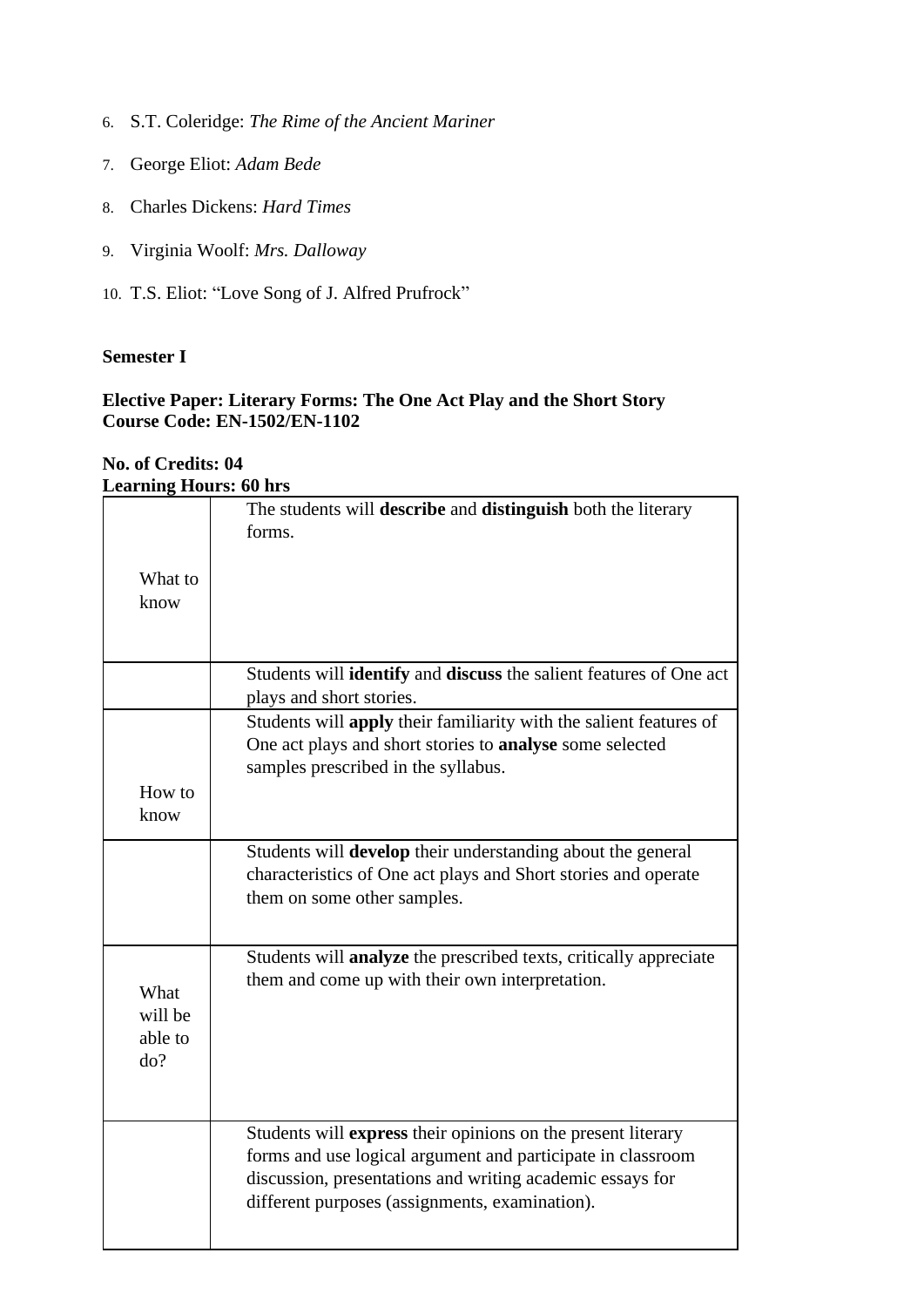#### **Unit-1: The One Act Play**

Prescribed text: R.J. Rees: An Introduction to English Literature

## **Unit-2: One-Act Plays**

- 1. WW Jacobs: *The Monkey's Paw*
- 2. Margaret Wood: *Day of Atonement*

## **Unit-3: The Short Story**

Prescribed text: R.J. Rees: An Introduction to English Literature

### **Unit-4: Selected short stories**

- 1. Ernest Hemingway: "The Short and Happy Life of Francis Macomber"
- 2. Saki: "Mrs. Packletide's Tiger"
- 3. Khushwant Singh: "Mark of Vishnu"
- 4. Rabindranath Tagore: "Kabuliwallah"

## **First Year: Semester I EN-1103: Remedial Grammar**

**No. of Credits: 04**

#### **Learning Hours: 60 hrs**

|                 | 1. Students will identify corrective measures to eliminate<br>grammatical errors in speaking and writing so as to<br>complement accurate and fluent communication. |
|-----------------|--------------------------------------------------------------------------------------------------------------------------------------------------------------------|
| What to<br>know | 2. Students will describe and interpret various concepts of the<br>nature of English grammar (spoken and written) and its<br>elements.                             |
|                 | 3. Students will solve communicative activities and exercises<br>based on the application of form-focussed patterns in form<br>of.                                 |
| How to<br>know  | 4. Students will analyse authentic language samples to<br>understand the dynamic structure of the English language.                                                |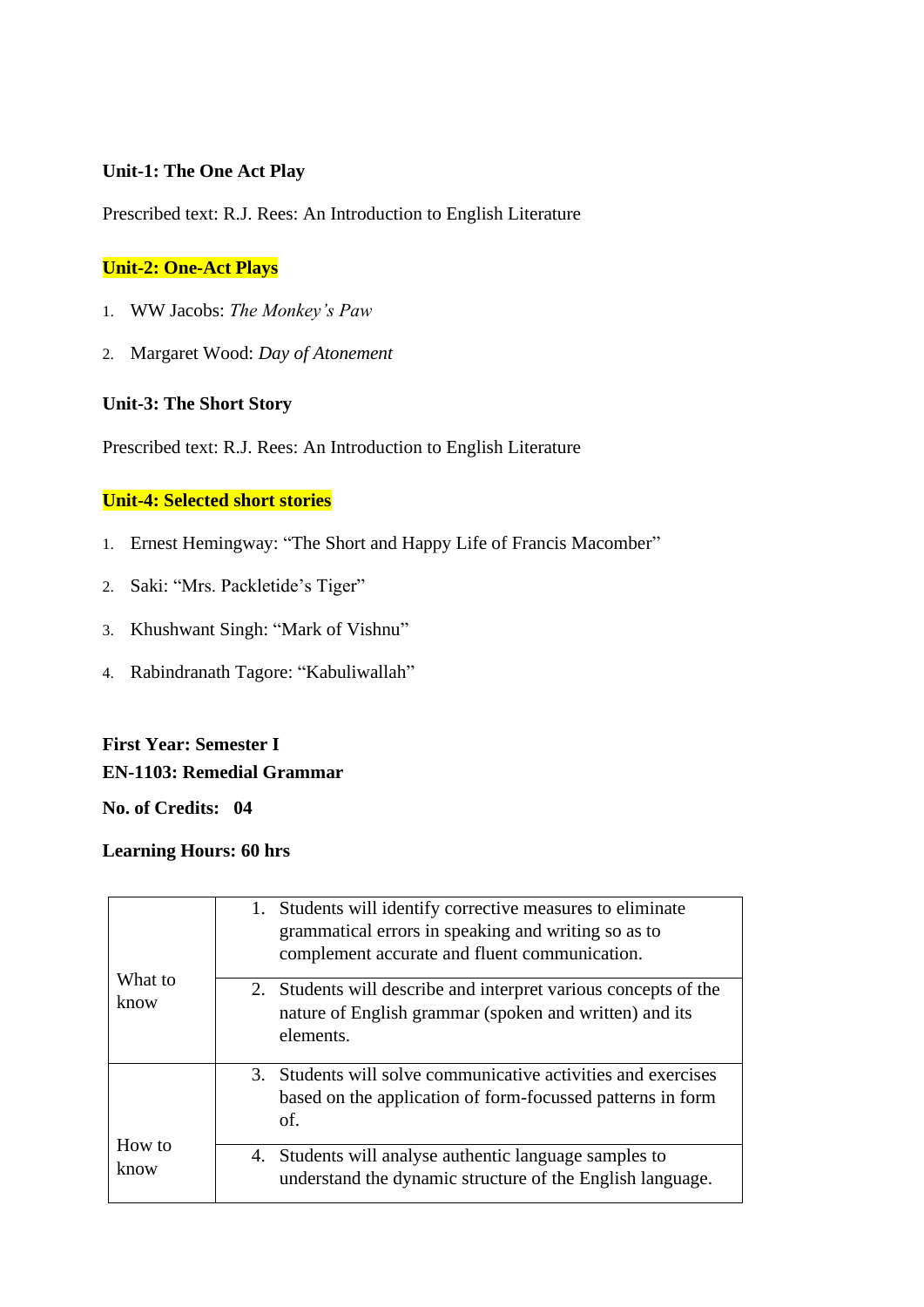| What will<br>be able to<br>do? | 5. Students will be able to distinguish and apply their<br>conceptual understanding of English grammar to real life<br>use of English for communication. |
|--------------------------------|----------------------------------------------------------------------------------------------------------------------------------------------------------|
|                                | 6. Students will use forms and structures in English to form<br>accurate messages in spoken as well as written language.                                 |

#### **Course content**

| <b>Unit I</b>   | Introduction to grammar (what is grammar, its importance etc); different<br>approaches to grammar: traditional, generative, transformative, and<br>communicative. |
|-----------------|-------------------------------------------------------------------------------------------------------------------------------------------------------------------|
| <b>Unit II</b>  | Articles & determiners. Forms & functions of nouns, pronouns, prepositions.                                                                                       |
| <b>Unit III</b> | Verbs (transitive $\&$ intransitive, regular $\&$ irregular), tense $\&$ aspect, auxiliaries<br>(primary $\&$ modal), negatives                                   |
|                 | Unit IV Questions, Forms & functions of adjectives, Forms and functions of adverbs, Concord.                                                                      |

#### **Mode of examination:**

Written exam: 70 marks

#### **Prescribed Texts:**

Quirk, Greenbaum, Leech and Svartvik's *A Comprehensive Grammar of English*.

### **Reference books:**

Michael Swan (2016) *Practical English Usage* (International Edition) OUP

Scott Thornbury *Natural Grammar*

Leech, G. & J. Svartvik (2002) *A Communicative Grammar of English*. Pearson, India.

Pandey J. H. (2008) *Complete Grammar*, Shree Book Centre, Mumbai, India.

Murphy, R. (2009) *Intermediate English Grammar.* Cambridge Univ. Press, India.

Hewings, M. (2011) *Advanced English Grammar*. Cambridge Univ. Press, India.

Wren, P. C. & H. Martin (2000) *High School English Grammar and Composition*, S. Chand & Co, New Delhi.

*Paper 1104 Introduction to Phonetics* **EN-1104: Introduction to Phonetics**

**No. of Credits: 04 Learning Hours: 60 hrs**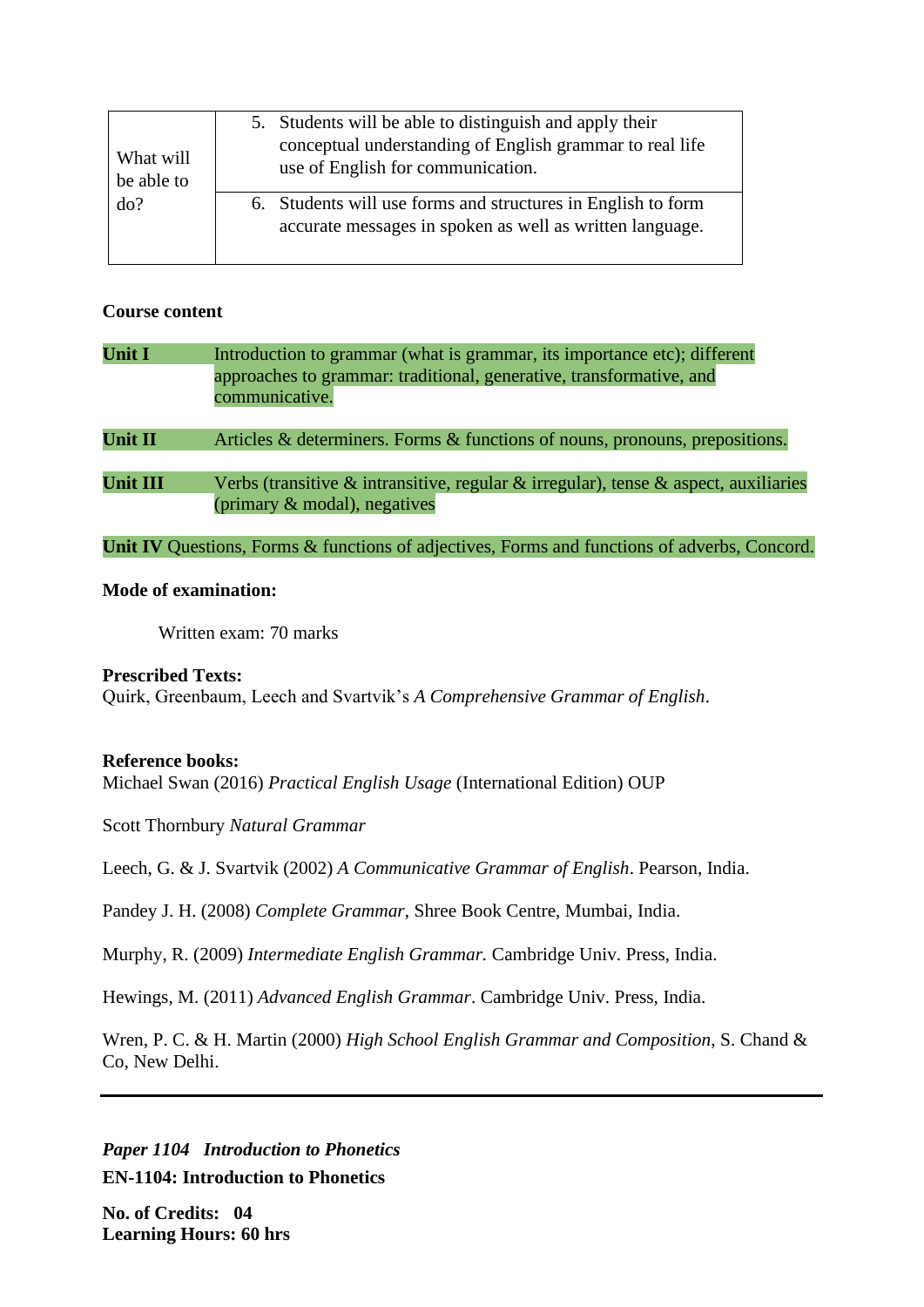|                            | Students will recognize English sound symbols and repeat and<br>reproduce the English sounds.                                                                                     |
|----------------------------|-----------------------------------------------------------------------------------------------------------------------------------------------------------------------------------|
| What to<br>know            | Students will <b>discuss</b> and <b>distinguish</b> different English sounds<br>and <b>associate</b> them with sounds of different languages or their<br>specific mother tongues. |
| How to                     | Students will classify the English sounds and manipulate them<br>while using them in their speech or conversing with others.                                                      |
| know                       | Students will <b>develop</b> their English speaking skills by practicing<br>them in various contexts.                                                                             |
| What<br>will be<br>able to | Students will specify and explain the sounds of English<br>language and <b>determine</b> their <b>understanding</b> for the same in<br>oral and written format.                   |
| do?                        | Students will recognize and rewrite phonemic transcription of<br>words and sentences.                                                                                             |

## **Objectives**

- 1. To familiarise the learners with English sounds through listening.
- 2. To enable the learners to achieve accuracy in oral production by encouraging the use of a pronunciation dictionary (*Oxford Advanced Learners' Dictionary*).
- 3. To enable the learners to achieve an optimum level of intelligibility and fluency in speech.

## **Course Content**

| <b>Unit I</b>        | Introduction to linguistics and speech sounds (Ch. 2, 3, 4 and 5)          |
|----------------------|----------------------------------------------------------------------------|
| <b>Unit II</b>       | Description and classification of vowels (Ch. $7 & 10$ )                   |
| <b>Unit III</b>      | Description and classification of consonants (Ch. $6 \& 11$ )              |
| <b>Unit IV</b><br>8) | Introduction to phonetic symbols, phonology $\&$ minimal pairs (Ch. 1 $\&$ |

## **Mode of Examination:**

| Written:   | <b>40 marks</b> (all are to be objective type questions.)                 |
|------------|---------------------------------------------------------------------------|
| Viva voce: | <b>30 marks</b> (course based questions, reading/listening comprehension) |

#### **Reference books:**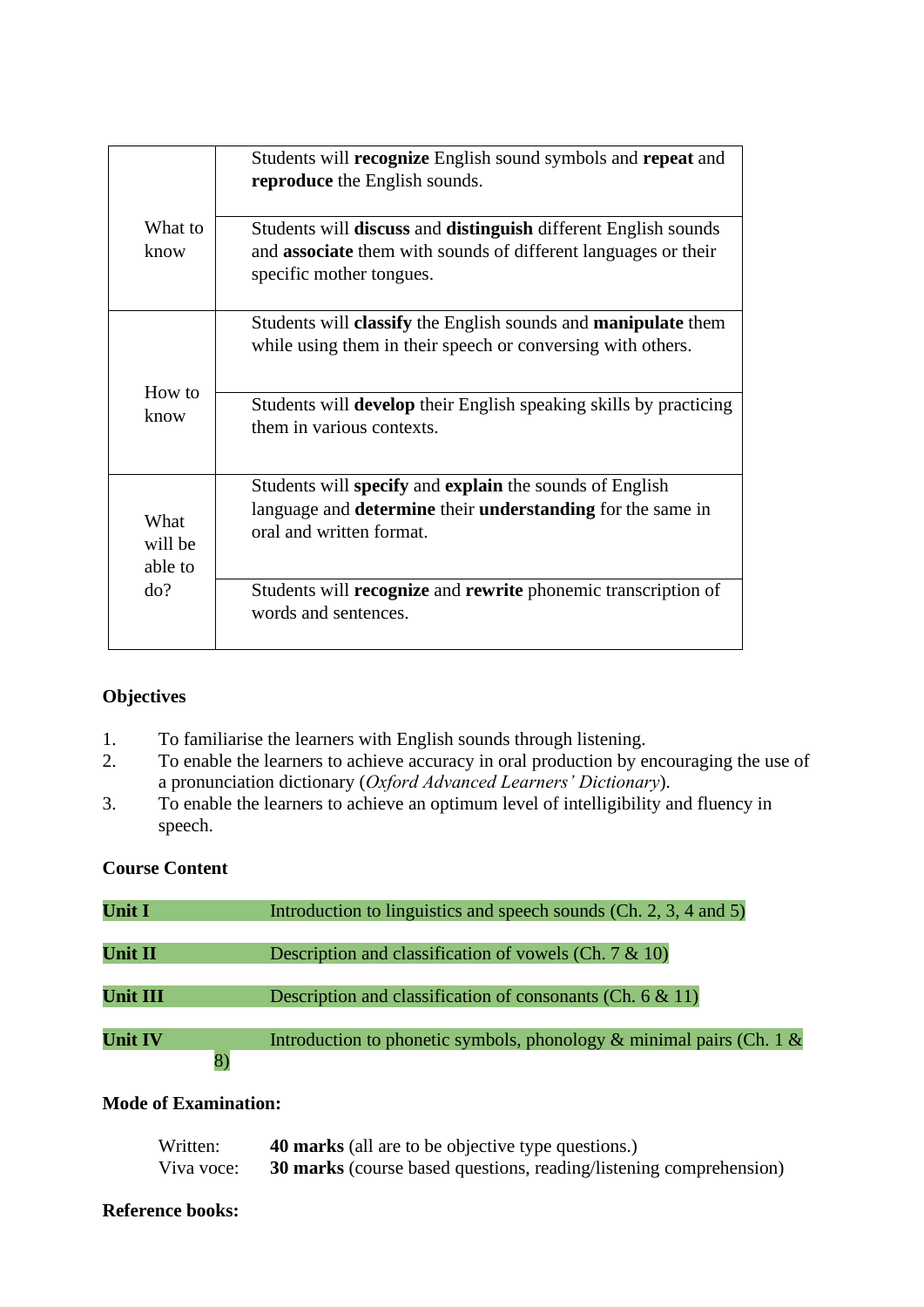1. Balasubramanian, T. (2013) *A Textbook of English Phonetics for Indian Students*, 2<sup>nd</sup> Ed., Macmillan, New Delhi.

2. Sethi, J. and P. V. Dhamija (2007) *A Course in Phonetics and Spoken English*, 2<sup>nd</sup> Ed., Prentice Hall, New Delhi.

- 3. *Oxford Advanced Learner's Dictionary*, 8th Ed., Oxford, 2010.
- 4. Jones, Daniel: *English Pronouncing Dictionary*.

#### **Semester I**

#### **Elective Paper: Aspects of Indian Literature [for Gujarati Medium Students] Course Code: EN-1201**

#### **No. of Credits: 02 Learning Hours: 30hrs**

| What to<br>know                | Students will appreciate and discuss the stories added in the<br>1.<br>syllabus                                     |
|--------------------------------|---------------------------------------------------------------------------------------------------------------------|
|                                | Students will learn writing different types of idioms<br>2.                                                         |
|                                | Student will analyse several proverbs and one-word<br>3.<br>substitutes                                             |
| How to<br>know                 |                                                                                                                     |
| What will<br>be able to<br>do? | Students will be able to read texts looking into various<br>4.<br>aspects of plot, setting, themes, characters etc. |
|                                | Students will be able to acquaint themselves with several<br>5.<br>Indian literary works                            |

### **Unit-1: Famous Indian Stories (MG Narasimha Murthy, Orient BlackSwan, 2009)**

- 1. Tagore*:* "Kabuliwallah"
- 2. RK Narayan: "Sweets for Angels"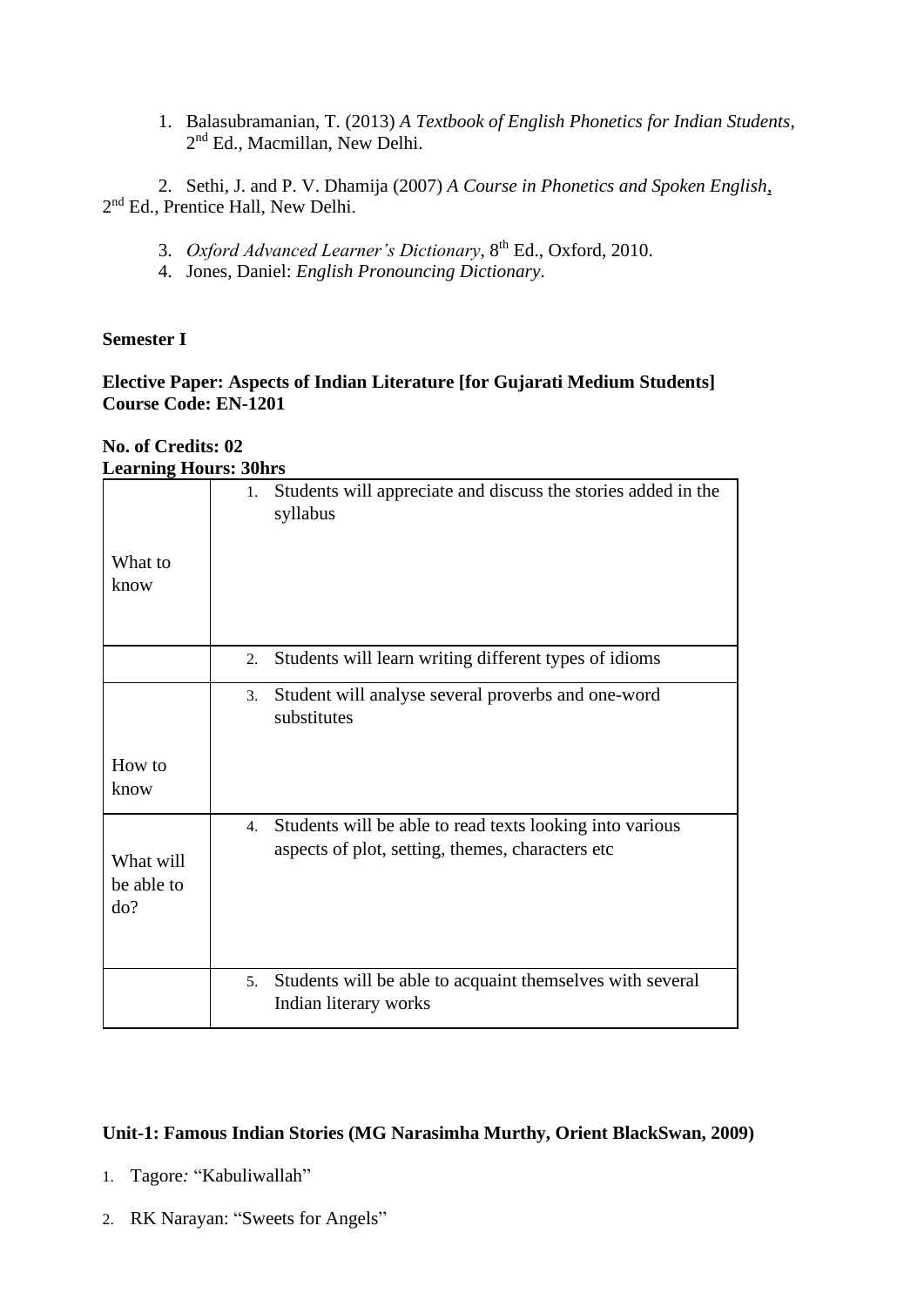3. Mulk Raj Anand: "The Gold Watch"

### **Unit-2: Famous Indian Stories (MG Narasimha Murthy, Orient BlackSwan, 2009)**

- 1. MastiVenkateshaIyengar: "The Curds-Seller"
- 2. RomilaThapar: "The Spell"

**Unit-3: General Language Skills**: Reading – Inferring meaning from context / Linking Ideas / Predicting Content / Skimming / Scanning,

**Unit-4: Basic Writing** – Writing about routines, descriptions, Note making, Writing letters

#### **Prescribed Texts**

Harrison, Richard *Academic Skills* Students Book Level 1 (New Headway Series) OUP Chapter 1-5

#### **Semester II**

#### **The Elizabethan Age**

**Course Code: EN-2501/EN-2101**

### **No. of Credits: 4**

#### **Learning Hours: 60**

|         | The students will <b>describe</b> the social and political history of the<br>Elizabethan age. |
|---------|-----------------------------------------------------------------------------------------------|
| What to |                                                                                               |
|         |                                                                                               |
| know    |                                                                                               |
|         |                                                                                               |
|         |                                                                                               |
|         | Students will <b>identify</b> and <b>discuss</b> the salient literary features of             |
|         | the Elizabethan age.                                                                          |
|         | Students will critically <b>analyse</b> The Merchant of Venice                                |
|         | deliberating on racial and religious discrimination.                                          |
|         |                                                                                               |
| How to  |                                                                                               |
| know    |                                                                                               |
|         |                                                                                               |
|         | Students will develop their understanding about various literary                              |
|         | works of the Elizabethan age.                                                                 |
|         |                                                                                               |
|         |                                                                                               |
|         | Students will <b>analyze</b> the prescribed texts, critically appreciate                      |
|         | them and come up with their own interpretation.                                               |
| What    |                                                                                               |
| will be |                                                                                               |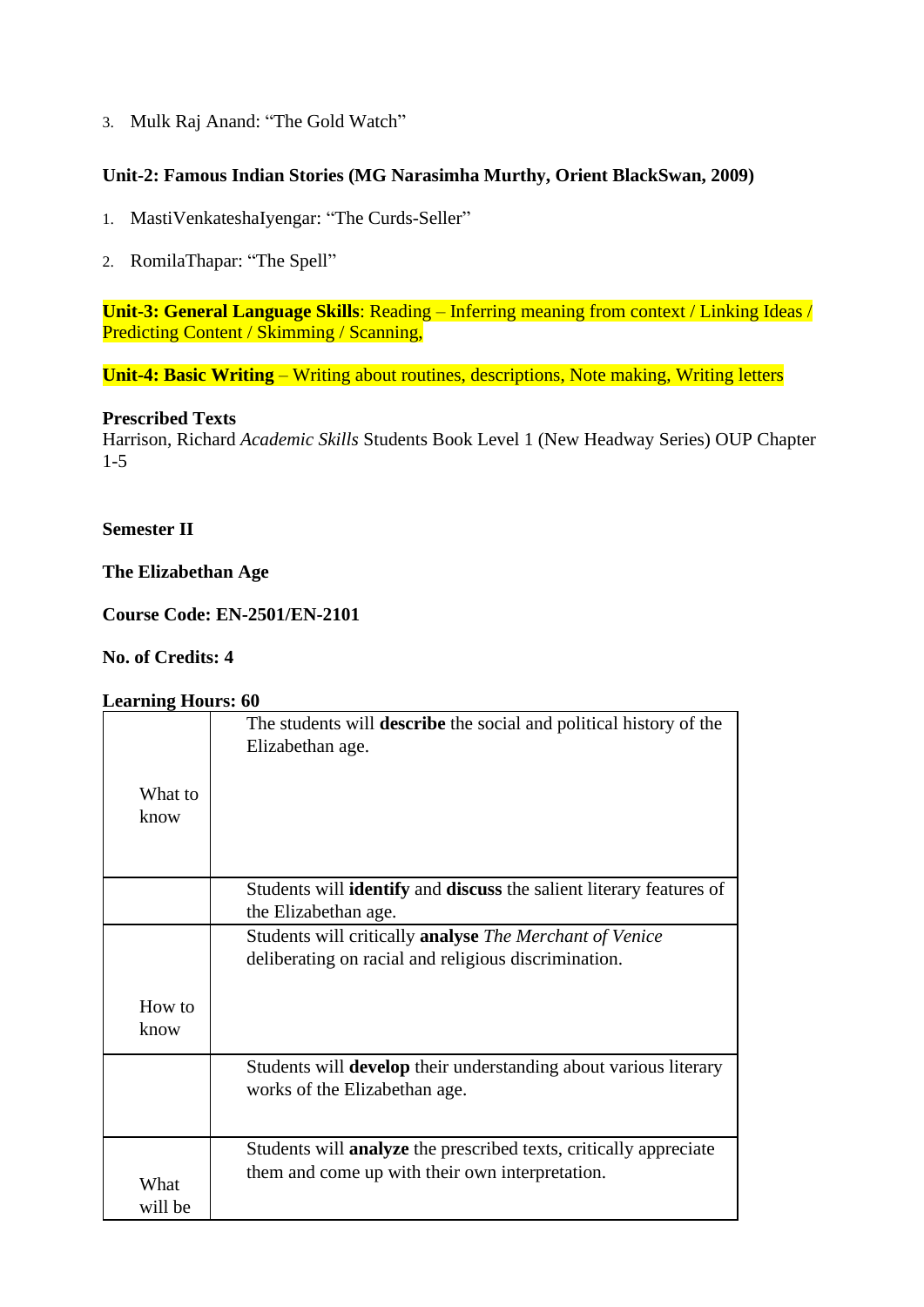| able to<br>do? |                                                                                                                                                                                                                                            |
|----------------|--------------------------------------------------------------------------------------------------------------------------------------------------------------------------------------------------------------------------------------------|
|                |                                                                                                                                                                                                                                            |
|                | Students will express their opinions on the present literary<br>forms and use logical argument and participate in classroom<br>discussion, presentations and writing academic essays for<br>different purposes (assignments, examination). |

### **Unit-1: Social and Political History: Literature and Culture**

Prescribed text: Pramod Nayar: A Short History of English Literature

#### **Unit-2: Literary Features of English Literature, Metaphysical Poetry**

Prescribed text: Pramod Nayar: A Short History of English Literature

#### **Unit-3: William Shakespeare:** *The Merchant of Venice*

#### **Unit-4: Detailed acquaintances:**

- 1. William Shakespeare: *Othello*
- 2. William Shakespeare: *King Lear*
- 3. William Shakespeare: *Much Ado about Nothing*
- 4. Ben Jonson: *Volpone*
- 5. John Webster: *The Duchess of Malfi*
- 6. Thomas Middleton: *The Changeling*
- 7. Christopher Marlowe: "Hero and Leander"
- 8. Phillip Sidney: *Arcadia*
- 9. Edmund Spenser: "The Faerie Queene"
- 10. 10.Thomas Nashe: *The Unfortunate Traveller*

### **Semester I**

#### **Literary Form: Lyrical and Narrative Poetry**

#### **Course Code: EN-2502/EN-2102**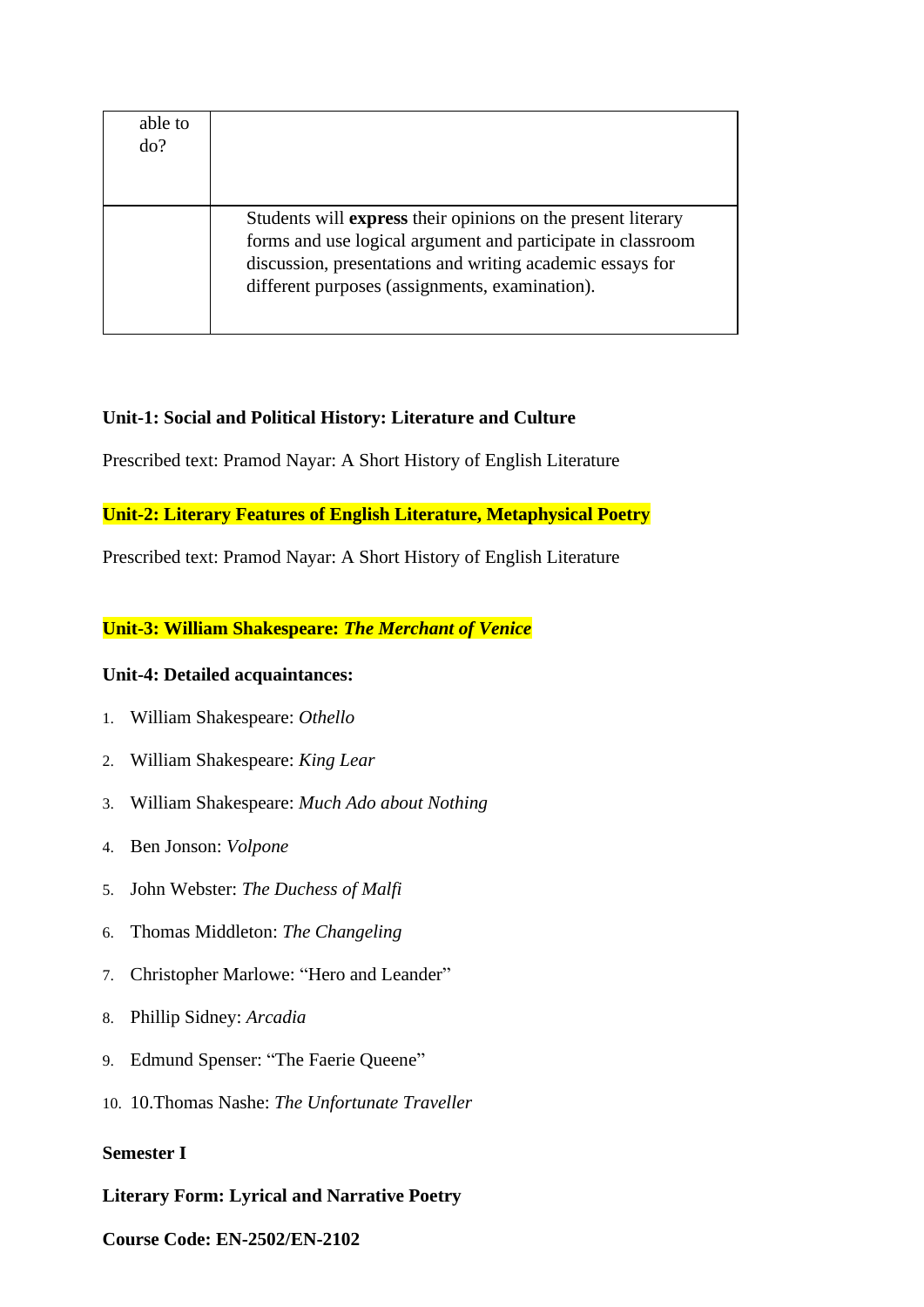## **No. of Credits: 04**

#### **Learning Hours: 60hrs**

|                                   | Students will <b>identify</b> both the poetry forms in English literature<br>i.e. Lyrical and Narrative poetry.                                                                                                  |
|-----------------------------------|------------------------------------------------------------------------------------------------------------------------------------------------------------------------------------------------------------------|
| What to<br>know                   |                                                                                                                                                                                                                  |
|                                   | Students will <b>outline</b> and <b>summarise</b> the salient features of                                                                                                                                        |
|                                   | both poetry forms and recite as well as explain them.                                                                                                                                                            |
|                                   | Students will apply their understanding of lyrical and narrative                                                                                                                                                 |
|                                   | poetry and <b>operate</b> them on some prescribed poems using                                                                                                                                                    |
|                                   | techniques of reading and reciting poetry.                                                                                                                                                                       |
| How to<br>know                    |                                                                                                                                                                                                                  |
|                                   | Students will apply the learning to a few specific poems of both<br>the poetry forms.                                                                                                                            |
|                                   | Students will appreciate and criticize the prescribed poems.                                                                                                                                                     |
| What<br>will be<br>able to<br>do? |                                                                                                                                                                                                                  |
|                                   | Students will integrate their learning and opinions on different<br>poems by proposing arguments in context of classroom<br>discussion, and writing academic essays come up with some<br>unique interpretations. |

## **Unit-1: Sonnets and Lyrics**

- 1. John Donne: "Death Be Not Proud"
- 2. William Wordsworth: "Upon Westminster Bridge"
- 3. George Herbert: "Love (III)"
- 4. Matthew Arnold: "Dover Beach"

## **Unit-2: Ode and Elegy**

1. Thomas Gray: "Elegy Written in a Country Churchyard"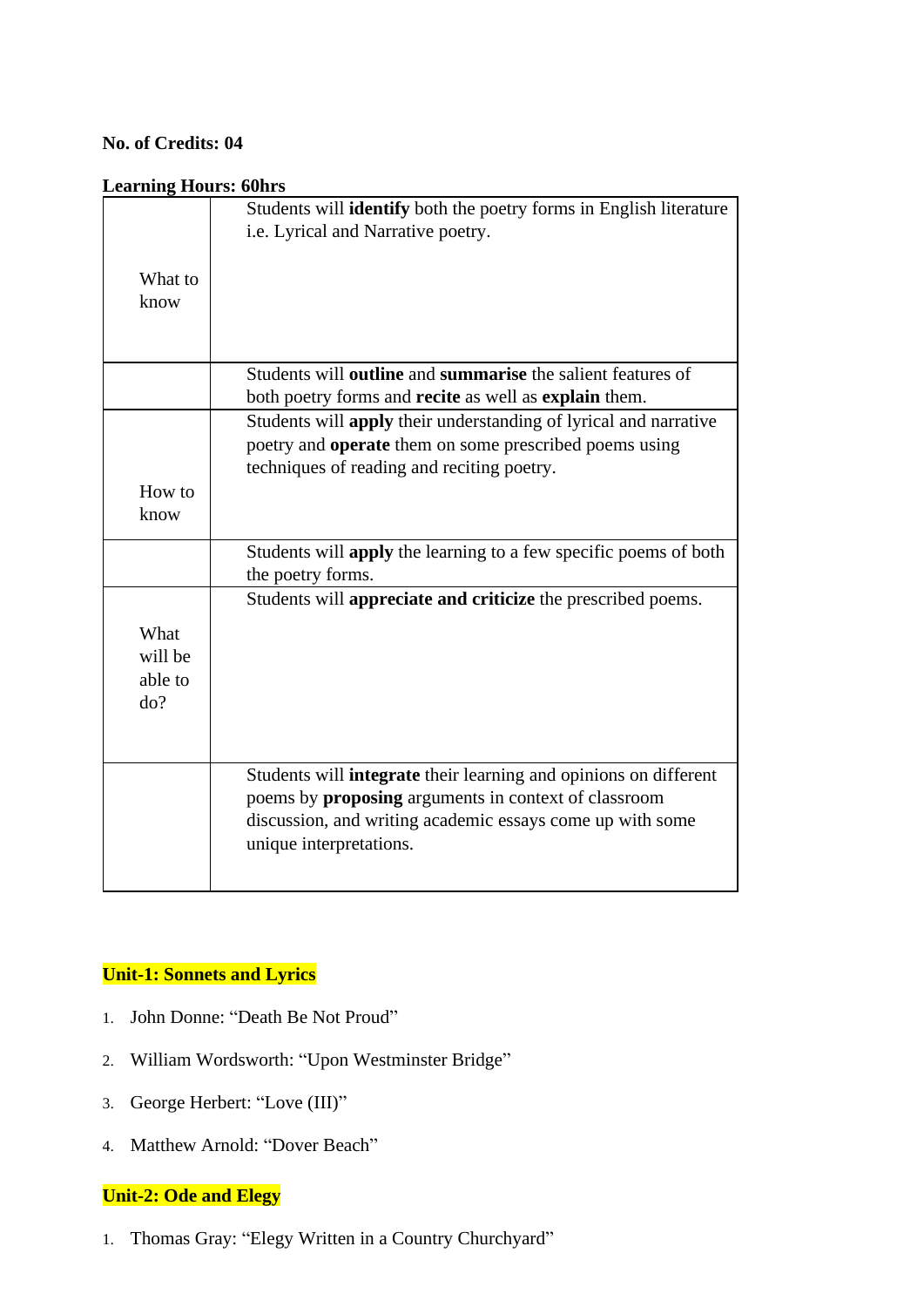2. Shelly: "Ode to the West Wind"

#### **Unit-3: Ballad**

- 1. Thomas Campbell: "Lord Ullin's Daughter"
- 2. Walter Scott: "Lochinvar"

**Unit-4: Acquaintances**: Metres (Iambic, Trochaic, etc)

"Ode to Skylark" Shakespearean Sonnets "Sohrab and Rustum" "Prothalamion" "Lucy" Poems "Ulysses" "Strange Meeting"

### **Prescribed Texts**:

- 1. R.J. Rees: *A Short Introduction to English Literature*
- 2. A. Preminger: *Princeton Encyclopaedia of Poetry and Poetics*

## **First Year: Semester II**

*Paper 2103 Writing Skills* **EN-2103: Writing Skills**

#### **No. of Credits: 04 Learning Hours: 60 hrs**

|                 | 1. Learning will distinguish between the major classifications<br>of writing namely general writing as against other specific<br>genres of writing.                                                                                                                                                          |
|-----------------|--------------------------------------------------------------------------------------------------------------------------------------------------------------------------------------------------------------------------------------------------------------------------------------------------------------|
| What to<br>know | 2. Learners will develop conceptual and practical<br>understanding of writing skills in multiple genres like<br>academic writing, general writing, technical writing, creative<br>writing, etc and various sub-skills of writing like<br>summarizing, paraphrasing, quoting, formality, informality,<br>etc. |
|                 | 3. Students will write multiple drafts of assignments<br>representative of the various genres of writing focussed<br>upon in the syllabus.                                                                                                                                                                   |
| How to<br>know  | 4. Students will evaluate write-ups by engaging in peer<br>correction and peer feedback.                                                                                                                                                                                                                     |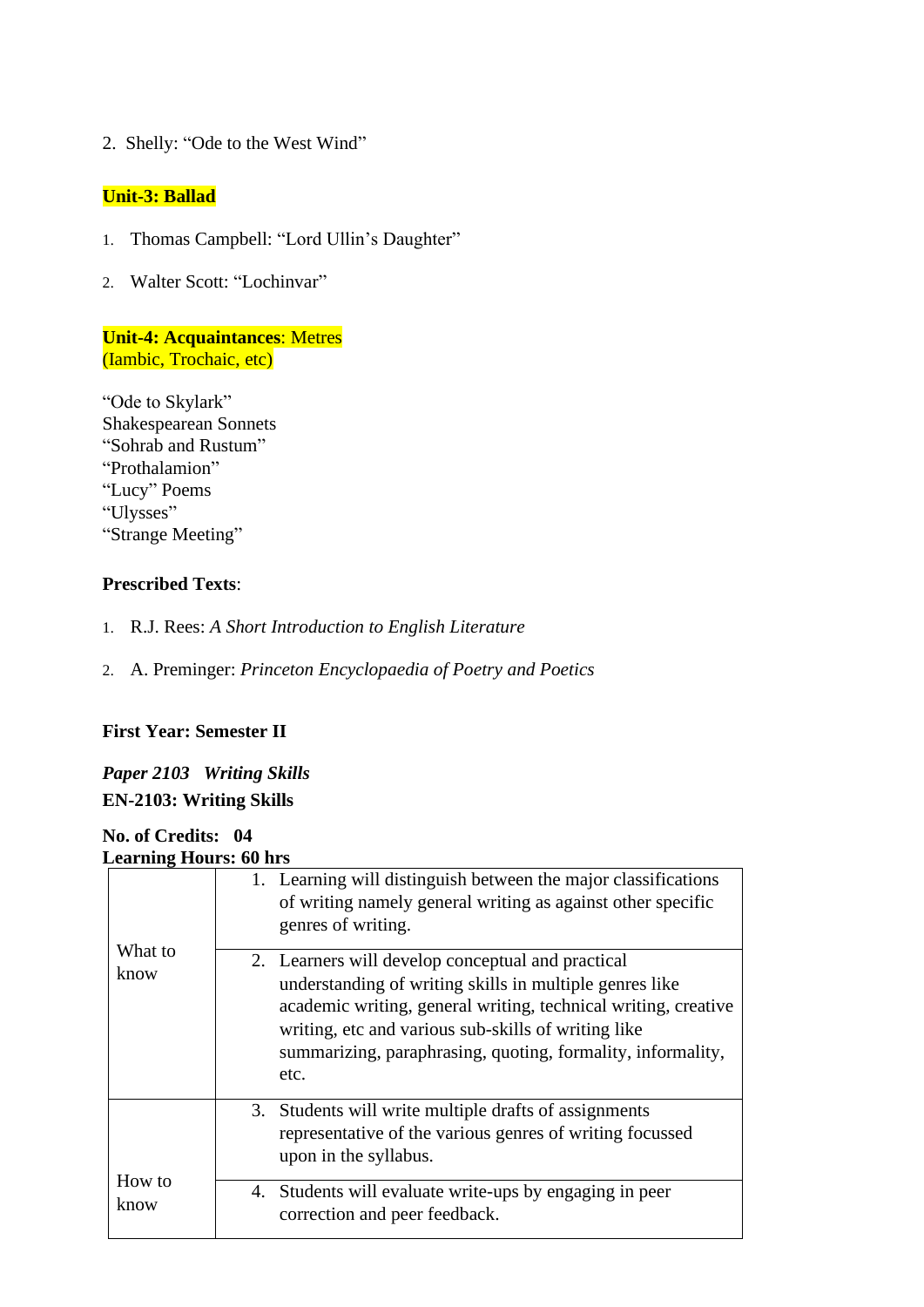| What will<br>be able to<br>do? | 5. Students will identify and evaluate the various genres of<br>writing according to their purpose and format.                                        |
|--------------------------------|-------------------------------------------------------------------------------------------------------------------------------------------------------|
|                                | 6. Students will create write ups that are coherent, cohesive<br>and may be narrowed down to a central thesis as an organic<br>and formal foundation. |

### **Objectives**

- 1. To make learners familiar with the sub-skills of writing.
- 2. To enhance learners' writing skills.
- 3. To train learners in the use of specific formats of the written discourse.

#### **Course content**

| <b>Unit I</b>   | <u>Mechanics of writing – features and sub-skills linguistic and discoursal</u>  |
|-----------------|----------------------------------------------------------------------------------|
|                 | writings (cohesion, coherence, style, context and content, aesthetic function of |
|                 | language, literal and figurative language).                                      |
|                 |                                                                                  |
| Unit II         | Academic Writing / Technical Writing / Content Writing                           |
|                 |                                                                                  |
| <b>Unit III</b> | Story writing based on given outline.                                            |
|                 |                                                                                  |
| <b>Unit IV</b>  | Social Media (emails, blogs etc)                                                 |

#### **Mode of Examination:**

Written exam: 70 marks

#### **Reference books:**

- 1. Raman, M. & S. Sharma (2011) *Communication Skills*, OUP, New Delhi, India.
- 2. Lata, P. & S. Kumar (2011) *Communication Skills*, OUP, New Delhi, India.
- 3. Pandey J. H. (2008) *Complete Grammar*, Shree Book Centre, Mumbai, India.
- 4. Wren, P. C. & H. Martin (2000) *High School English Grammar and Composition*, S. Chand & Co., New Delhi.

*Paper 2104 Introduction to Phonetics* **EN-2104: Introduction to Phonetics**

**No. of Credits: 04 Learning Hours: 60 hrs**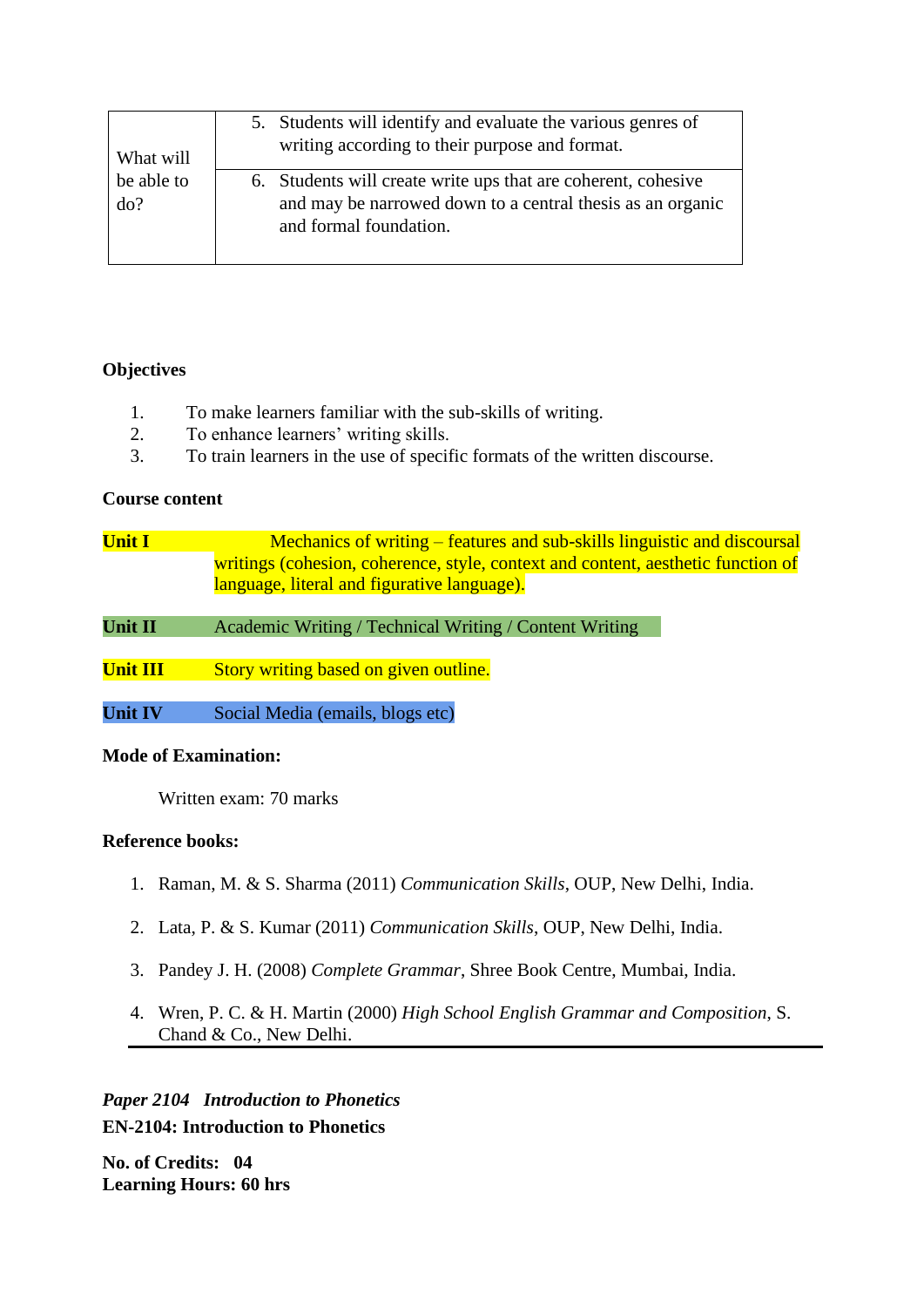|                            | Students will recognize English sound symbols and repeat and<br>reproduce the English sounds.                                                                   |
|----------------------------|-----------------------------------------------------------------------------------------------------------------------------------------------------------------|
| What to                    | Students will discuss and distinguish different English sounds                                                                                                  |
| know                       | and associate them with sounds of different languages or their<br>specific mother tongues.                                                                      |
|                            | Students will <b>classify</b> the English sounds and <b>manipulate</b> them<br>while using them in their speech or conversing with others.                      |
| How to<br>know             | Students will develop their English speaking skills by practicing<br>them in various contexts.                                                                  |
| What<br>will be<br>able to | Students will specify and explain the sounds of English<br>language and <b>determine</b> their <b>understanding</b> for the same in<br>oral and written format. |
| do?                        | Students will recognize and rewrite phonemic transcription of<br>words and sentences.                                                                           |

## **Course content**

| <b>Unit I</b>   | The syllable and consonant clusters (Ch. $9 & 12$ )                             |
|-----------------|---------------------------------------------------------------------------------|
| Unit II         | Word accent and rhythm (Ch. $14 \& 15$ )                                        |
| <b>Unit III</b> | Intonation in connected speech, Assimilation and Elision (Ch. $16 \& 17$ )      |
| <b>Unit IV</b>  | Transcription of words and short sentences with primary stress and tonic accent |

## **Mode of Examination:**

| Written:   | <b>40 marks</b> (all are to be objective type questions.)                 |
|------------|---------------------------------------------------------------------------|
| Viva voce: | <b>30 marks</b> (course based questions, reading/listening comprehension) |

#### **Reference books:**

Jones, Daniel: *English Pronouncing Dictionary*. Same as those suggested above for semester 3.

#### **Semester I**

**Elective Paper: World Literature [for Gujarati Medium only] Course Code: EN-2201**

**No. of Credits: 02 Learning Hours: 30hrs**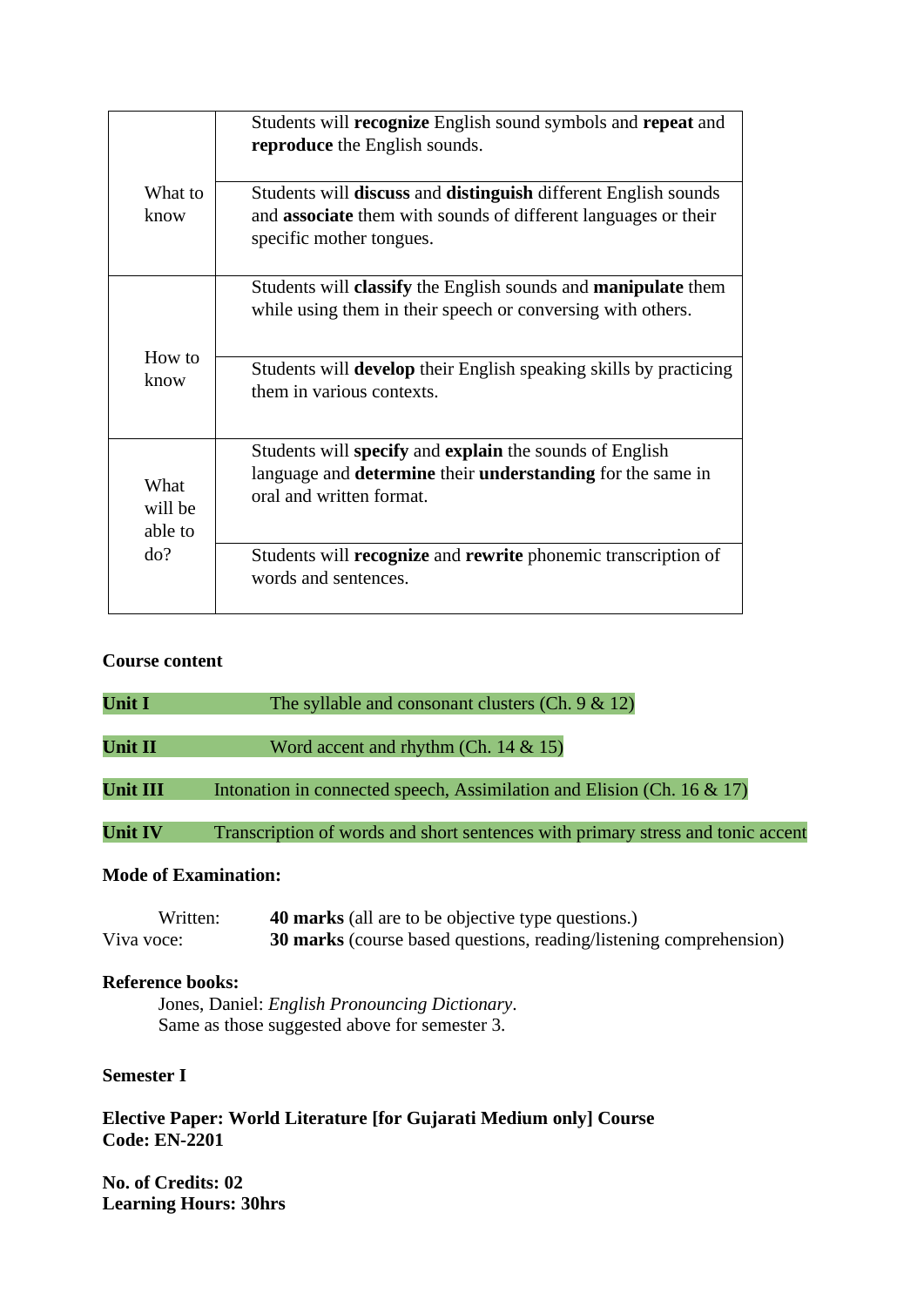|                                | Students will appreciate and discuss the stories added in the<br>1.<br>syllabus                                                 |
|--------------------------------|---------------------------------------------------------------------------------------------------------------------------------|
| What to                        |                                                                                                                                 |
| know                           |                                                                                                                                 |
|                                |                                                                                                                                 |
|                                | Students will learn precis writing<br>2.                                                                                        |
|                                | Students will analyse several elements of stories and observe<br>3.<br>the narrative style of different writers.                |
| How to<br>know                 |                                                                                                                                 |
|                                | Students will understand several proverbs<br>4.                                                                                 |
| What will<br>be able to<br>do? | Students will be able to read texts looking into various<br>5 <sub>1</sub><br>aspects of plot, setting, themes, characters etc. |

### **Units-1 and 2**:

1. Charles Dickens: Oliver Twist (abridged. OUP edition)

### **Unit 3: Writing a summary**

**Unit 4: Language Skills** – Reading and analyzing information, Writing descriptions, summaries, reports

## **Prescribed Text:**

Harrison, Richard *Academic Skills* Students Book Level 1 (New Headway Series) OUP Chapter 6-10

**Semester III**

**Restoration and Augustan Literature**

**Course code: EN-3501/EN-3101**

**Total Credits: 04**

**Total Teaching Hours: 60hrs**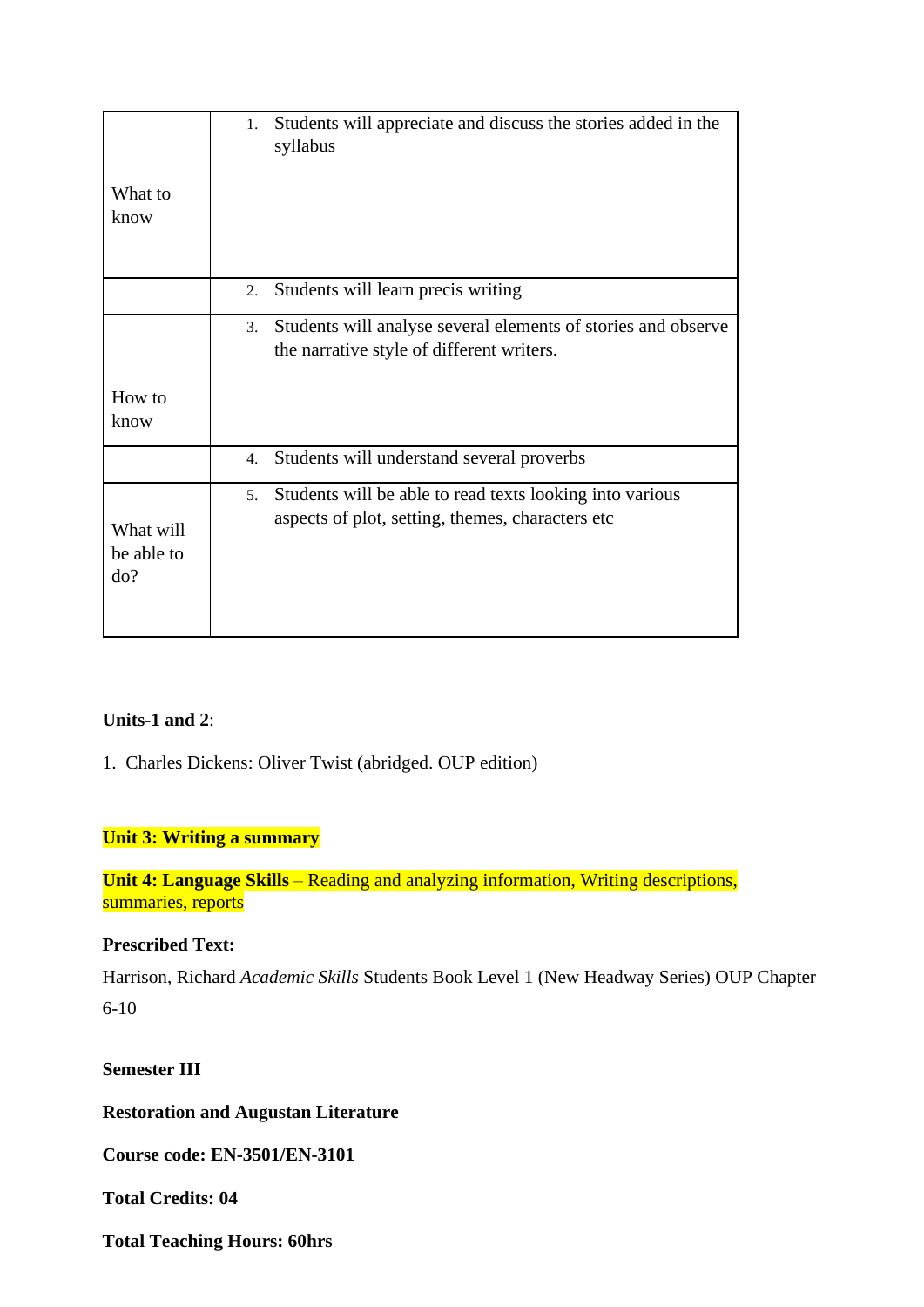| What to<br>know                | 1. The students will be able to understand the socio-political<br>scenarios that influenced the late 17 <sup>th</sup> century and 18 <sup>th</sup><br>century England.                                                    |
|--------------------------------|---------------------------------------------------------------------------------------------------------------------------------------------------------------------------------------------------------------------------|
|                                | The students will examine the different literary genres that<br>2.<br>were prevalent during the Restoration and Augustan Age.                                                                                             |
|                                | The students will discuss the evolution of different genres of<br>$\mathfrak{Z}$ .<br>literature during the Restoration and Augustan Age.                                                                                 |
| How to<br>know                 |                                                                                                                                                                                                                           |
|                                | The students will relate the general characteristics of<br>4.<br>Restoration and Augustan drama to a specific text.                                                                                                       |
| What will<br>be able to<br>do? | The students will be able to examine and bring forth the<br>5.<br>social, political, scientific and literary scenarios of<br>Restoration and Augustan Age through discussions,<br>presentations and written examinations. |

### **Unit-1:**

Socio-political and literary characteristics of Restoration and the Augustan Age

### **Unit-2:**

Restoration Drama (Tragedy and Comedy), Restoration Poetry and Prose

### **Unit-3:**

Sheridan: *The School for Scandal*

## **Unit 4: Detailed Acquaintances (200 words): (7 marks in the final exam)**

*All for Love, Absalom and Achitophel, The Dunciad, Essay of Dramatic Poesie, Pilgrim's Progress, Robinson Crusoe, Pamela, A Tale of a Tub, Tom Jones, The Way of the World,*

### **Prescribed Text:**

Pramod Nayar: A History of English Literature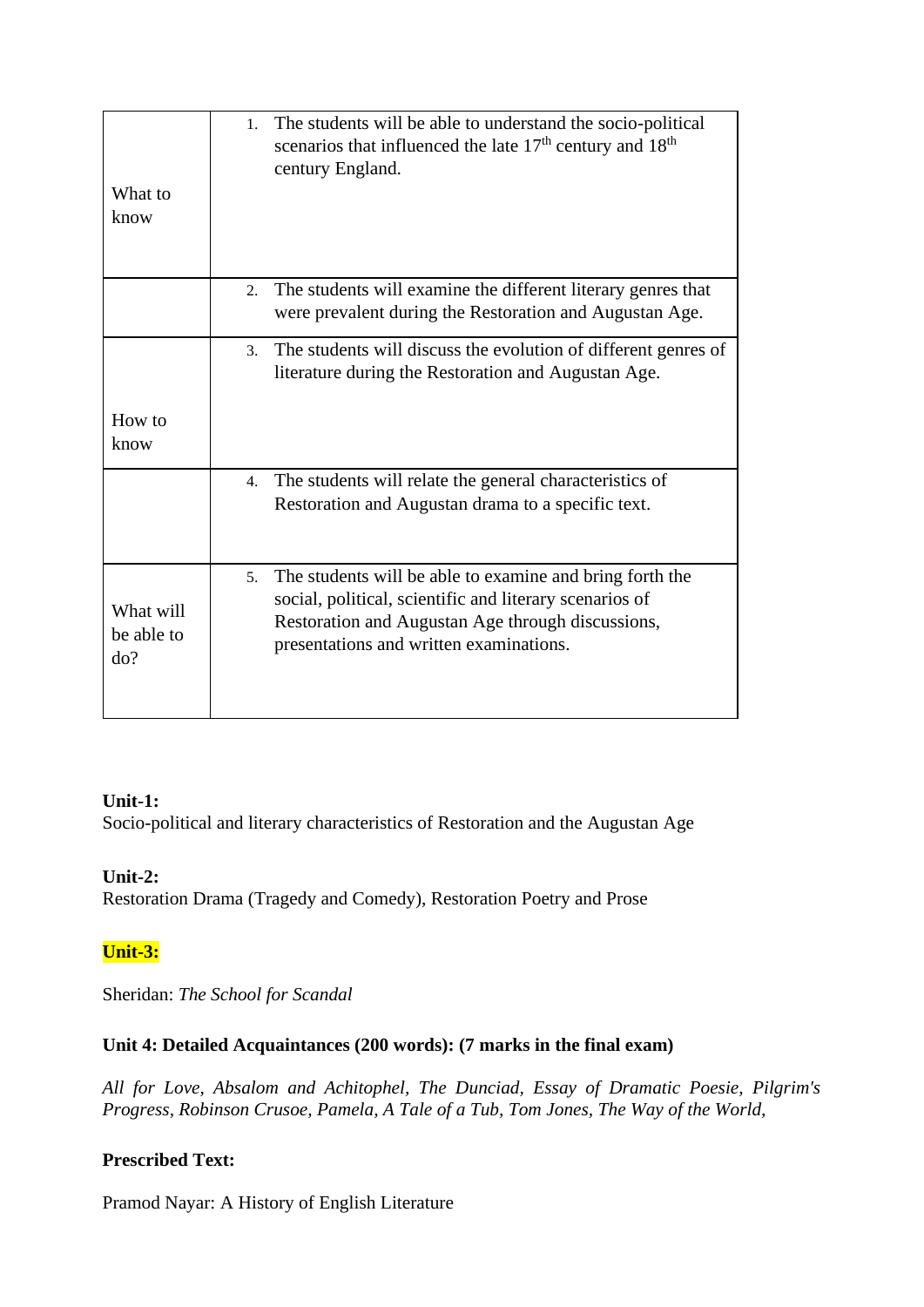### **Recommended Text:**

Michael Alexander: A History of English Literature

## **Semester III**

## **Literary Form: Tragedy**

**Course code: EN-3502/EN-3102**

## **Total Credits: 04**

#### **Total Teaching Hours: 60hrs**

| What to                        | Students will identify the various definitions, characteristics<br>1.<br>and history of tragedy in English literature.                                                                 |
|--------------------------------|----------------------------------------------------------------------------------------------------------------------------------------------------------------------------------------|
| know                           |                                                                                                                                                                                        |
|                                | Students will classify the major types of tragedies in<br>2.<br>English.                                                                                                               |
|                                | Students will analyse representative texts of tragedy.<br>3.                                                                                                                           |
| How to<br>know                 |                                                                                                                                                                                        |
|                                | Students will critically read and apply the theoretical<br>4.<br>conventions of writing tragedies to fictional texts.                                                                  |
| What will<br>be able to<br>do? | Students will critically read English tragedies within their<br>5.<br>socio-political, moral and critical context.                                                                     |
|                                | Students will integrate their understanding of English<br>6.<br>tragedies to develop their own view towards the<br>manifestation of social, individual and psychological<br>conflicts. |

#### **Unit-1**

Definition and Characteristics, Ruth Scodel: *An Intorduction to Greek Tragedy* Chapter I and II and Sewall, Richard B. and Conversi, Leonard W. "Tragedy". Encyclopedia Britannica

#### **Unit-2**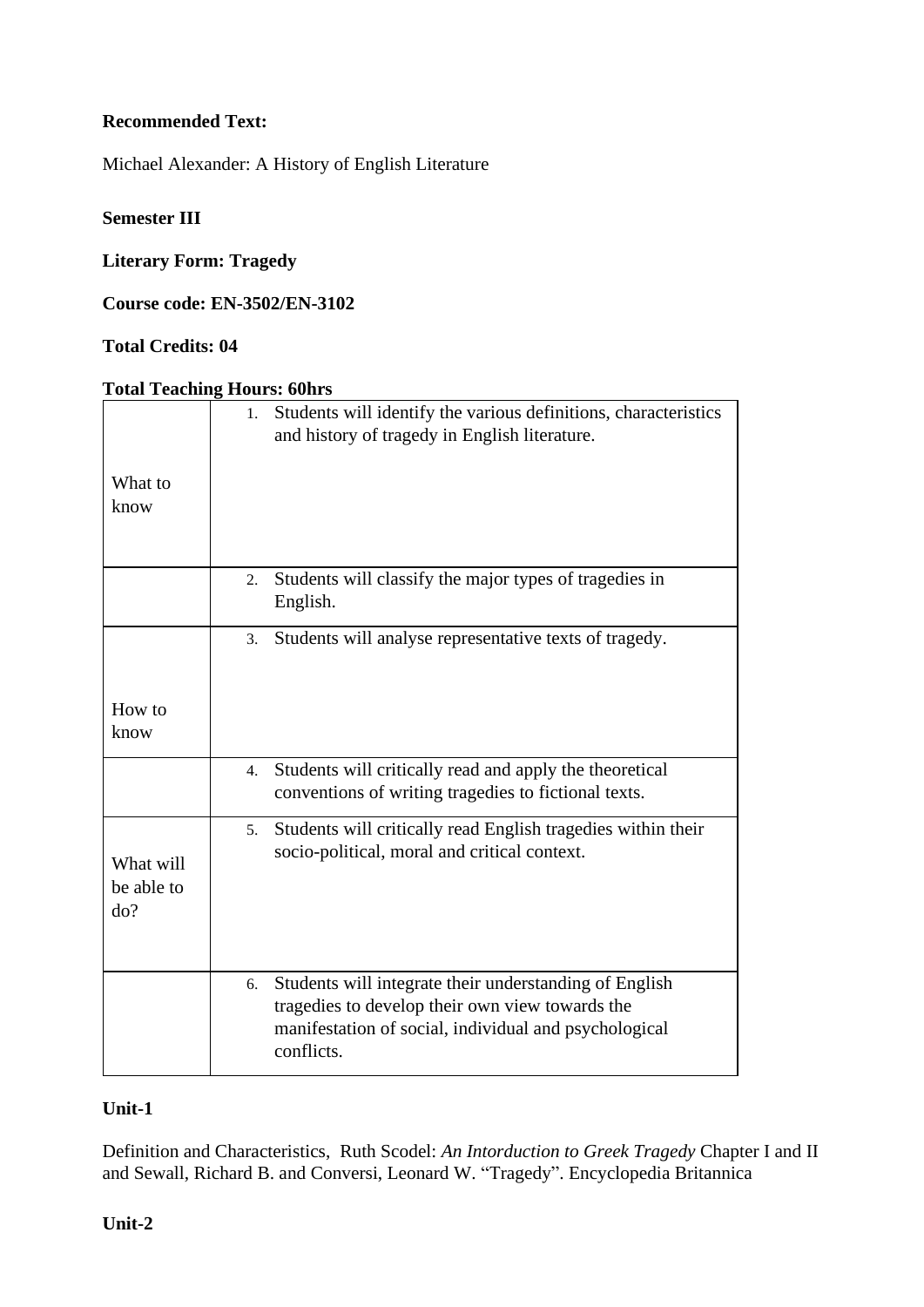Origin, Development and Types and Ruth Scodel: *An Intorduction to Greek Tragedy* Chapter IV

**Unit-3**

Shakespeare: *Othello*

#### **Unit-4 Detailed Acquaintances (arrange chronologically)**

*Agamemnon, Oedipus Rex, A Woman Killed with Kindness, The Spanish Tragedy, Dr. Faustus, Hamlet, Murder in the Cathedral, Ghosts: A Domestic Tragedy in Three Acts, Riders to the Sea, The Crucible*

### **Prescribed Text**

- 1. R.J. Rees: An Introduction to the Study of English Literature;
- 2. M. H. Abrams: A Glossary of Literary Terms

3. Lucas: Tragedy

#### **Recommended Text**

1. Oxford A Very Short Introduction to Tragedy

**Semester III Literary Criticism**

**Course code: EN 3503**

**Total Credits: 04**

#### **Total Teaching Hours: 60hrs**

|         | 1. Identify the salient features of Literary Criticism.          |
|---------|------------------------------------------------------------------|
| What to |                                                                  |
|         |                                                                  |
| know    |                                                                  |
|         |                                                                  |
|         |                                                                  |
|         |                                                                  |
|         | Describe the various stages in the development of Literary<br>2. |
|         | Criticism.                                                       |
|         |                                                                  |
|         | 3. Read and discuss excerpts from selected works of Plato and    |
|         | Aristotle.                                                       |
|         |                                                                  |
|         |                                                                  |
| How to  |                                                                  |
|         |                                                                  |
| know    |                                                                  |
|         |                                                                  |
|         | Distinguish selected literary terms and examine their<br>4.      |
|         | evolution in the history of English literature.                  |
|         |                                                                  |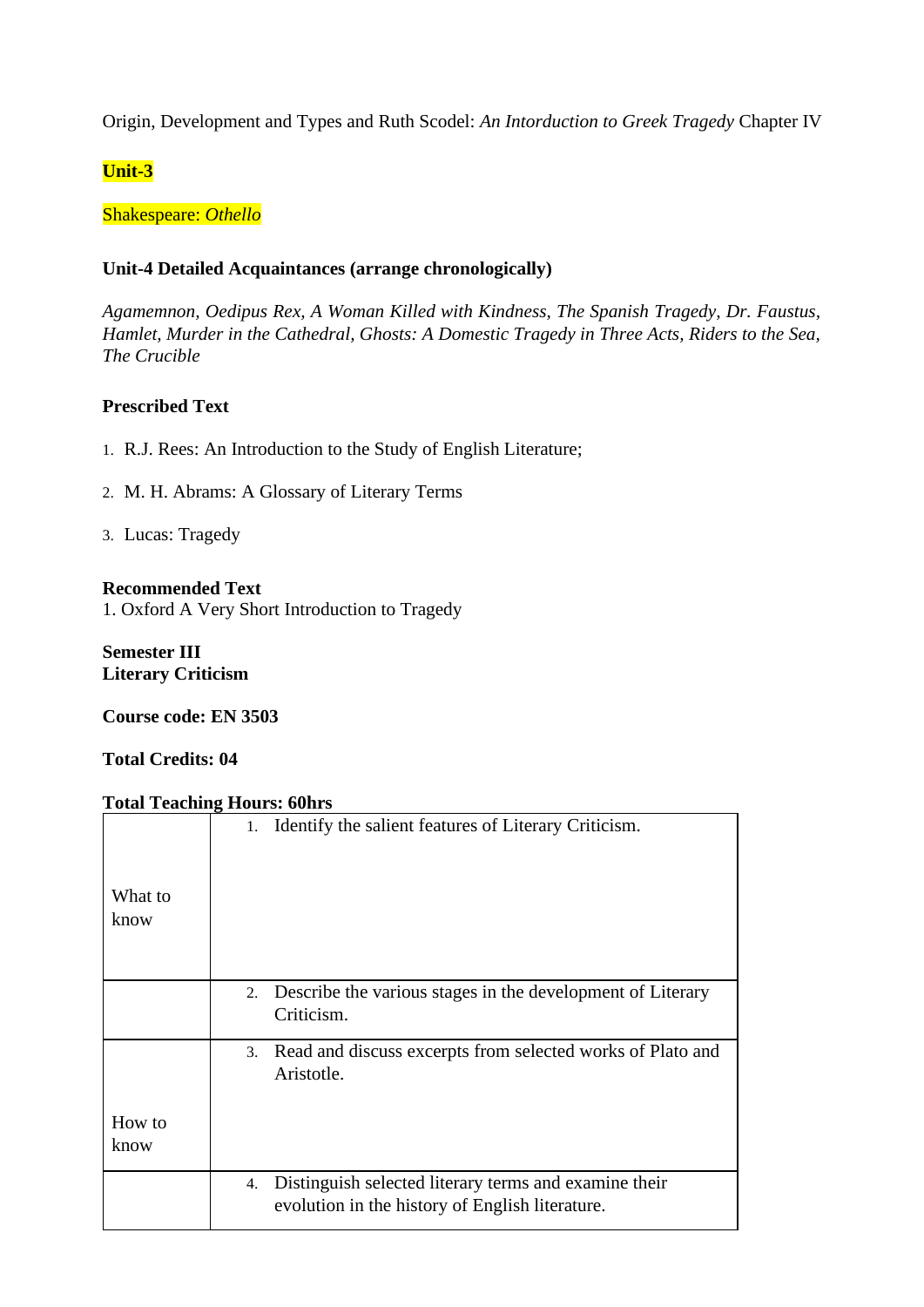| What will  | Apply the principles of literary criticism to selected literary                                                                  |
|------------|----------------------------------------------------------------------------------------------------------------------------------|
| be able to | 5.                                                                                                                               |
| do?        | texts and critique them from a specific critical perspective.                                                                    |
|            | Assess the strengths and limitations of Classical critics and<br>6.<br>examine their relevance to contemporary literary studies. |

## **Unit**-**1:**

Plato's *Republic* Book X

**Unit**-**2:**

Aristotle's *Poetics* Book I-VIII

## **Unit-3:**

Sydney's "An Apology for Poetry"

## **Unit-4:**

Literary Terms: Classicism, Realism, Naturalism , New criticism, Aestheticism

## **Prescribed Text**

- 1. Plato: *Republic* (Selections identified from Book X)
- 2. Aristotle: *Poetics* (Selections identified)

## **Recommended Text:**

1. David Daiches; Wimsatt and Brooks

## *Paper 3103 Conversational Skills* **EN-3103: Conversational Skills**

## **No. of Credits: 04 Learning Hours: 60 hrs**

| 7. Students will be able to define the meaning nature and scope |
|-----------------------------------------------------------------|
| of Conversational Skills.                                       |
|                                                                 |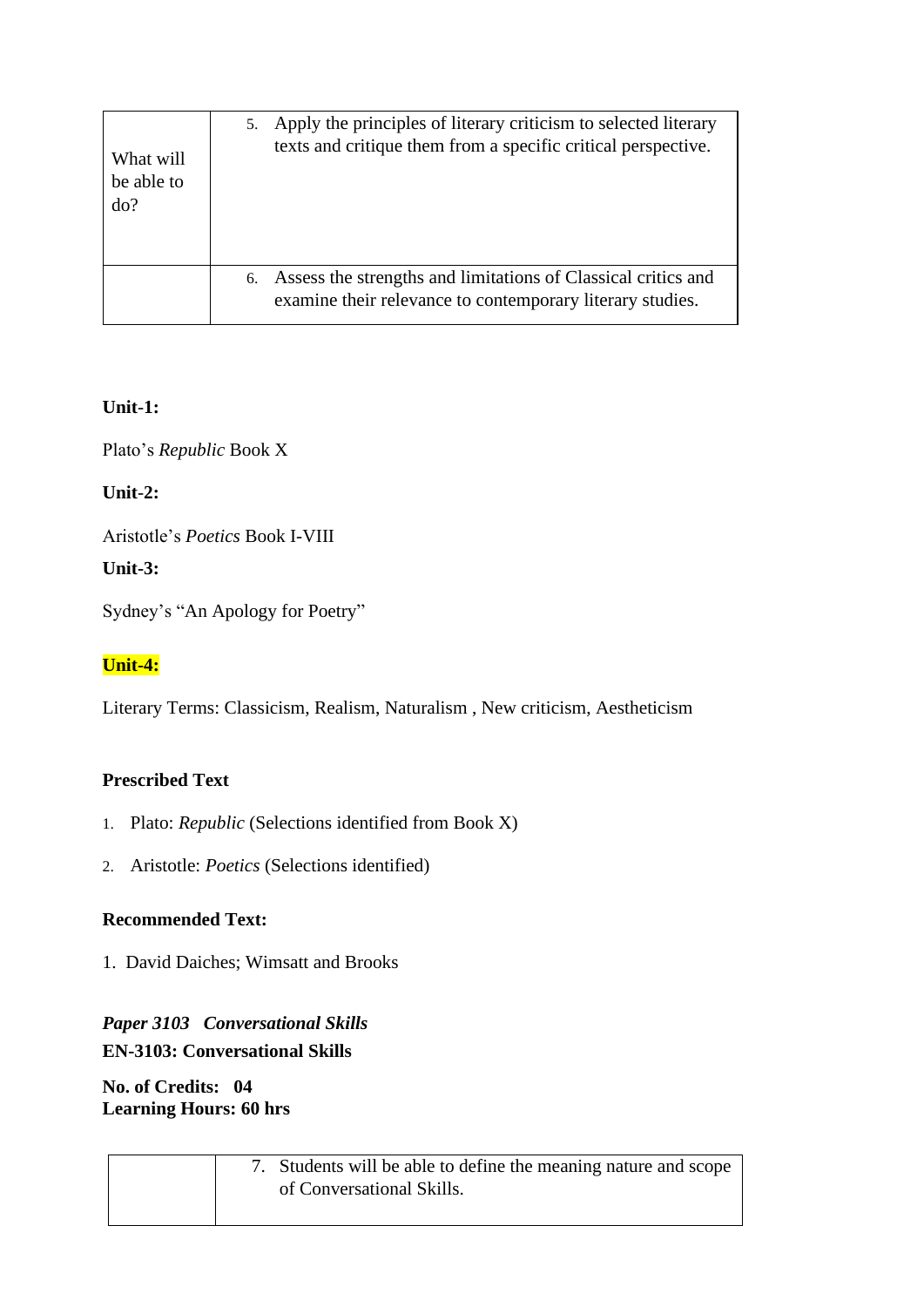| What to<br>know                | Students will be able to identify and summarise the salient<br>8.<br>features of Script Writing.                                                           |
|--------------------------------|------------------------------------------------------------------------------------------------------------------------------------------------------------|
| How to<br>know                 | Students will apply their familiarity with the salient features<br>1.<br>of script writing to analyse selected situation using<br>techniques of narration. |
|                                | 2. Students will relate the general characteristics of script<br>writing and presentation to a real-life situation.                                        |
| What will<br>be able to<br>do? | Students will be able to present script write up or<br>1.<br>presentation on selected topics in oral and written formats.                                  |
|                                | 2. Students will present their write up using logical arguments<br>in context of classroom discussion, presentations and<br>academic essays.               |

## **Objectives**

- 1. To introduce different social situations to learners for developing their conversational skills.
- 2. To enhance learners English language proficiency in social and work situations, particularly in spoken interaction.
- 3. To make learners aware of the special features of the format and style of informal communication through various modes.

### **Course content**

| <b>Unit I</b>   | Mode - face to face (interaction in formal and informal situations):<br>greetings, replying to greetings, introducing others, welcoming, bidding farewell,<br>appearing in an interview, talking about oneself (strengths and weakness, likes<br>and dislikes, future plans, describing one's family etc.).                                                                          |
|-----------------|--------------------------------------------------------------------------------------------------------------------------------------------------------------------------------------------------------------------------------------------------------------------------------------------------------------------------------------------------------------------------------------|
| <b>Unit II</b>  | Telephonic interactions: taking messages, making appointments, making<br>enquiries regarding travel/hotel bookings, apologising, complaining, giving<br>information etc.                                                                                                                                                                                                             |
| <b>Unit III</b> | Mode - face to face: public address/presentation through role play, simulation<br>etc. Describing products and services, describing processes, answering trade<br>enquiries, persuading people, giving opinions, presenting arguments, explaining,<br>proposing, presenting a product (e.g. household appliances) or services (e.g.<br>facilities provided by your hotel or company) |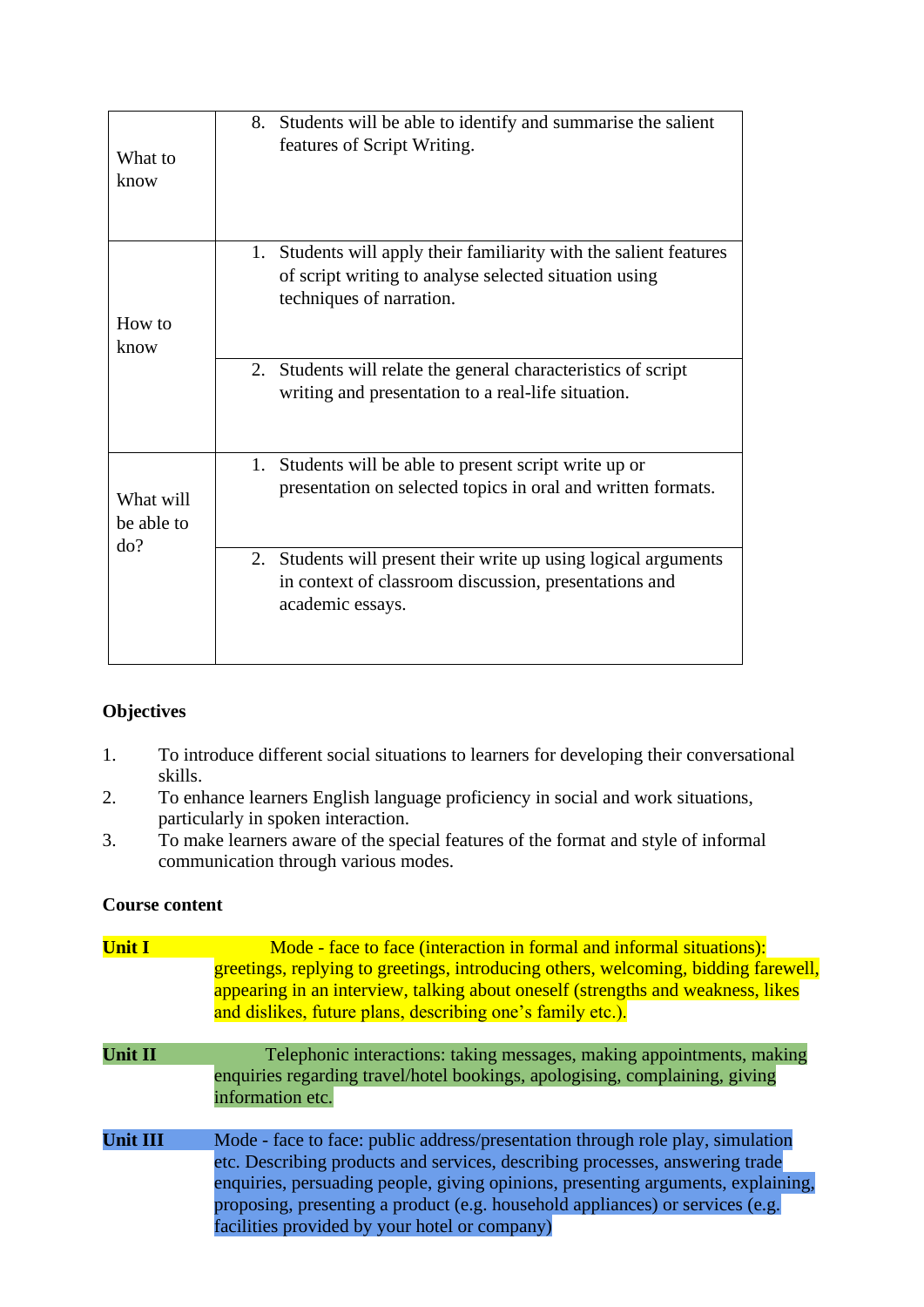#### **Mode of examination**

Written: **40 marks** Viva voce: **30 marks** (public speaking, debate, ex tempore, presentations, reading and listening comprehension)

#### **Reference books:**

- 1. Kumar, K. J. (2012) *Mass Communication in India*, 4<sup>th</sup> Ed., Jaico Publishing House, Mumbai.
- 2. Ravindran, R. K. (2000) *Media in Development Arena*, Indian Publishers, Delhi.
- 3. Raman, M. & S. Sharma (2011) *Communication Skills*, OUP, New Delhi, India.

## *Paper 3104 Radio and Television* **EN-3104: Radio and Television**

\_\_\_\_\_\_\_\_\_\_\_\_\_\_\_\_\_\_\_\_\_\_\_\_\_\_\_\_\_\_\_\_\_\_\_\_\_\_\_\_\_\_\_\_\_\_\_\_

**No. of Credits: 04 Learning Hours: 60 hrs**

| What to         | The students will <b>describe</b> and <b>associate</b> the basics of<br>communication skills with reference to Radio and Television<br>broadcasting.<br>Students will <b>extend</b> their understanding about the nuisances of                                                                                                   |
|-----------------|----------------------------------------------------------------------------------------------------------------------------------------------------------------------------------------------------------------------------------------------------------------------------------------------------------------------------------|
| know            | quality of voice, problems in vocal delivery in general and<br>Radio and Television broadcasting in particular.                                                                                                                                                                                                                  |
|                 | Students will demonstrate their learning through analyzing<br>some samples of Radio and Television broadcasting and<br>examine them to show competence.                                                                                                                                                                          |
| How to<br>know  | Students will relate the characteristics of broadcasting with<br>some authentic set of examples of broadcasting.                                                                                                                                                                                                                 |
| What<br>will be | Students will compare and appreciate genuine delivery and<br>prepare broadcasting copy and mark them for better delivery.                                                                                                                                                                                                        |
| able to<br>do?  | Students will <b>categorize</b> different copies and the way they are<br>delivered as per their genre and requirements and will be able to<br>reconstruct, relate and reorganize their understanding in the<br>form of peer discussions, classroom practice and writing scripts<br>or marking them for broadcasting or delivery. |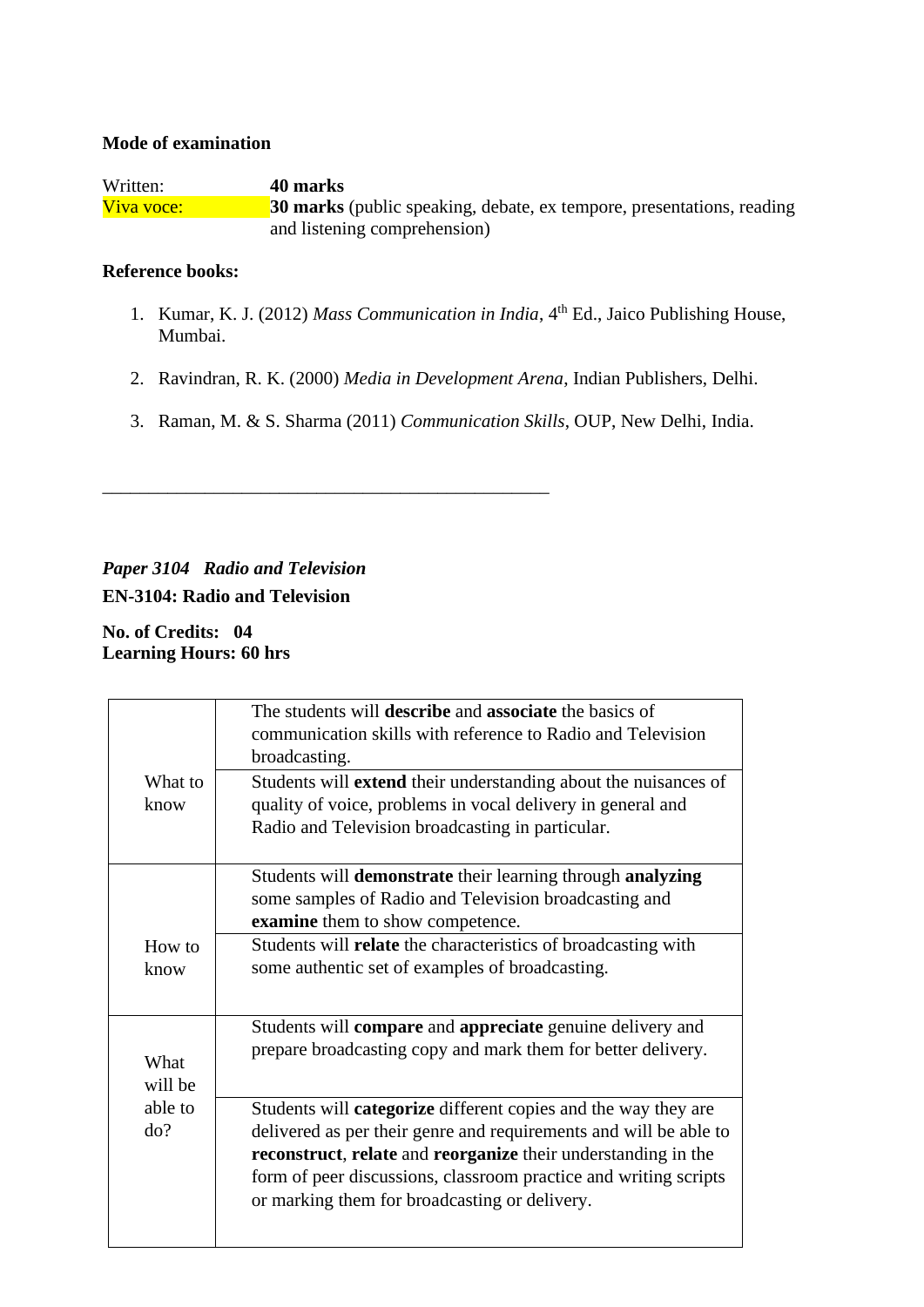#### **Objectives**

- 1. To acquaint learners with the different mechanisms of Radio and TV broadcasting
- 2. To train learners in script writing and announcing for different purposes.

## **Course content Unit I** Voice anatomy and voice production. Evaluation of voice - problems of voice quality, problems in vocal delivery, and problems in breathing. Evaluation of speech: deviations in the categories of sounds, sloppy diction, regionalism. cluttering and rate problems. Language and the broadcaster. Regional and social dialects. Foreign accent. **Unit II** Introduction to broadcasting, concept of mass communication: its status and a brief introduction to its different mediums (radio, TV etc.). Autonomy of the media, social responsibilities of the media. Concept of audience, types of audiences. Feedback and its importance, market-based and research-based feedback. **Unit III** Role of Radio and TV as means of communication at the rural/urban levels, at the local/regional/national levels. Concept of Network Societies. Expansion of Radio and TV network in India (Educational TV, Satellite TV, Doordarshan). AIR and FM radio broadcasts.

### **Mode of examination**

| Written:   | 40 marks                                                             |
|------------|----------------------------------------------------------------------|
| Viva voce: | <b>30 marks</b> (course based questions, news reading, general viva) |

### **Reference books:**

1. *Broadcast Voice Handbook: How to Polish Your On-air Delivery* by Ann S Utterback (3rd edition)

- 2. *Television and Radio Announcing* by Stuart Hyde (12th edition)
- 3. *Broadcast Announcing Work text* by A R. Stephenson and et.al. (2nd edition)
- 4. *The Cambridge Encyclopedia of the English Language* by David Crystal (2nd edition)
- 5. *Mass Communication in India* by Kumar K J. (4th edition)

#### **Semester IV**

**The History of English Literature: The Romantic Age Course Code: EN-4501/EN-4101 Total Credits: 04**

**Total Teaching Hours: 60hrs**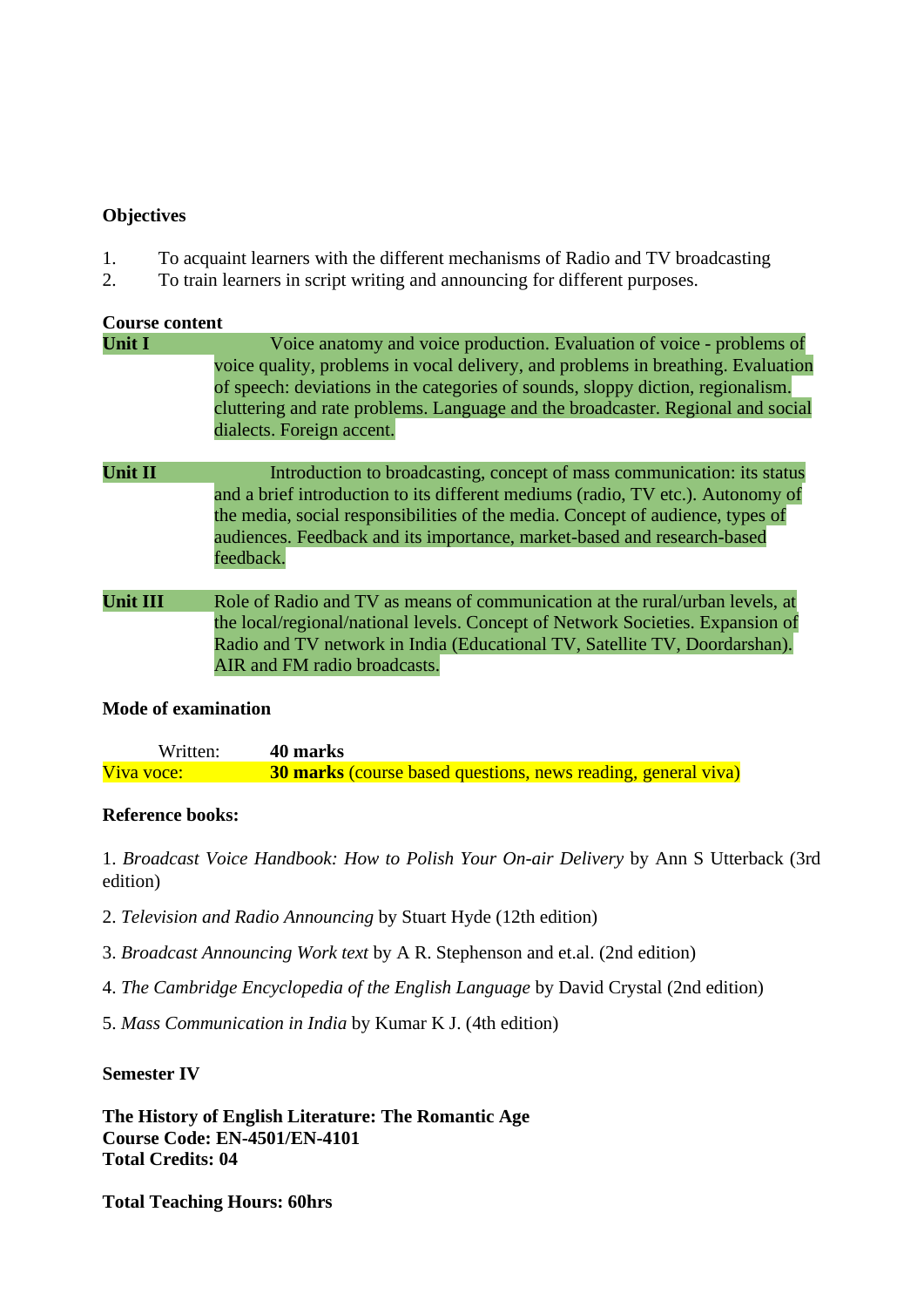| What to<br>know                | 1. | Students will identify the various definitions, characteristics<br>and history of Romanticism in English literature.                                                                    |
|--------------------------------|----|-----------------------------------------------------------------------------------------------------------------------------------------------------------------------------------------|
|                                | 2. | Students will classify the major genres of Romantic<br>literature in English.                                                                                                           |
| How to<br>know                 | 3. | Students will analyse representative romantic texts.                                                                                                                                    |
|                                | 4. | Students will critically read and apply the theoretical<br>conventions of writing romantic poetry to fictional texts.                                                                   |
| What will<br>be able to<br>do? | 5. | Students will critically read English Romantic fiction within<br>their socio-political, moral and critical context.                                                                     |
|                                | 6. | Students will integrate their understanding of English<br>Romantic fiction to develop their own view towards the<br>manifestation of social, individual and psychological<br>struggles. |

## **Unit-1:**

- 1. Socio-Political and Literary Characteristics;
- 2. Novelists: Austen and Scott;
- 3. The Personal Essay: Lamb, Hazlitt

## **Unit-2:**

Poetry: Byron, Wordsworth, Coleridge, Shelley, Keats

## **Unit-3:**

Coleridge: *The Rime of the Ancient Mariner* and Shelley: "The Masque of Anarchy"

## **Unit-4:**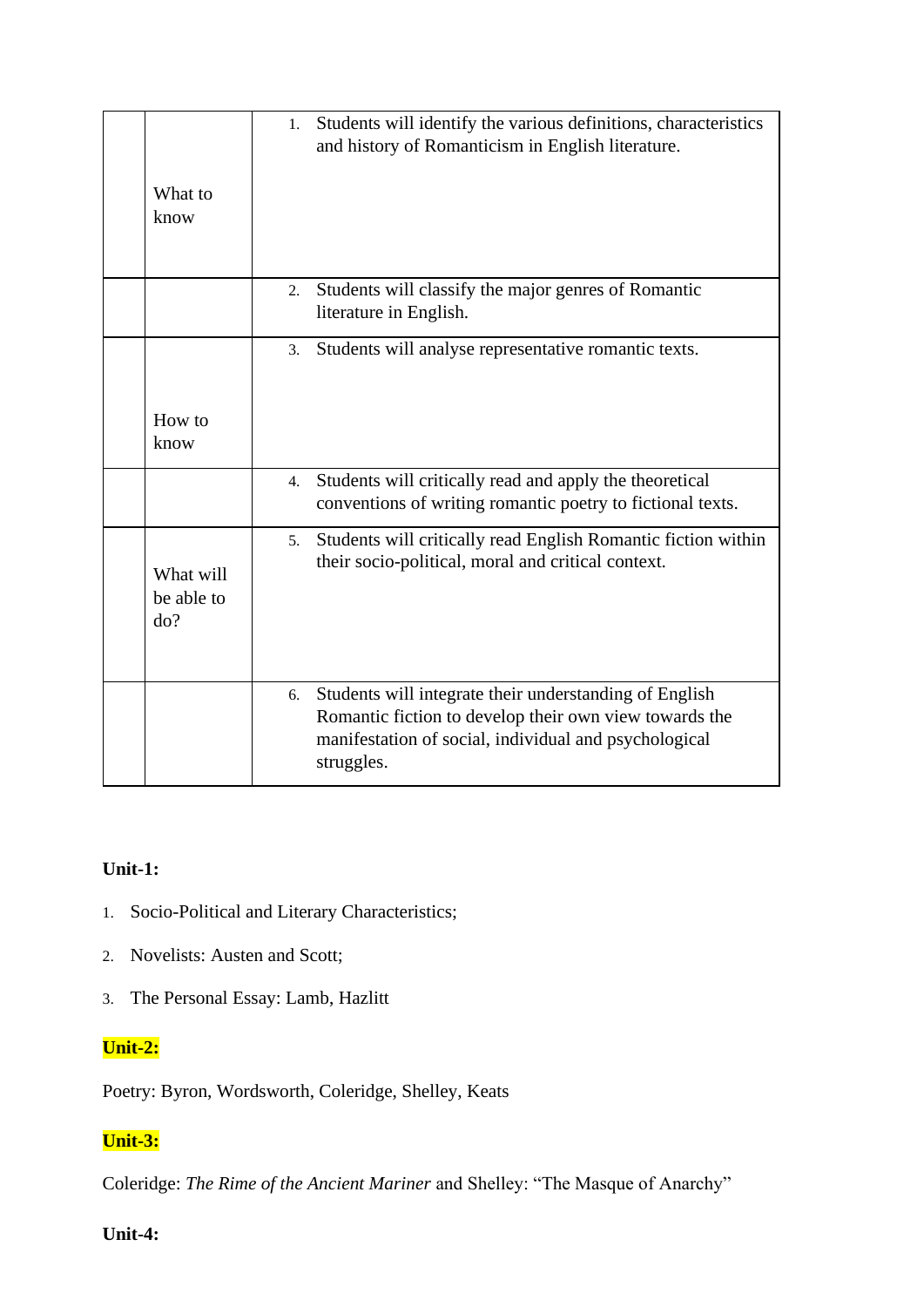Detailed Acquaintances: *The Prelude, Biographia Literaria, Adonais, The Defence of Poesy, Don Juan, The Eve of St. Agnes, Waverley, Essays of Elia, Pride and Prejudice, Confessions of an English Opium Eater*

### **Prescribed Texts:**

- 1. Pramod Nayar: A History of English Literature
- 2. Recommended Text: Michael Alexander: A History of English Literature

#### **Semester IV**

#### **Indian Writing in English and Translation Course Code: EN-4502/EN-4102 Total Credits: 04**

## **Total Teaching Hours: 60hrs**

|                                | TTOMID, AOMID                                                                                                                                     |
|--------------------------------|---------------------------------------------------------------------------------------------------------------------------------------------------|
|                                | Identify the important historical and literary landmarks in<br>1.<br>the history of Indian English literature.                                    |
| What to<br>know                |                                                                                                                                                   |
|                                | Distinguish the chief characteristics of Indian English<br>2.<br>literature as an important branch in postcolonial literature.                    |
|                                | Recognise the unique impact of British colonisation on<br>3.<br>Indian English literature on the basis of its development<br>from 1850s to 1940s. |
| How to<br>know                 |                                                                                                                                                   |
|                                | Inspect the distinctly unique Indian traits in poetry and<br>4.<br>novels in English, written by Indian authors.                                  |
| What will<br>be able to<br>do? | Appraise Indian English literature's reciprocal relationship<br>5.<br>with India's colonial and postcolonial histories.                           |
|                                | Evaluate Indian novel as the most developed literary genre<br>6.<br>in Indian English literature in the Gandhian era.                             |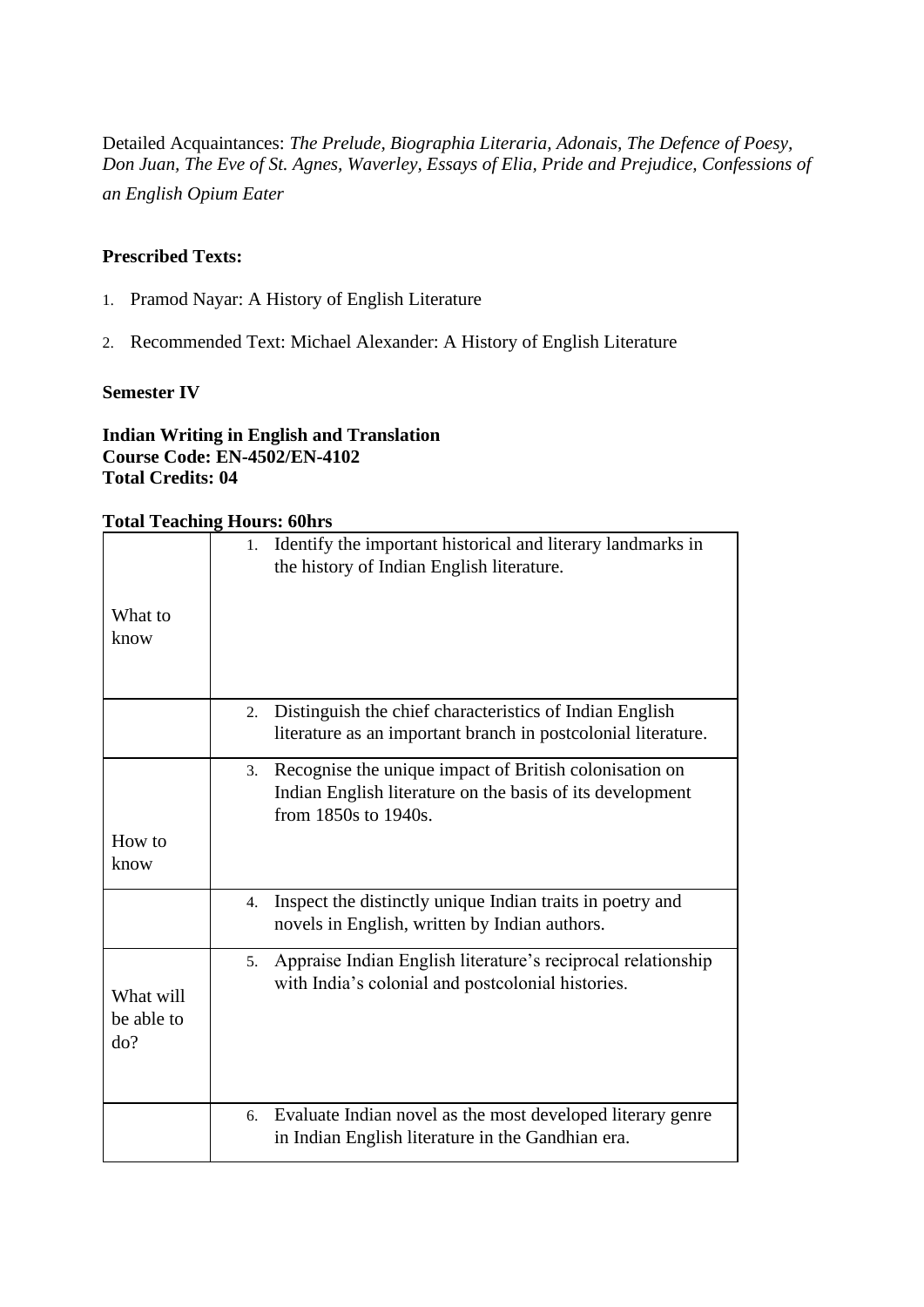#### **Unit-1:**

History of Indian writing in English and Translation

## **Unit-2:**

"Our Caesurina Tree", "A Love Poem to a Wife", "Purdah I" and "The Night of the Scorpion"

## **Unit-3:**

*The Guide* by R. K. Narayan

### **Unit-4:**

Detailed Acquaintances: *The Autobiography of an Unknown Indian, Untouchable, The Discovery of India, The Walled City, My Story, Samskara, Train to Pakistan, Nagamandala, In Custody*

#### **Prescribed Texts:**

1. M.K. Naik: *A History of Indian English Literature* (specified sections)

#### **Recommended Texts:**

*Indian Writing in English* by K. R. Srinivasa Iyengar *Illustrated History of Indian Literature in English* by A. K. Mehrotra

#### **Semester IV**

**Academic Writing and Web Content Writing Course Code: EN-4503 Total Credits: 04 Total Teaching Hours: 60hrs**

| What to<br>know | 1. Identify the elements involved in academic research, its<br>types, and importance in graduate studies.                                                     |
|-----------------|---------------------------------------------------------------------------------------------------------------------------------------------------------------|
|                 | 2. Distinguish academic writing from general writing and the<br>conventions of MLA 9 reference style from other styles.                                       |
|                 | 3. Illustrate the structure of the five-paragraph essay,<br>explaining the importance of Introduction, Body paragraphs,<br>and Conclusion in academic essays. |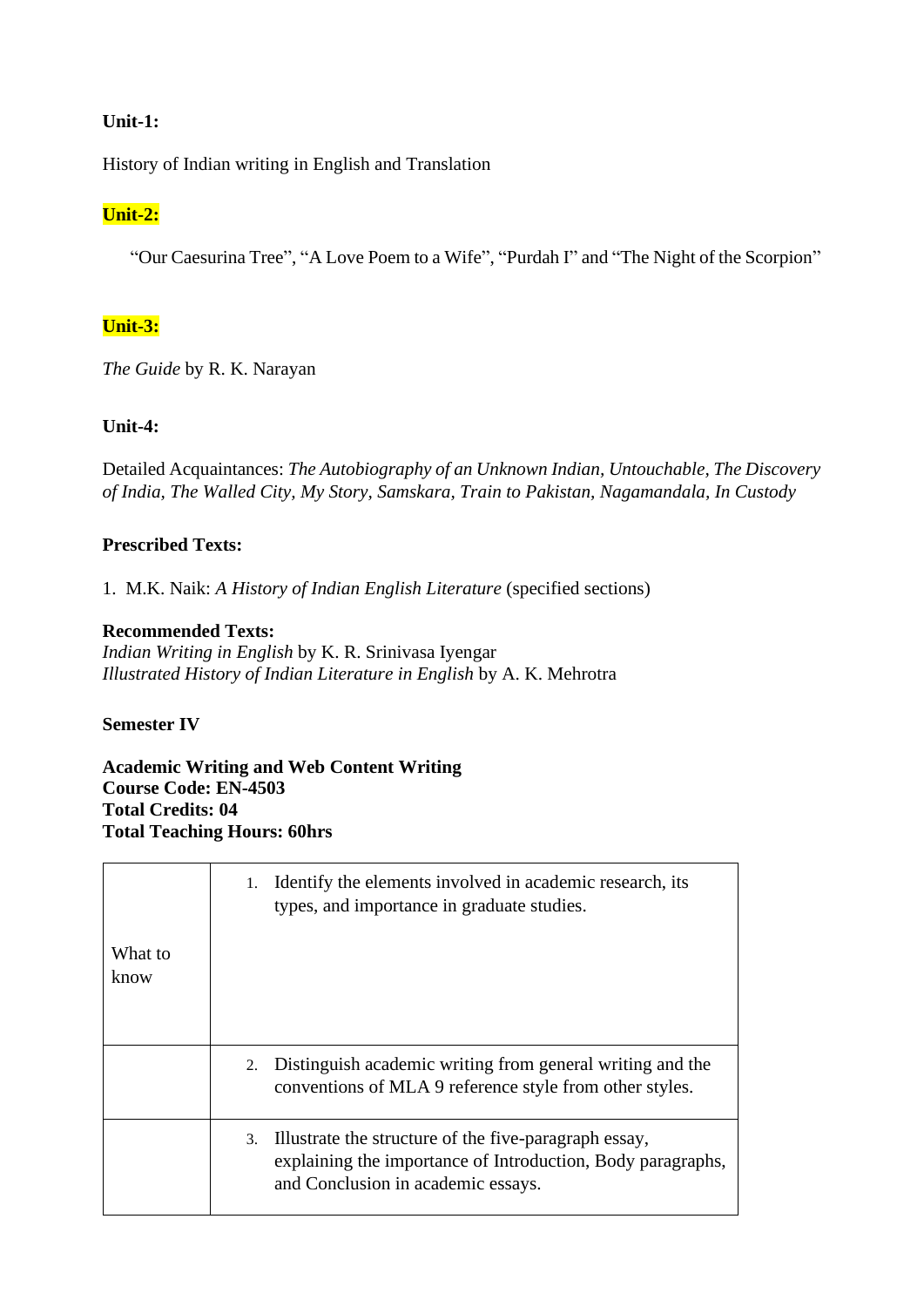| How to<br>know                 |                                                                                                      |
|--------------------------------|------------------------------------------------------------------------------------------------------|
|                                | 4. Develop an outline with a CARS model introduction and a<br>list of primary and secondary sources. |
| What will<br>be able to<br>do? | 5. Learn proofreading                                                                                |
|                                | To understand the techniques of web-content writing<br>6.                                            |

## **Unit-1:**

Introduction to Academic Writing

## **Unit-2:**

Academic Writing: Paragraph styles and Five-paragraph essay

## **Unit-3:**

Web-Content Writing (basic techniques)

## **Unit-4:**

Editing (basic principles of proofreading)

## **Prescribed Text**

- 1. Rees
- 2. Daiches
- 3. Wimsatt and Brooks

## **Second Year: Semester IV**

*Paper 4103 Conversational Skills* **EN-4103: Conversational Skills No. of Credits: 04**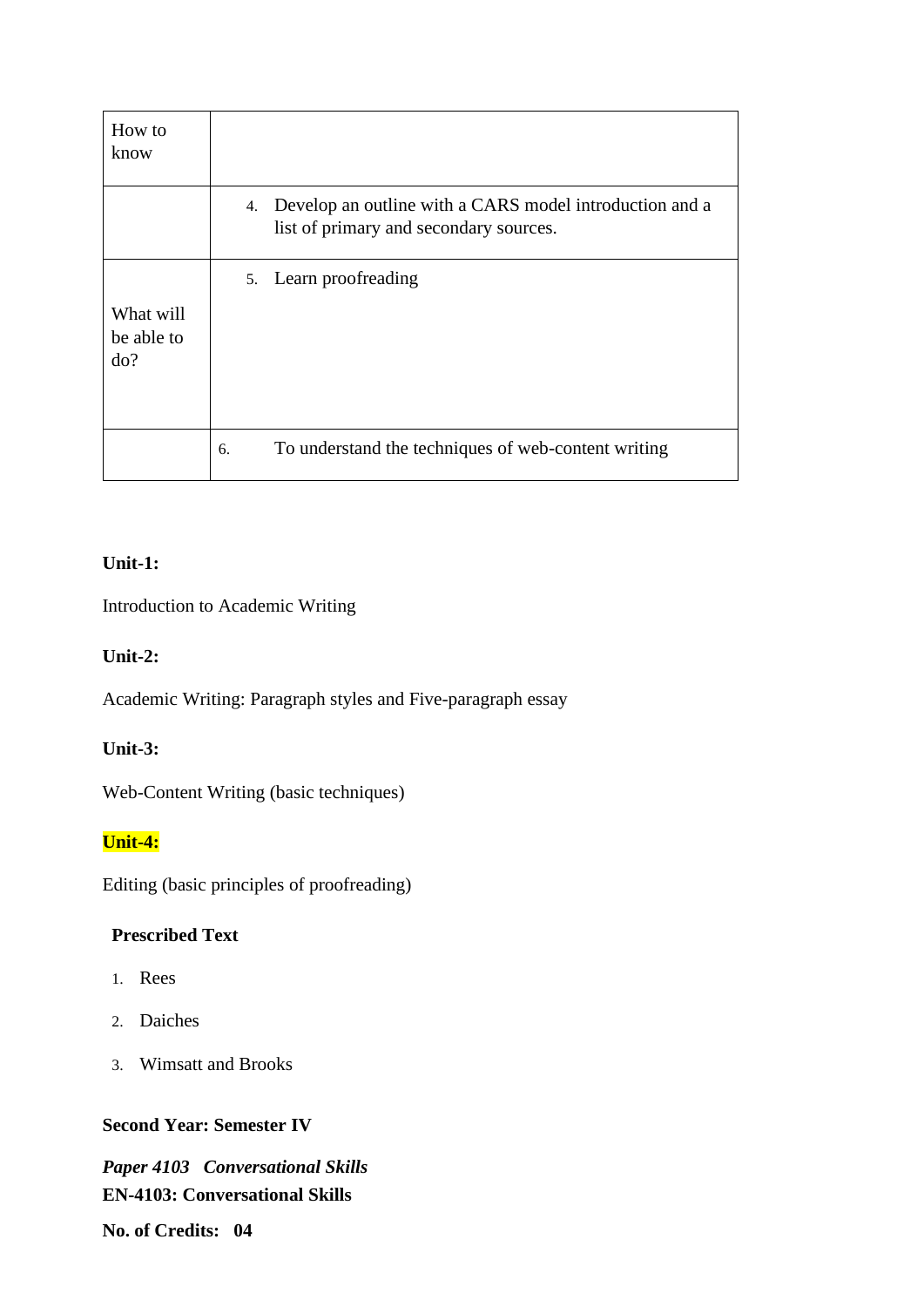## **Learning Hours: 60 hrs**

| What to<br>know                | 1. Students will identify corrective measures to deal with<br>communication errors in speaking and writing so as to<br>complement accurate and fluent communication. |
|--------------------------------|----------------------------------------------------------------------------------------------------------------------------------------------------------------------|
|                                | 2. Students will describe and interpret various concepts of the<br>nature of Communication (spoken and written) and its<br>elements.                                 |
|                                | 3. Students will solve communicative activities and exercises<br>based on the application of form-focussed patterns in form<br>of.                                   |
| How to<br>know                 | 4. Students will analyse communicative competence to deal<br>with the dynamic structure of life situations.                                                          |
| What will<br>be able to<br>do? | 5. Students will be able to distinguish and apply their<br>conceptual understanding of Communication skills to real<br>life use of English for communication.        |
|                                | 6. Students will use forms and structures in English to form<br>accurate messages in spoken as well as written language.                                             |

## **Course content**

| <b>Unit I</b>   | Introduction to communication, communication and society, need for<br>communication, communication and language, defining communication, types of<br>communication, interpersonal communication, group communication, mass<br>communication, organisational communication, barriers to communication. |
|-----------------|-------------------------------------------------------------------------------------------------------------------------------------------------------------------------------------------------------------------------------------------------------------------------------------------------------|
| <b>Unit II</b>  | Types of interviews. Interview as a means of collecting information.<br>Interview in relation to purpose, situation, interest, and taste. Writing questions<br>for interviews. Conducting/facing an interview. Group discussions.                                                                     |
| <b>Unit III</b> | Theory of anchoring, anchoring at various functions/occasions: inaugural,<br>annual, valedictory, entertainment programme, fashion shows, awards ceremony,<br>etc.                                                                                                                                    |
| <b>Unit IV</b>  | Presentation Skills, power point presentations (do's and don'ts).                                                                                                                                                                                                                                     |

## **Mode of examination**

| Written:   | 40 marks                                                                     |
|------------|------------------------------------------------------------------------------|
| Viva voce: | <b>30 marks</b> (public speaking, debate, ex tempore, presentations, reading |
|            | and listening comprehension)                                                 |

## **Reference books:**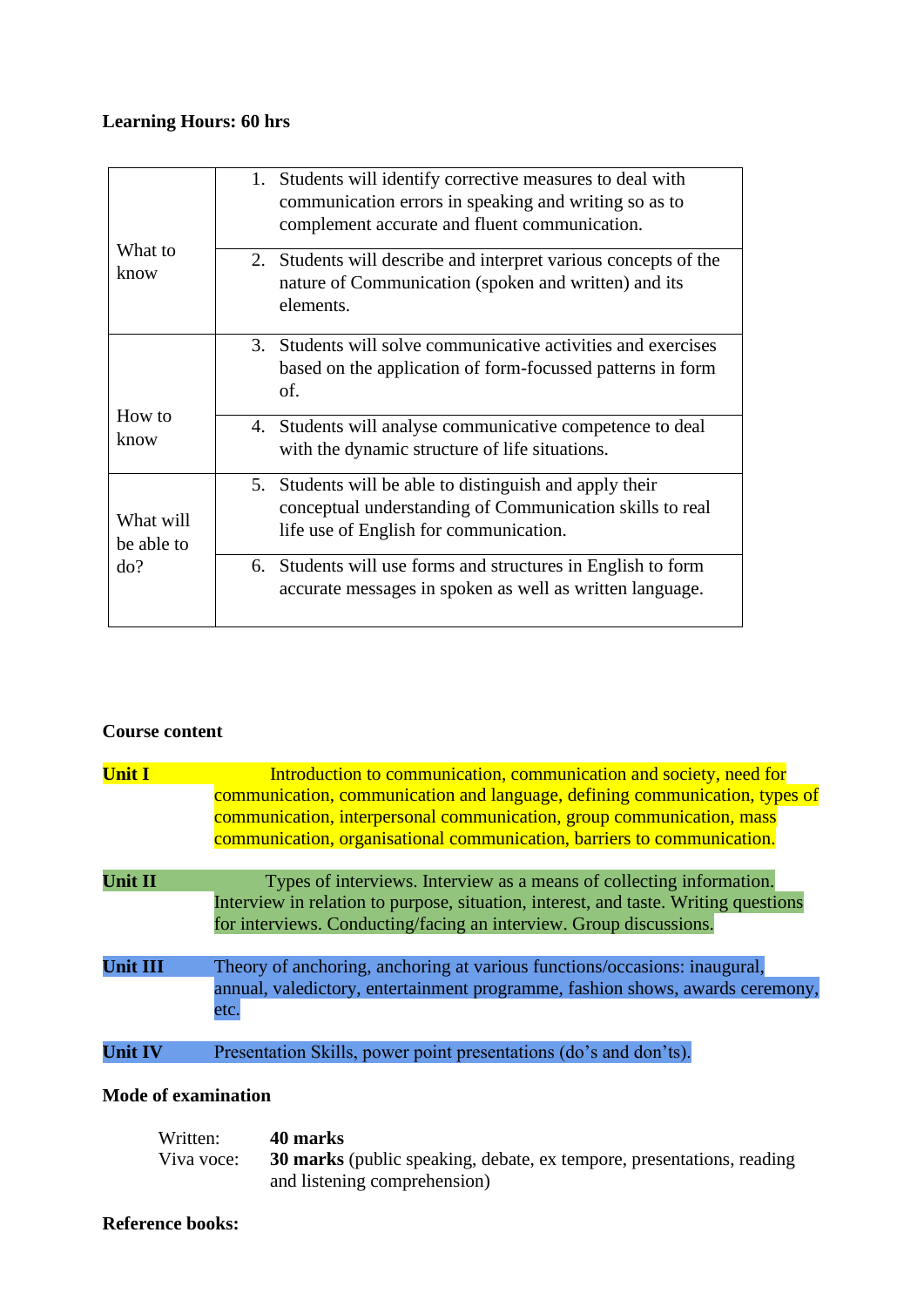Same as those suggested above for Semester 3.

## *Paper 4104 Radio and Television* **EN-4104: Radio and Television**

## **No. of Credits: 04 Learning Hours: 60 hrs**

|         | The students will <b>describe</b> and <b>associate</b> the basics of                                                                       |
|---------|--------------------------------------------------------------------------------------------------------------------------------------------|
|         | communication skills with reference to Radio and Television                                                                                |
|         | broadcasting.                                                                                                                              |
| What to | Students will <b>extend</b> their understanding about the nuisances of                                                                     |
| know    | quality of voice, problems in vocal delivery in general and                                                                                |
|         | Radio and Television broadcasting in particular.                                                                                           |
|         |                                                                                                                                            |
|         | Students will demonstrate their learning through analyzing                                                                                 |
|         | some samples of Radio and Television broadcasting and                                                                                      |
|         | examine them to show competence.                                                                                                           |
| How to  | Students will relate the characteristics of broadcasting with                                                                              |
| know    | some authentic set of examples of broadcasting.                                                                                            |
|         |                                                                                                                                            |
|         | Students will <b>compare</b> and <b>appreciate</b> genuine delivery and                                                                    |
| What    | prepare broadcasting copy and mark them for better delivery.                                                                               |
| will be |                                                                                                                                            |
| able to |                                                                                                                                            |
| do?     | Students will <b>categorize</b> different copies and the way they are<br>delivered as per their genre and requirements and will be able to |
|         | reconstruct, relate and reorganize their understanding in the                                                                              |
|         | form of peer discussions, classroom practice and writing scripts                                                                           |
|         | or marking them for broadcasting or delivery.                                                                                              |
|         |                                                                                                                                            |
|         |                                                                                                                                            |

## **Course content**

| <b>Unit I</b>   | Understanding the message. Finding key words, mood, pace, purpose of a<br>script. Communicating the message v/s merely reading the script. Marking the<br>copy. Genuine delivery, style of broadcasting. |  |  |  |
|-----------------|----------------------------------------------------------------------------------------------------------------------------------------------------------------------------------------------------------|--|--|--|
| <b>Unit II</b>  | Ad-libbing. Aspects of gait, dress sense, grace and demeanour. Nuances:<br>gestures, energy, body language.                                                                                              |  |  |  |
| <b>Unit III</b> | Introduction to New Age Media. Internet, websites, social media (pros and cons),<br>emails, blogs.                                                                                                       |  |  |  |

## **Mode of examination**

Written: **40 marks**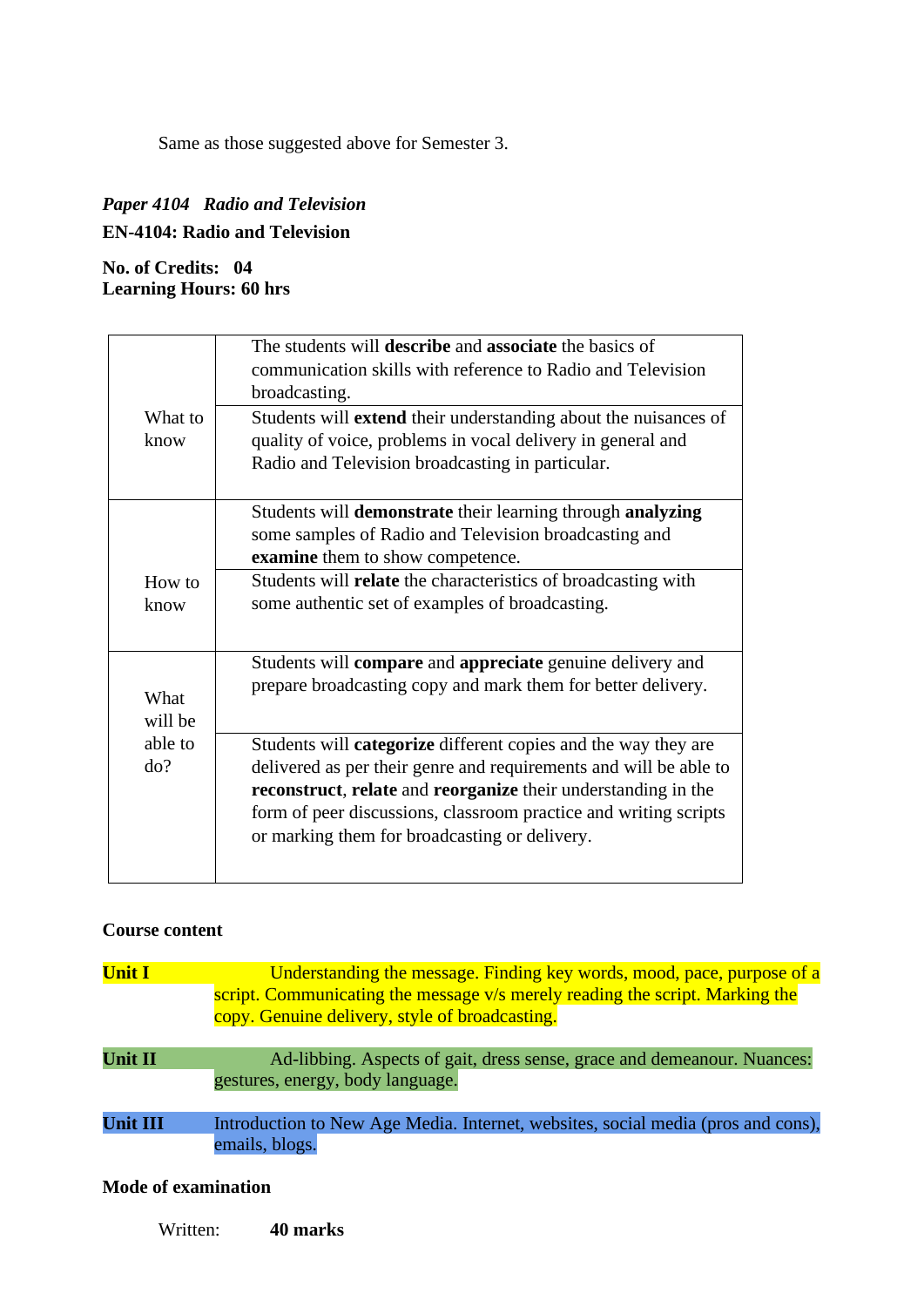Viva voce: **30 marks** (course based questions, news reading, general viva)

## **Reference books:**

1. *Broadcast Voice Handbook: How to Polish Your On-air Delivery* by Ann S Utterback (3rd edition)

- 2. *Television and Radio Announcing* by Stuart Hyde (12th edition)
- 3. *Broadcast Announcing Work text* by A R. Stephenson and et.al. (2nd edition)
- 4. *The Cambridge Encyclopedia of the English Language* by David Crystal (2nd edition)
- 5. *Mass Communication in India* by Kumar K J. (4th edition)

#### **Semester V**

### **EN 5501: Victorian literature**

## **Total Credits: 04**

#### **Total Teaching Hours: 60hrs**

|                   | The students will familiarize themselves with the literature<br>1 <sub>1</sub><br>of the Victorian Age.                                       |
|-------------------|-----------------------------------------------------------------------------------------------------------------------------------------------|
| What to           |                                                                                                                                               |
| know              |                                                                                                                                               |
|                   |                                                                                                                                               |
|                   | The students will understand the different characteristics of<br>$2^{1}$                                                                      |
|                   | poetry and novels by examining famous Victorian poets and<br>novelists.                                                                       |
|                   | The students will relate the general characteristics of<br>3.                                                                                 |
|                   | Victorian Age with poetry and novels of that age.                                                                                             |
| How to<br>know    |                                                                                                                                               |
|                   |                                                                                                                                               |
| What will         | The students will be able to explain the literary features of<br>$\overline{4}$ .<br>the Victorian Age through presentations, discussions and |
| be able to<br>do? | texts.                                                                                                                                        |
|                   |                                                                                                                                               |
|                   | The students will be able to critically evaluate the literary<br>5.                                                                           |
|                   | characteristics of the Victorian Age.                                                                                                         |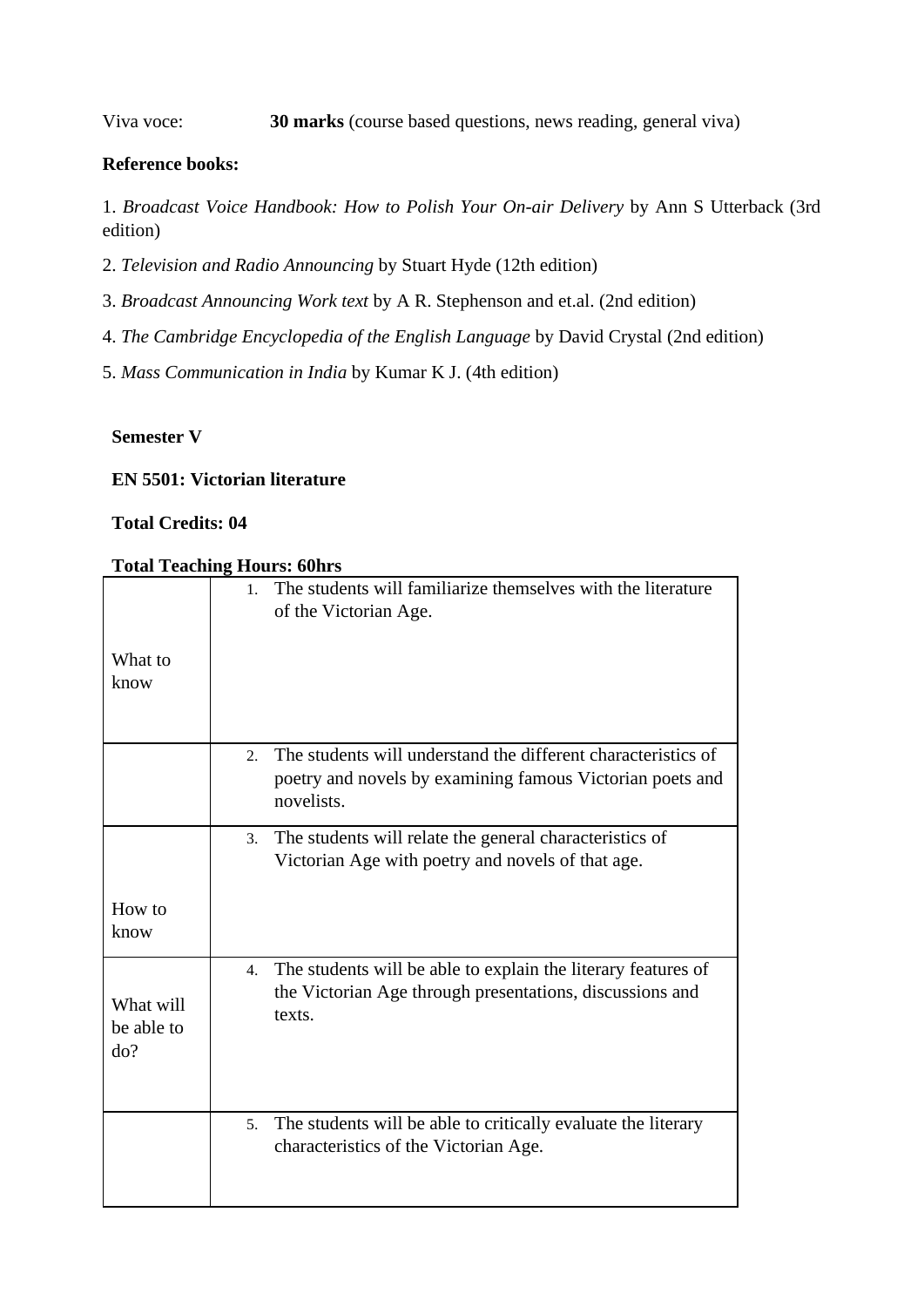| Unit         |                                     | Title/Author/Topic                                    | Text                        |  |  |  |
|--------------|-------------------------------------|-------------------------------------------------------|-----------------------------|--|--|--|
|              |                                     | A. Literary Features                                  | Pramod Nayar: Short History |  |  |  |
|              |                                     | B. Victorian poets: Arnold, Tennyson, Browning        | of English Literature       |  |  |  |
| $\mathbf H$  |                                     | Victorian novelists: Dickens, Gaskell, Hardy, Brontes |                             |  |  |  |
| $\mathbf{I}$ | <b>Eliot: The Mill on the Floss</b> |                                                       |                             |  |  |  |
| IV           |                                     | Acquaintances:                                        |                             |  |  |  |
|              | 1.                                  | <b>The Princess</b>                                   |                             |  |  |  |
|              | 2.                                  | <b>Barchester Towers</b>                              |                             |  |  |  |
|              | 3.                                  | Sonnets from the Portuguese                           |                             |  |  |  |
|              | 4.                                  | The Origin of Species                                 |                             |  |  |  |
|              | 5.                                  | North and South                                       |                             |  |  |  |
|              | 6.                                  | The Ring and the Book                                 |                             |  |  |  |
|              | 7.                                  | Unto This Last                                        |                             |  |  |  |
|              | 8.                                  | Jane Eyre                                             |                             |  |  |  |
|              | 9.                                  | <b>Wuthering Heights</b>                              |                             |  |  |  |
|              |                                     | 10. Atlanta in Calydon                                |                             |  |  |  |

## **Semester V EN 5502:** The Novel Form **Total Credits: 04 Total Teaching Hours: 60**

|                                | TORIL LEACHING HOULE: OU                                                                                                                                |
|--------------------------------|---------------------------------------------------------------------------------------------------------------------------------------------------------|
| What to<br>know                | Identify and recognize the characteristics and structure of<br>1.<br>the Novel form.                                                                    |
|                                | Distinguish and explain different types of novel.<br>2.                                                                                                 |
|                                | Assess mastery in integral components of a novel such as<br>3.<br>plot, setting, themes, characters, etc.                                               |
| How to<br>know                 |                                                                                                                                                         |
|                                | Analyse a novel and situate it in a socio-historical context.<br>4.                                                                                     |
| What will<br>be able to<br>do? | Determine the type of any novel by assessing its general<br>5 <sub>1</sub><br>characteristics.                                                          |
|                                | Critique the merit of any novel from genre-specific<br>6.<br>perspectives and revise the value of canonically approved<br>texts in the current context. |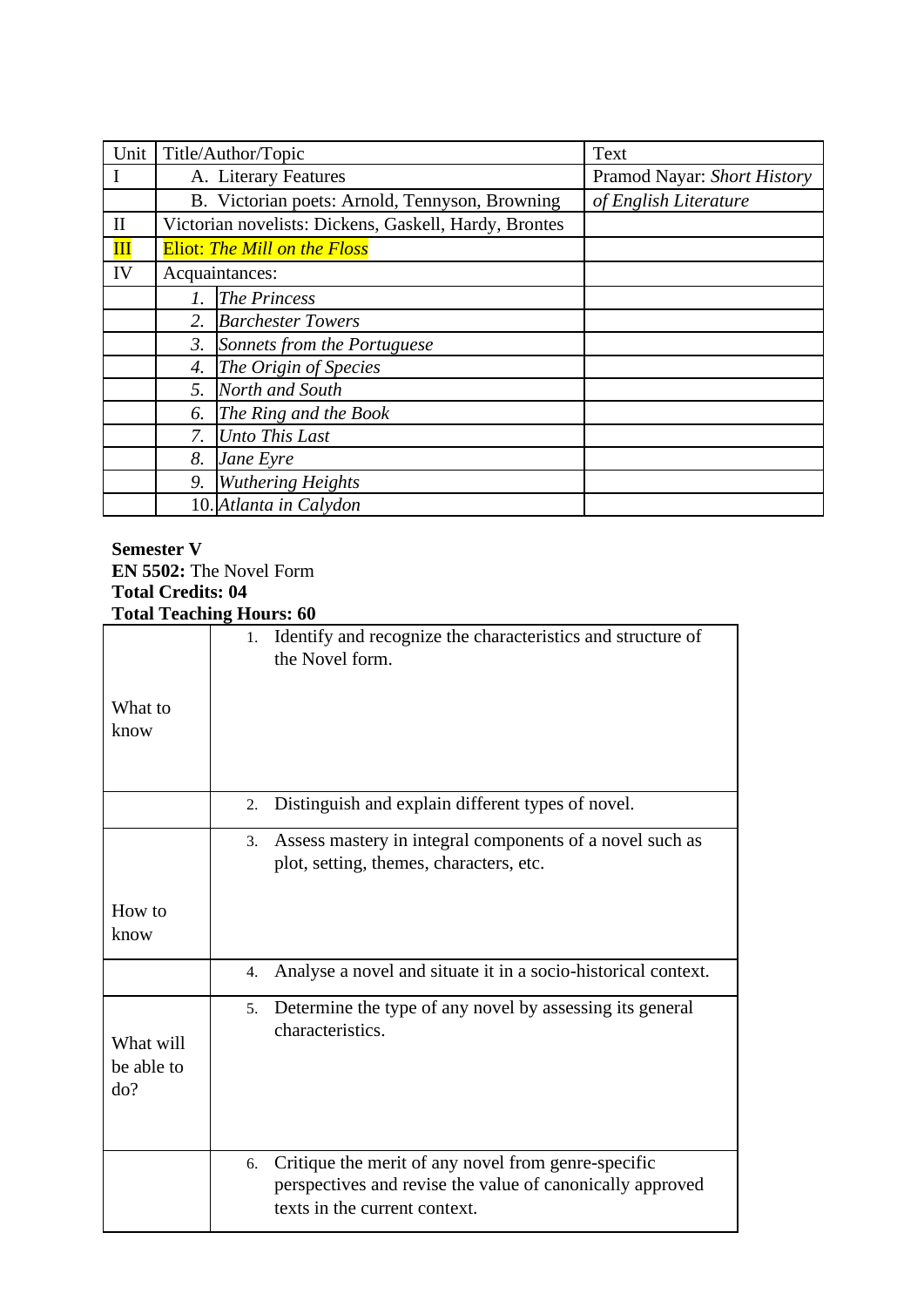| Unit                     |                  | Title/Author/Topic                                    | Text                        |
|--------------------------|------------------|-------------------------------------------------------|-----------------------------|
|                          |                  |                                                       | <b>Prescribed Texts:</b>    |
|                          |                  |                                                       | R.J. Rees,                  |
|                          |                  |                                                       | Mikhail Bakhtin's Discourse |
|                          |                  |                                                       | in a Novel                  |
|                          |                  |                                                       | W H Hudson's Introduction   |
|                          |                  |                                                       | to Literature               |
|                          |                  | Introduction, Definitions, Characteristics, Structure |                             |
|                          |                  | Growth, Development and Types                         | Recommended:                |
|                          |                  |                                                       | Ian Watt: The Rise of the   |
|                          |                  |                                                       | Novel,                      |
|                          |                  |                                                       | Forester: Aspects of        |
|                          |                  |                                                       | the Novel                   |
| $\overline{\mathbf{II}}$ |                  | <b>Austen: Pride and Prejudice</b>                    |                             |
| IЩ                       |                  | Salman Rushdie: The Moor's Last Sigh                  |                             |
| IV                       |                  | Acquaintances:                                        |                             |
|                          | $\mathfrak{1}.$  | <b>Ulysses</b>                                        |                             |
|                          | 2.               | The Color Purple                                      |                             |
|                          | 3.               | To the Lighthouse                                     |                             |
|                          | $\overline{4}$ . | <b>Brave New World</b>                                |                             |
|                          | 5.               | The Strange Case of Dr. Jekyll and Mr. Hyde           |                             |
|                          | 6.               | Tristram Shandy                                       |                             |
|                          | 7.               | The Moonstone                                         |                             |
|                          | 8.               | The Murder of Roger Ackroyd                           |                             |
|                          |                  | 9. Sons and Lovers                                    |                             |
|                          |                  | 10 The Heart of Modlothian                            |                             |

## **EN 5503: Literary Criticism**

## **Total Credits: 04**

| What to | 1. Students will be able to define the meaning, nature and scope                          |
|---------|-------------------------------------------------------------------------------------------|
| know    | of Criticism.                                                                             |
|         | 2. Students will be able to identify and understand the salient<br>features of Criticism. |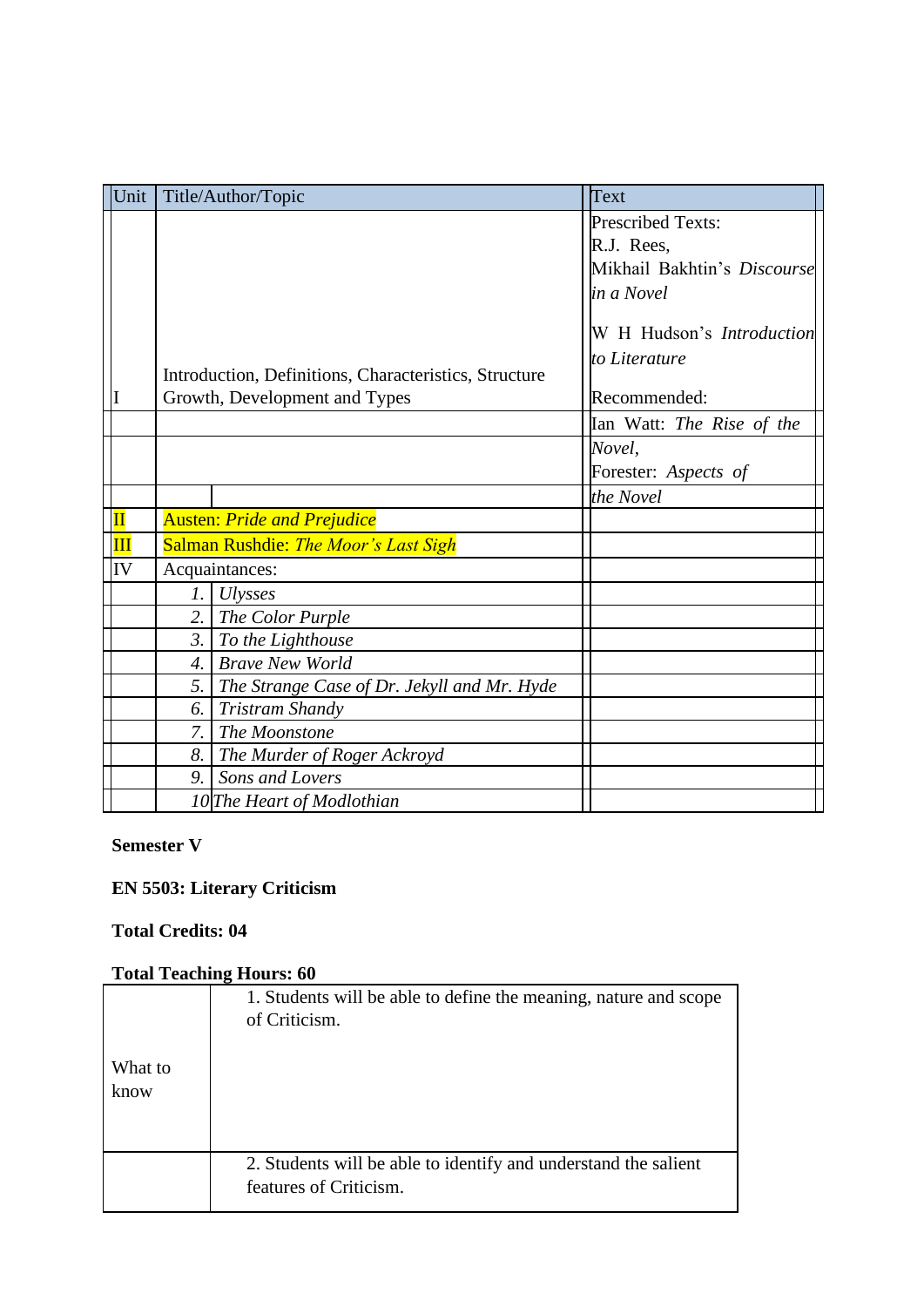| How to<br>know                 | Students will apply their familiarity with the salient features<br>1.<br>of Criticism to understand selected works using techniques<br>of Criticism. |
|--------------------------------|------------------------------------------------------------------------------------------------------------------------------------------------------|
|                                | Students will relate the general characteristics of Criticism<br>2.<br>to a specific text.                                                           |
| What will<br>be able to<br>do? | 5. Students will be able to explain the meaning of texts in the<br>light of criticism.                                                               |
|                                | 6. Students will express their opinions on the meaning on<br>literature using Criticism theory in context of classroom<br>interaction.               |

| Unit                   | Title/Author/Topic |                                                       |              |                           |           |
|------------------------|--------------------|-------------------------------------------------------|--------------|---------------------------|-----------|
|                        |                    | Dr. Johnson: "Preface to Shakespeare"                 | Enright      | and                       | Chickera; |
|                        |                    | Wordsworth: "Preface to Lyrical Ballads"              | Recommended: |                           | Daiches;  |
|                        |                    | Coleridge: Biographia Literaria                       |              | <b>Wimsatt and Brooks</b> |           |
|                        |                    |                                                       |              |                           |           |
| $\vert$ II             |                    | Arnold: "The Study of Poetry"                         |              | Das and Mohanty           |           |
|                        |                    | Eliot: "Metaphysical poets"                           |              |                           |           |
|                        |                    | Leavis: "Introduction" to The Great Tradition         |              |                           |           |
|                        |                    |                                                       |              |                           |           |
|                        |                    | Prosody (recognizing the metre, types of rhyme, basic |              |                           |           |
| $\mathbf{I}\mathbf{I}$ | definitions)       |                                                       |              |                           |           |
| IV                     |                    | <b>Acquaintances: MH Abrams</b>                       |              |                           |           |
|                        |                    | Expressionism                                         |              |                           |           |
|                        | 2.                 | Formalism                                             |              |                           |           |
|                        | 3.                 | Surrealism                                            |              |                           |           |
|                        | 4.                 | Humanism                                              |              |                           |           |
|                        | 5.                 | Imagism                                               |              |                           |           |
|                        |                    | 6. Reader Response                                    |              |                           |           |

**Semester V EN 5504: Indian Literature in English Total Credits: 04**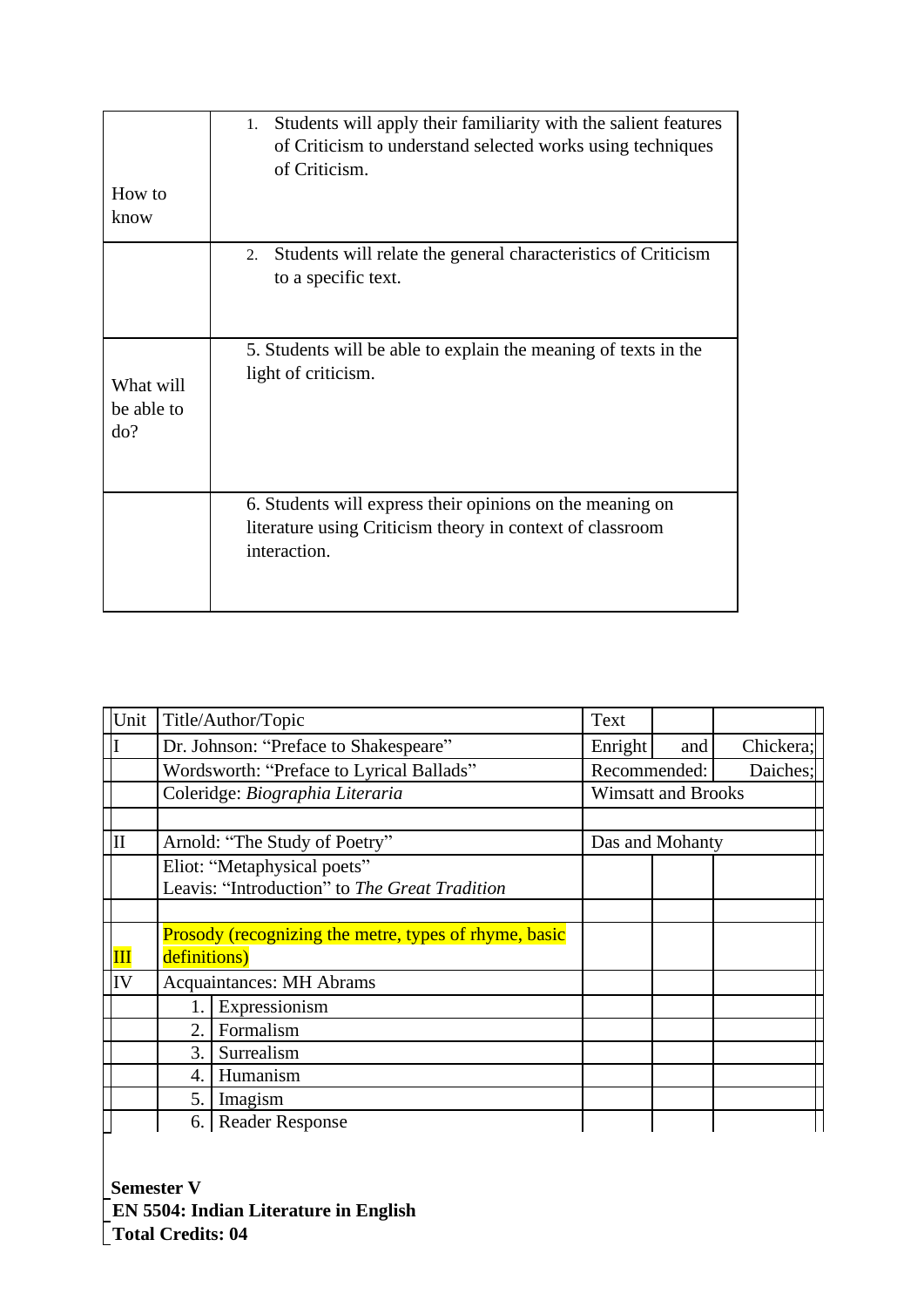| <b>Total Teaching Hours: 60</b> |                                |  |                    |                                                                                                            |             |       |            |
|---------------------------------|--------------------------------|--|--------------------|------------------------------------------------------------------------------------------------------------|-------------|-------|------------|
|                                 |                                |  |                    |                                                                                                            |             |       |            |
|                                 |                                |  | 1.                 | Summarise texts with specific details about plot, characters,<br>themes, setting, etc.                     |             |       |            |
|                                 | What to<br>know                |  |                    |                                                                                                            |             |       |            |
|                                 |                                |  | 2.                 | Identify the genre-related characteristics of all prescribed<br>texts.                                     |             |       |            |
|                                 |                                |  | 3.                 | Analyse texts as well as compare them within specific<br>genres.                                           |             |       |            |
|                                 | How to<br>know                 |  |                    |                                                                                                            |             |       |            |
|                                 |                                |  | 4.                 | Critically appraise prescribed texts in group and<br>individually.                                         |             |       |            |
|                                 | What will<br>be able to<br>do? |  | 5.                 | Assess the literary, socio-historical, and political features of<br>Indian literature in English.          |             |       |            |
|                                 |                                |  | 6.                 | Interpret literary texts from critical perspectives and justify<br>their assertions with textual evidence. |             |       |            |
|                                 | Unit                           |  |                    |                                                                                                            |             |       |            |
|                                 | I                              |  | Title/Author/Topic | Karnad: Hayavadana                                                                                         | Text        |       |            |
|                                 | $\mathbf{II}$                  |  |                    | <b>Malik Sajjad: Munnu</b>                                                                                 |             |       |            |
|                                 | III                            |  |                    | Ruskin Bond: "The Eyes Are Not Here"                                                                       | Petals:     | Prose | and Poetry |
|                                 |                                |  |                    | Mahashweta Devi: "Draupadi"                                                                                | (Macmillan) |       |            |
|                                 |                                |  |                    | Melwani: "Eight Rupees"                                                                                    |             |       |            |
|                                 |                                |  |                    | Chitre: "The Felling of the Banyan Tree"                                                                   |             |       |            |
|                                 |                                |  |                    | Naidu: "Songs of Radha: The Quest"                                                                         |             |       |            |
|                                 |                                |  |                    | Eunice D'Souza: Marriages are Made<br>Meena Kandasamy: Becoming a Brahmin                                  |             |       |            |
|                                 |                                |  |                    |                                                                                                            |             |       |            |
|                                 | IV                             |  | Acquaintances:     |                                                                                                            |             |       |            |
|                                 |                                |  |                    |                                                                                                            |             |       |            |
|                                 |                                |  |                    |                                                                                                            |             |       |            |
|                                 |                                |  |                    |                                                                                                            |             |       |            |

П

1. *Beans on Toast* 

2. *Coolie* 

 $\blacksquare$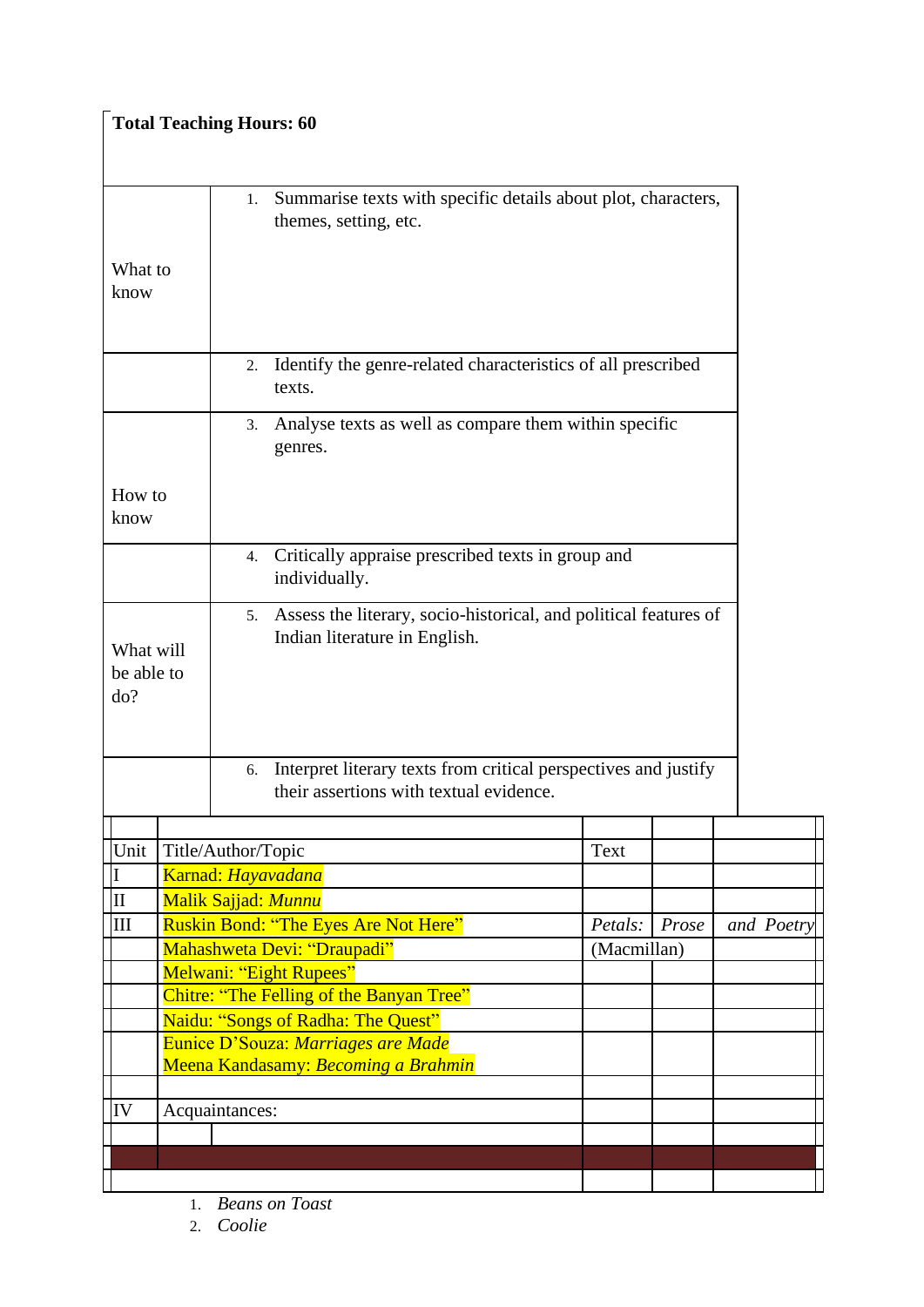- 3. *The Golden Gate*
- 4. *Time to Change*
- 5. *The Glass Palace*
- 6. *Situation in Delhi*
- 7. *The Story of my Life: A Hijra Life Story*
- 8. *The Wreck*
- 9. *The Tattered Blanket*
- 10. *Dance like a Man*

## **EN 5505A: Introduction to English Language**

### **Total Credits: 04**

|                                | Students will describe and discuss the historical<br>$1_{-}$<br>development and nature of English as a language.                           |
|--------------------------------|--------------------------------------------------------------------------------------------------------------------------------------------|
| What to<br>know                |                                                                                                                                            |
|                                | Students will identify the features of sounds of English with<br>2.<br>additional focus on the phoneme, syllable and prosodic<br>features. |
|                                | Students will classify the sounds of English by listening to<br>3.<br>authentic examples.                                                  |
| How to<br>know                 |                                                                                                                                            |
|                                | Students will demonstrate their understanding of English<br>4.<br>sounds through phonetic transcription.                                   |
| What will<br>be able to<br>do? | Students will produce English sounds accurately so as to<br>5.<br>communicate intelligibly.                                                |
|                                | Students will phonetically transcribe words and develop<br>6.<br>understanding of the etymology of select words.                           |

| $\cup$ nit | `itle/<br>opic<br>$c/A$ uthor | $\Delta V$<br>$\mathsf{V}\Lambda\mathsf{U}$ |
|------------|-------------------------------|---------------------------------------------|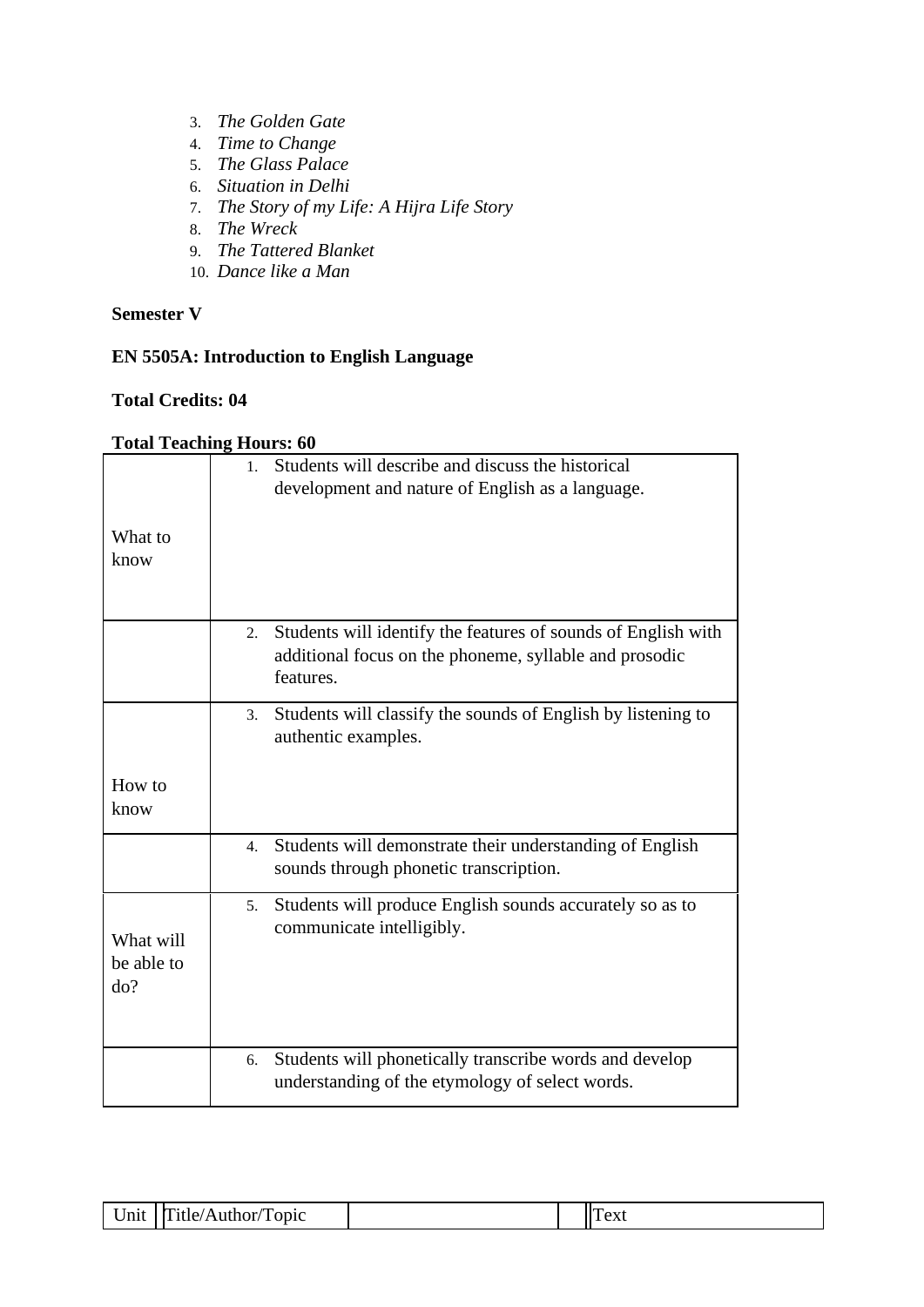|                          |                                       |                                                 |     | Balasubramaniam $(2nd$ ed),  |  |
|--------------------------|---------------------------------------|-------------------------------------------------|-----|------------------------------|--|
|                          |                                       |                                                 |     | C.L. Wrenn: The English      |  |
|                          |                                       |                                                 |     | Language, David Crystal:     |  |
| $\bf{I}$                 | English Language:                     |                                                 |     | English as a Global Language |  |
|                          | <b>General Considerations</b>         |                                                 |     |                              |  |
|                          | <b>General Character of English</b>   |                                                 |     |                              |  |
|                          | The Indo-European Family of Languages |                                                 |     |                              |  |
| $\mathbf{I}$             |                                       |                                                 |     |                              |  |
|                          |                                       |                                                 |     |                              |  |
|                          | <b>Linguistic Notes:</b>              |                                                 |     |                              |  |
|                          |                                       |                                                 |     |                              |  |
|                          | 1. Easter                             | 13. Album                                       | 25. | Camouflage                   |  |
|                          |                                       |                                                 |     |                              |  |
|                          | $\overline{2}$<br>Gospel              | 14.Bonus                                        |     | $26.$ Chef                   |  |
|                          |                                       |                                                 |     |                              |  |
|                          | 3. Pauper                             | 15. Dilemma                                     | 27. | Garage                       |  |
|                          |                                       |                                                 |     |                              |  |
|                          | 4. Memento                            | 16.Allah                                        |     | 28. Facade                   |  |
|                          |                                       |                                                 |     |                              |  |
|                          | 5. Telephone                          | 17. Church                                      |     | 29. Clientele                |  |
|                          |                                       |                                                 |     |                              |  |
|                          | 6. Atom                               | 18.Ego                                          |     | 30. Boycott                  |  |
|                          |                                       |                                                 |     |                              |  |
|                          | $\overline{7}$<br>Volcano             | 19.Justice                                      | 31. | O.K                          |  |
|                          |                                       |                                                 |     |                              |  |
|                          | 8. Mosquito                           | 20. Sandwich                                    | 32. | Robot                        |  |
|                          |                                       |                                                 |     |                              |  |
|                          | 9. Assassin                           | 21.Amateur                                      |     | 33. Restaurant               |  |
|                          |                                       |                                                 |     |                              |  |
|                          | 10. Broadcast                         | 22.Bungalow                                     |     | 34. Menu                     |  |
|                          | 11. Circus                            |                                                 |     |                              |  |
|                          |                                       | 23. Juggernaut                                  |     | 35. Status Quo               |  |
|                          | 12. Vacuum                            | 24. Boomerang                                   |     |                              |  |
|                          |                                       |                                                 |     |                              |  |
| $\mathbf{III}$           | Phonetics and Spoken English          |                                                 |     |                              |  |
|                          | Introduction                          |                                                 |     |                              |  |
|                          | The Speech Mechanism                  |                                                 |     |                              |  |
|                          | The Description of Speech Sounds      |                                                 |     |                              |  |
|                          |                                       | The Phoneme, the Syllable and Prosodic Features |     |                              |  |
| $\overline{\mathbf{IV}}$ |                                       |                                                 |     |                              |  |
|                          | <b>Acquaintances: Transcription</b>   |                                                 |     |                              |  |

## **EN 5505B: Literature and Gender (For Functional English Students)**

**Total Credits: 04**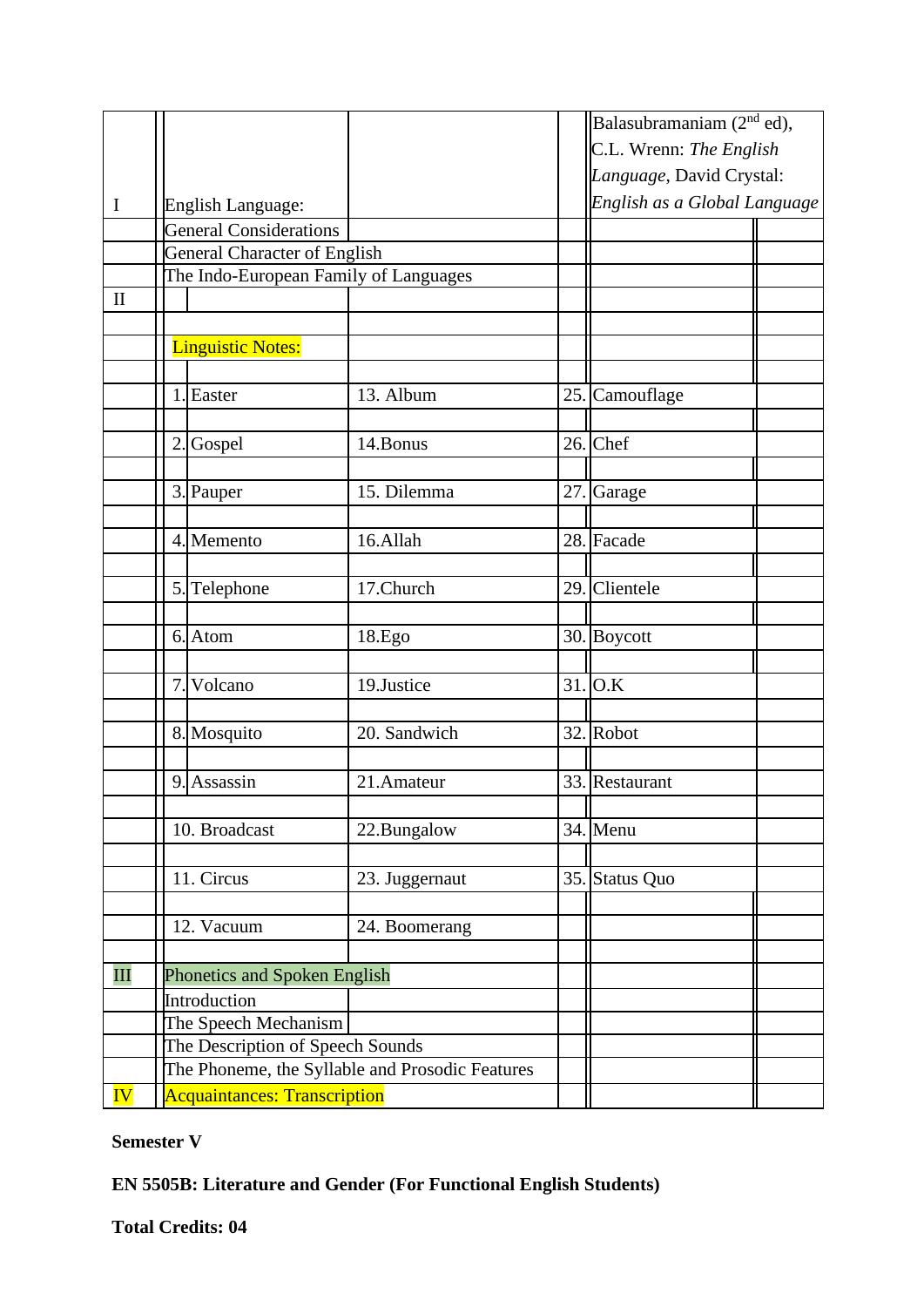## **Total Teaching Hours: 60**

|              | Unit Title/Author/Topic |                                               | <b>Text</b> |
|--------------|-------------------------|-----------------------------------------------|-------------|
| $\bf{I}$     |                         | Menon: Seeing like a Feminist                 |             |
| $\mathbf{I}$ |                         |                                               |             |
| III          |                         | Deshpande: The Dark Holds No Terrors          |             |
| IV           |                         | Acquaintances:                                |             |
|              |                         | The Second Sex                                |             |
|              | 2.1                     | <b>Sexual Politics</b>                        |             |
|              |                         | 3. A Literature of Their Own                  |             |
|              | 4.                      | In Search of Our Mothers' Gardens             |             |
|              | 5.                      | Women Writing in India (Vol. I, Introduction) |             |
|              | 6.                      | <b>Gender Trouble</b>                         |             |
|              | 7 <sub>1</sub>          | 'Under Western Eyes'                          |             |
|              | 8.                      | Sexual/Textual Politics                       |             |

#### **Semester VI**

# **EN 6501: Modern Age (1900-1965)**

#### **Total Credits: 04**

|                                | Tomi Turning Monts, oo                                                                                                    |
|--------------------------------|---------------------------------------------------------------------------------------------------------------------------|
| What to<br>know                | Students will identify the various definitions, characteristics<br>1.<br>and history of Modern Age in English literature. |
|                                |                                                                                                                           |
|                                | Students will classify the major types of works of Modern<br>2.<br>Age in English.                                        |
|                                | Students will analyse representative texts of Modern Age<br>3.                                                            |
| How to                         |                                                                                                                           |
| know                           |                                                                                                                           |
|                                | Students will critically read and understand the diachronic<br>4.<br>structure of history through the lens of Modern age  |
| What will<br>be able to<br>do? | Students will critically read Modern Age within their socio-<br>5.<br>political, moral and critical context.              |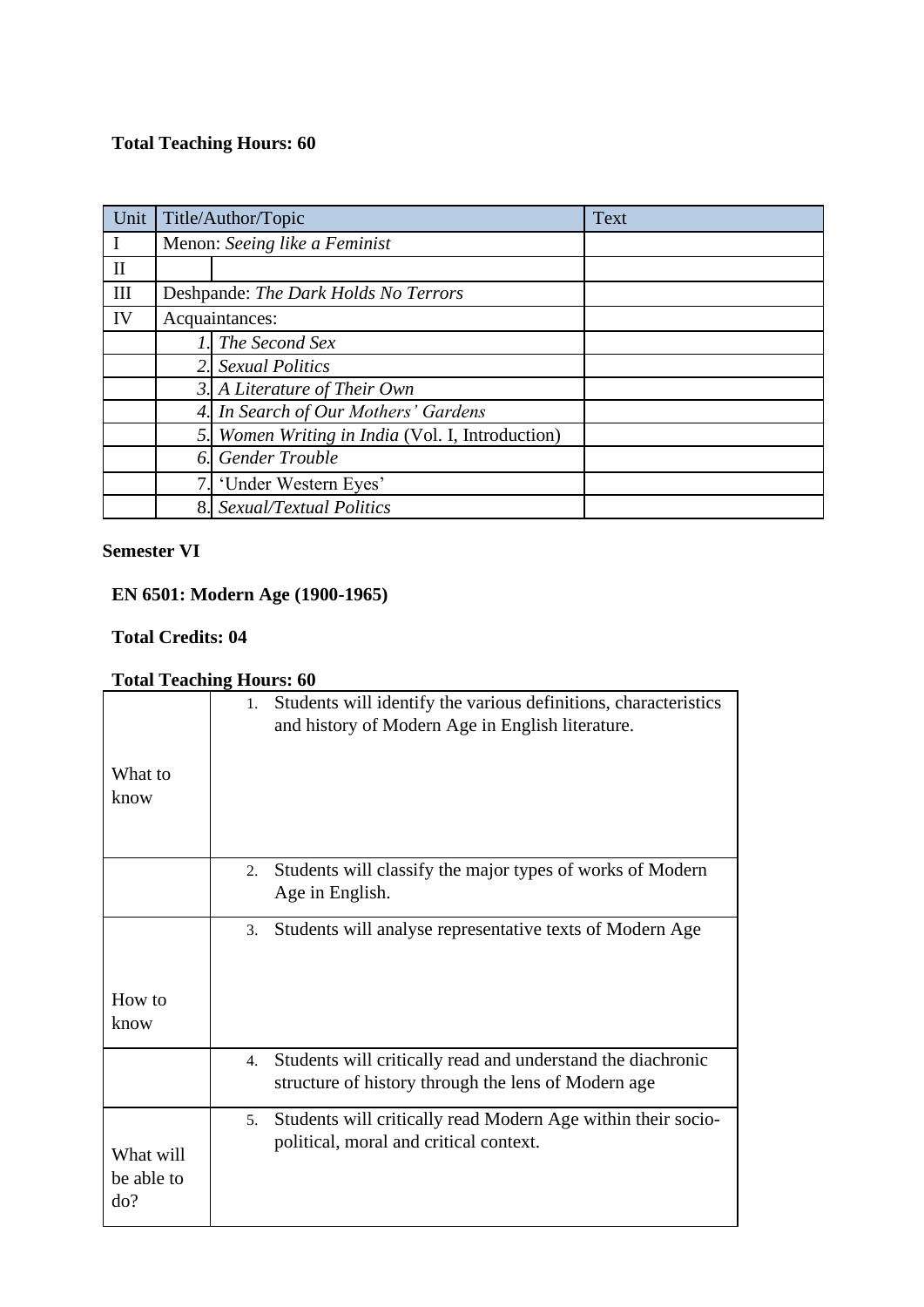| 6. Students will integrate their understanding of Modern Age<br>to develop their own view towards the manifestation of<br>social, individual and psychological conflicts. |
|---------------------------------------------------------------------------------------------------------------------------------------------------------------------------|

| Unit                                                            |                                                        | Title/Author/Topic                                               | <b>Text</b> |  |  |
|-----------------------------------------------------------------|--------------------------------------------------------|------------------------------------------------------------------|-------------|--|--|
| II                                                              |                                                        | History and Literary Characteristics                             |             |  |  |
|                                                                 |                                                        | Early Novelists: Conrad, Woolf, Lawrence                         |             |  |  |
| IІ                                                              |                                                        | A. Modernist Poetry and War Poetry                               |             |  |  |
|                                                                 |                                                        | <b>B.</b> Theatre of the Absurd                                  |             |  |  |
|                                                                 |                                                        | C. Drama of Ideas                                                |             |  |  |
|                                                                 |                                                        | T. S. Eliot: "Prufrock", W. B. Yeats: "The Second                |             |  |  |
| III                                                             |                                                        | Coming" and W. H. Auden: "The Unknown Citizen"                   |             |  |  |
| IV                                                              |                                                        | Acquaintances:                                                   |             |  |  |
|                                                                 | $\mathcal{I}$ .                                        | The Golden Bowl                                                  |             |  |  |
|                                                                 | 2.                                                     | Lord Jim                                                         |             |  |  |
|                                                                 | 3.                                                     | The Doctor's Dilemma                                             |             |  |  |
|                                                                 | 4.                                                     | "Counter-Attack"                                                 |             |  |  |
|                                                                 | 5.                                                     | Shakespearean Tragedy                                            |             |  |  |
|                                                                 | 6.                                                     | Playboy of the Western World                                     |             |  |  |
|                                                                 | 7.                                                     | The Rainbow                                                      |             |  |  |
|                                                                 | 8.                                                     | "The Waste Land"                                                 |             |  |  |
|                                                                 |                                                        | 9. A Portrait of the Artist as a Young Man                       |             |  |  |
|                                                                 | 10. Heart of the Matter                                |                                                                  |             |  |  |
|                                                                 | <b>Semester VI</b>                                     |                                                                  |             |  |  |
|                                                                 | <b>EN 6502: Comedy Form</b>                            |                                                                  |             |  |  |
| <b>Total Credits: 04</b>                                        |                                                        |                                                                  |             |  |  |
| <b>Total Teaching Hours: 60</b>                                 |                                                        |                                                                  |             |  |  |
|                                                                 |                                                        |                                                                  |             |  |  |
|                                                                 |                                                        |                                                                  |             |  |  |
|                                                                 |                                                        | Students will delineate of different types of comedies.<br>1.    |             |  |  |
|                                                                 |                                                        |                                                                  |             |  |  |
|                                                                 |                                                        |                                                                  |             |  |  |
| What to                                                         |                                                        |                                                                  |             |  |  |
| know                                                            |                                                        |                                                                  |             |  |  |
|                                                                 |                                                        |                                                                  |             |  |  |
|                                                                 |                                                        |                                                                  |             |  |  |
|                                                                 |                                                        | Students will identify the literary, cultural, historical,<br>2. |             |  |  |
| political influence of comedies on the literary and political / |                                                        |                                                                  |             |  |  |
|                                                                 | social world.                                          |                                                                  |             |  |  |
|                                                                 | Students will analyze the theme and setting of a<br>3. |                                                                  |             |  |  |
|                                                                 |                                                        | representative comedy.                                           |             |  |  |
|                                                                 |                                                        |                                                                  |             |  |  |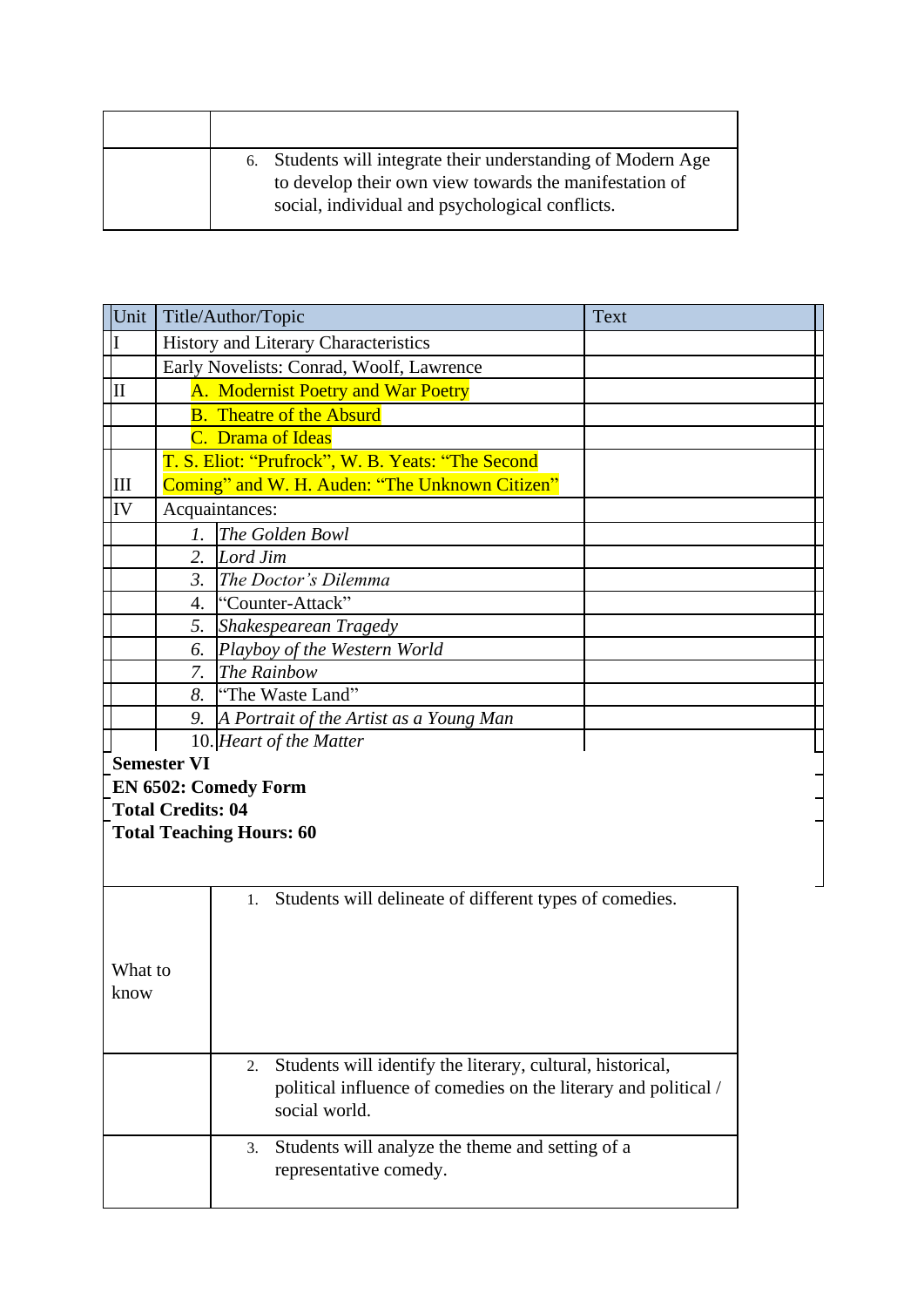| How to<br>know                                                                               |                  |                                                                                                                              |                                                                                                                                         |  |
|----------------------------------------------------------------------------------------------|------------------|------------------------------------------------------------------------------------------------------------------------------|-----------------------------------------------------------------------------------------------------------------------------------------|--|
|                                                                                              |                  |                                                                                                                              |                                                                                                                                         |  |
| Students will apply narrative techniques to critically<br>4.<br>appreciate a fictional text. |                  |                                                                                                                              |                                                                                                                                         |  |
| What will<br>be able to<br>do?                                                               |                  | Students will read texts of comedy based on aspects of plot,<br>5.<br>setting, themes, characters etc                        |                                                                                                                                         |  |
|                                                                                              |                  | Students will appraise their immediate political / cultural<br>6.<br>context through the lens of historical texts of comedy. |                                                                                                                                         |  |
|                                                                                              |                  |                                                                                                                              |                                                                                                                                         |  |
| Unit                                                                                         |                  | Title/Author/Topic                                                                                                           | Text                                                                                                                                    |  |
|                                                                                              |                  | Introduction, Definition, Characteristics                                                                                    | Rees: An Introduction ;                                                                                                                 |  |
|                                                                                              |                  |                                                                                                                              | Casebook; Andrew Scott<br>Comedy (New Critical Idiom)<br>and Eric Weitz: The<br>Cambridge Introduction to<br>Comedy (Selected Chapters) |  |
| II                                                                                           |                  | History, Types, Theories of Laughter                                                                                         |                                                                                                                                         |  |
| IШ                                                                                           |                  | <b>Wilde: The Importance of Being Earnest</b>                                                                                |                                                                                                                                         |  |
| IV                                                                                           |                  | Acquaintances:                                                                                                               |                                                                                                                                         |  |
|                                                                                              | 1.               | As You Like It                                                                                                               |                                                                                                                                         |  |
|                                                                                              | 2.               | A Midsummer Night's Dream                                                                                                    |                                                                                                                                         |  |
|                                                                                              | $\mathfrak{Z}$ . | Volpone                                                                                                                      |                                                                                                                                         |  |
|                                                                                              | 4.<br>5.         | The Shoemaker's Holiday<br>The School for Scandal                                                                            |                                                                                                                                         |  |
|                                                                                              | 6.               | Marriage a la Mode                                                                                                           |                                                                                                                                         |  |
|                                                                                              | 7.               | The Birthday Party                                                                                                           |                                                                                                                                         |  |
|                                                                                              | 8.               | Who's Afraid of Virginia Woolf                                                                                               |                                                                                                                                         |  |
|                                                                                              | 9.               | How to Get Rid of It                                                                                                         |                                                                                                                                         |  |
|                                                                                              | 10.              | Arms and the Man                                                                                                             |                                                                                                                                         |  |
|                                                                                              |                  |                                                                                                                              |                                                                                                                                         |  |
|                                                                                              |                  |                                                                                                                              |                                                                                                                                         |  |
|                                                                                              |                  |                                                                                                                              |                                                                                                                                         |  |

# **EN 6503: Literary Criticism and Theory**

**Total Credits: 04**

| 1. Identify the salient features of prominent $20th$ century |
|--------------------------------------------------------------|
| movements of criticism and theory.                           |
|                                                              |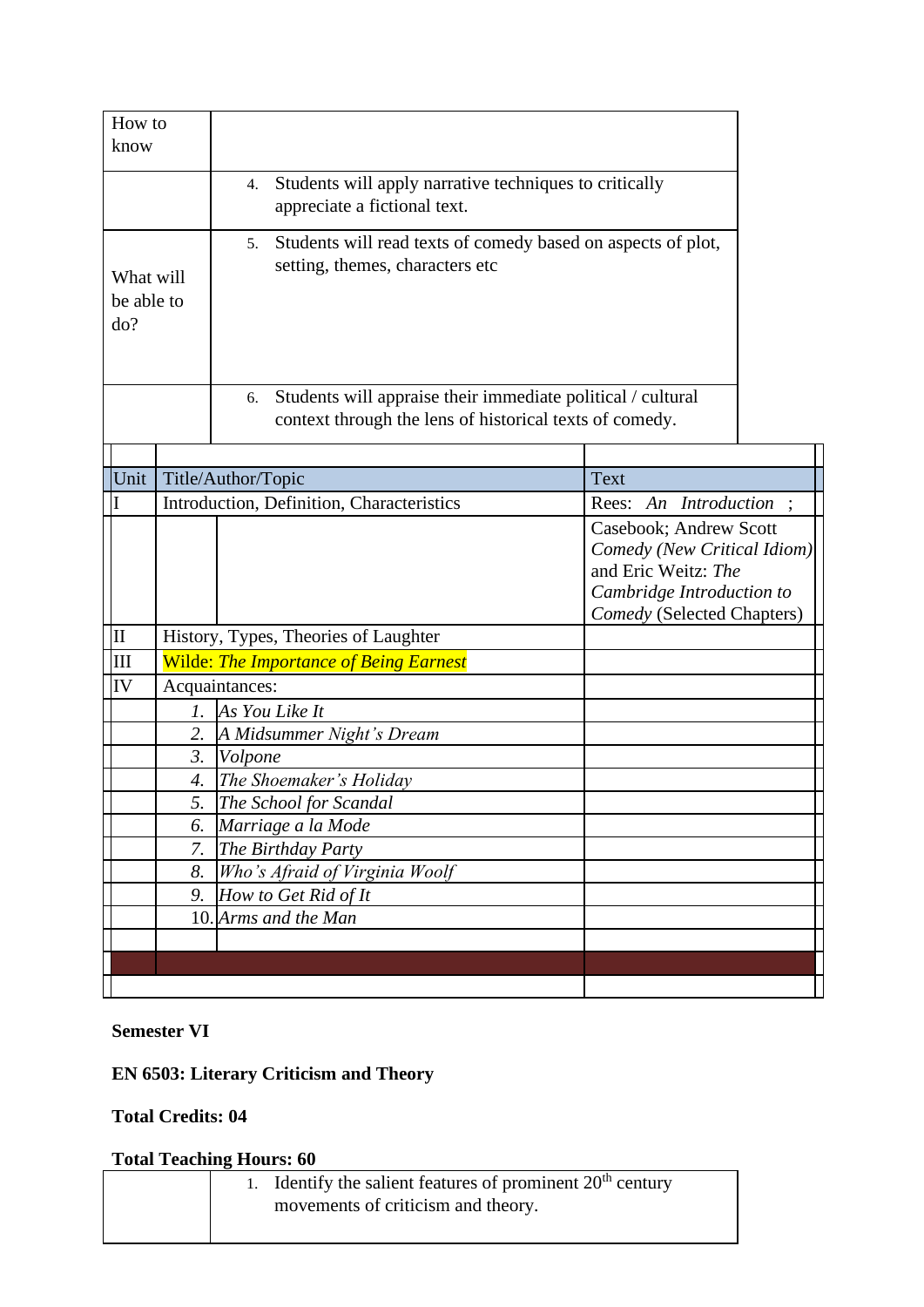| What to                        |                                                                                                                                                           |
|--------------------------------|-----------------------------------------------------------------------------------------------------------------------------------------------------------|
| know                           |                                                                                                                                                           |
|                                |                                                                                                                                                           |
|                                |                                                                                                                                                           |
|                                | Describe the various stages in the development of Literary<br>2.<br>Criticism and theory in the $20th$ century.                                           |
|                                | Read and discuss excerpts from selected works of I. A.<br>3.<br>Richards and Northrop Frye.                                                               |
| How to                         |                                                                                                                                                           |
| know                           |                                                                                                                                                           |
|                                |                                                                                                                                                           |
|                                | Distinguish selected literary terms of Structuralism and Post<br>4.<br>Structuralism and examine their evolution in the history of<br>English literature. |
| What will<br>be able to<br>do? | Draw connections in the development of critical movements<br>5.<br>around the world.                                                                      |
|                                | Assess the strengths and limitations of $20th$ century critics<br>6.<br>and examine their relevance to contemporary literary<br>studies.                  |

| Unit | Title/Author/Topic                             | <b>Text</b>                          |  |
|------|------------------------------------------------|--------------------------------------|--|
| I    | Richards: 'On Metaphor'                        |                                      |  |
|      | Frye: selections from The Anatomy of Criticism |                                      |  |
|      |                                                | Contemporary Literary And            |  |
|      |                                                | <b>Cultural Theory: From</b>         |  |
|      |                                                | Structuralism To Ecocriticism        |  |
|      | Structuralism                                  | by Pramod K. Nayar                   |  |
|      |                                                | Contemporary Literary And            |  |
|      |                                                | <b>Cultural Theory: From</b>         |  |
|      |                                                | <b>Structuralism To Ecocriticism</b> |  |
| Ш    | Post-structuralism                             | by Pramod K. Nayar                   |  |
| IV   | Acquaintances: (M H Abrams)                    |                                      |  |
|      | Queer Theory                                   |                                      |  |
|      | <b>Cultural Studies</b><br>2.                  |                                      |  |
|      | <b>Marxist Criticism</b>                       |                                      |  |
|      | Magic Realism<br>4.                            |                                      |  |
|      | Dialogic Criticism<br>5.                       |                                      |  |
|      | <b>Psychological Criticism</b><br>6.           |                                      |  |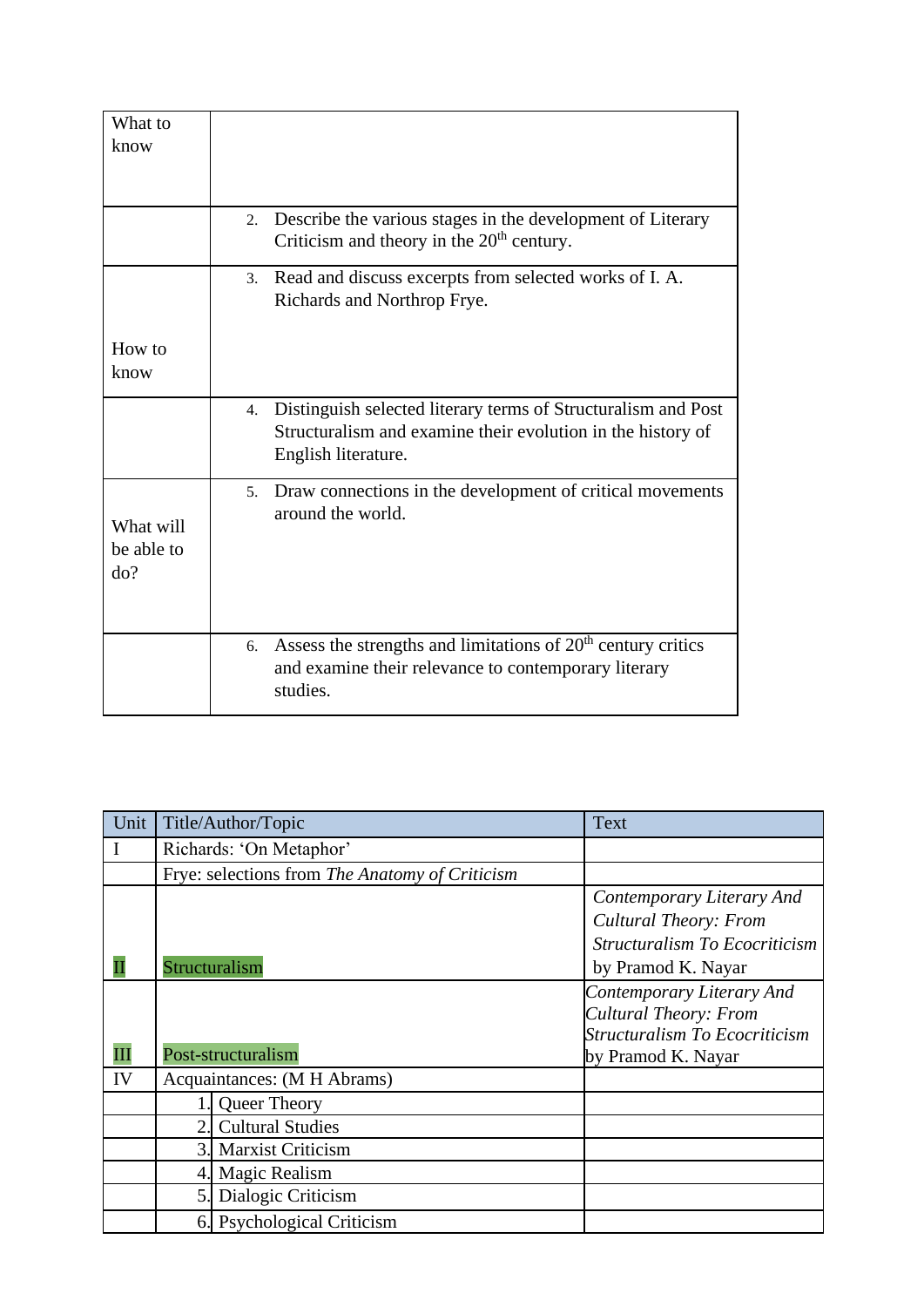## **EN 6504A: American Literature**

## **Total Credits: 04**

| What to<br>know                | To aware students about the social, historical, literary and<br>1.<br>cultural elements of the changes in American literature.                                      |
|--------------------------------|---------------------------------------------------------------------------------------------------------------------------------------------------------------------|
|                                | To identify and describe distinct literary characteristics of<br>2.<br>American literature.                                                                         |
|                                | To introduce students to the canonical American literary<br>3.<br>works.                                                                                            |
| How to<br>know                 |                                                                                                                                                                     |
|                                | To help students demonstrate knowledge of the development<br>4.<br>of characteristic forms or styles of expression during different<br>American historical periods. |
| What will<br>be able to<br>do? | To introduce students to prominent American literary poetical<br>5.<br>works and drama.                                                                             |

| Unit   Title/Author/Topic         | Text                                                             |
|-----------------------------------|------------------------------------------------------------------|
| <b>History</b>                    | A Brief History of American<br><i>Literature</i> by Richard Gray |
| Harper Lee: To Kill a Mockingbird |                                                                  |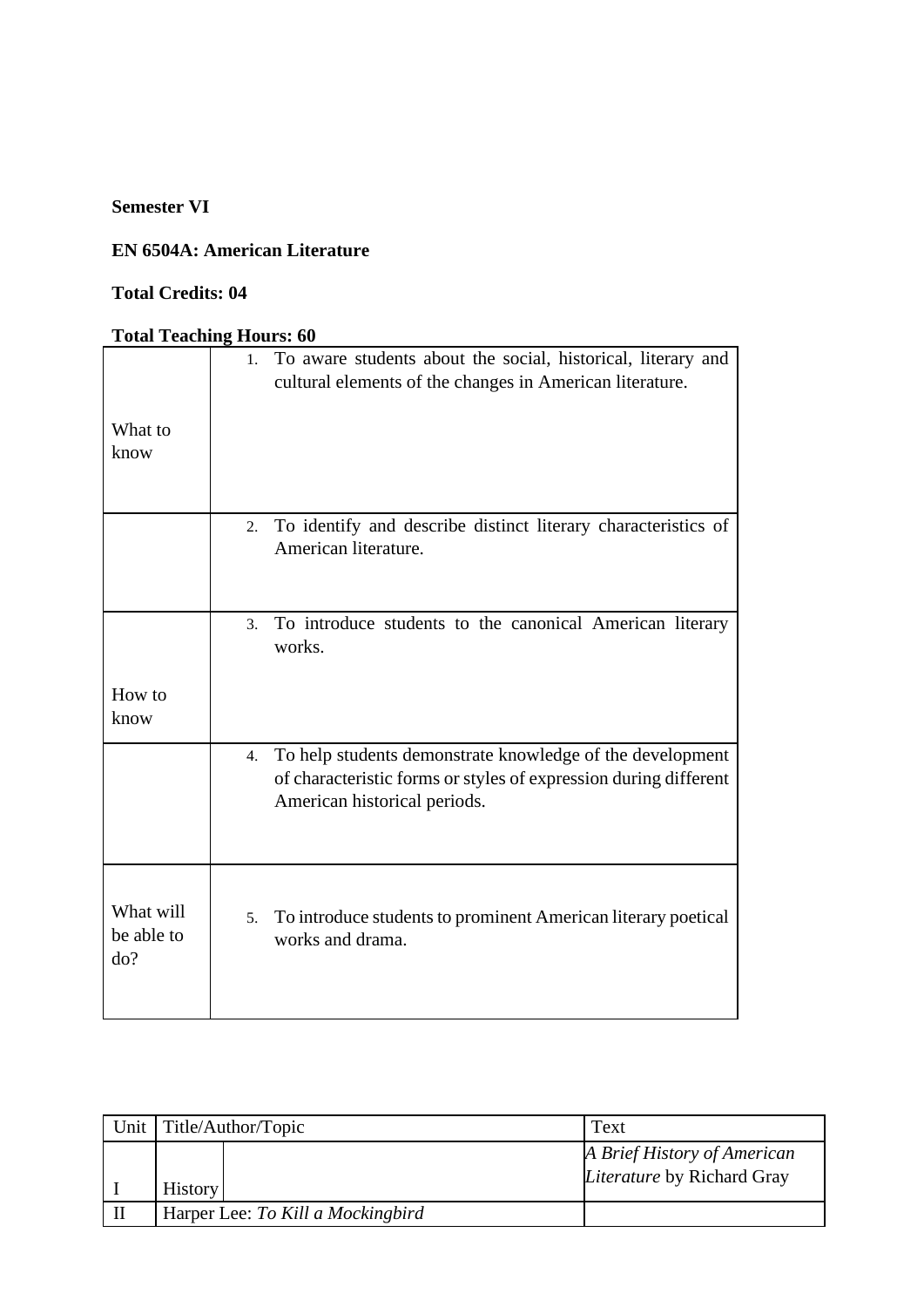| $\mathbf{III}$ |                            | Frost: 'Departmental', 'Death of a                          |  |
|----------------|----------------------------|-------------------------------------------------------------|--|
|                | Hired Man', 'Home Burial', |                                                             |  |
|                |                            | 'Mending Wall'                                              |  |
|                |                            | <b>Walt Whitman Songs of Myself Part I Book III: Poem I</b> |  |
|                | and II                     |                                                             |  |
| IV             | Acquaintances:             |                                                             |  |
|                | 1.                         | The Scarlet Letter                                          |  |
|                | 2.                         | Moby Dick                                                   |  |
|                | 3.                         | The Great Gatsby                                            |  |
|                | 4.                         | <b>Beloved</b>                                              |  |
|                | 5.                         | <b>Collected Poems of Emily Dickinson</b>                   |  |
|                | 6.                         | For Whom the Bell Tolls                                     |  |
|                | 7.                         | The Glass Menagerie                                         |  |
|                | 8.                         | <b>Leaves of Grass</b>                                      |  |
|                | 9.                         | Uncle Tom's Cabin                                           |  |
|                |                            | 10. Death of a Salesman                                     |  |

## **EN 6504B: Commonwealth Literature**

#### **Total Credits: 04**

## **Total Teaching Hours: 60**

| Unit           | Title/Author/Topic                              |                             | Text |  |
|----------------|-------------------------------------------------|-----------------------------|------|--|
| $\bf{I}$       | Appiah: 'Is the Post in Postmodern the Post- in |                             |      |  |
|                | Postcolonial?'                                  |                             |      |  |
| $\mathbf{I}$   | Atwood: Surfacing                               |                             |      |  |
| $\mathbf{III}$ | Dangarembge: Nervous Conditions                 |                             |      |  |
| IV             | Acquaintances:                                  |                             |      |  |
|                | 1.                                              | Solid Mandala               |      |  |
|                | 2.                                              | A House for Mr. Biswas      |      |  |
|                | 3.                                              | <i>Disgrace</i>             |      |  |
|                | 4.                                              | Donnalleys                  |      |  |
|                | 5.                                              | <b>Burger's Daughter</b>    |      |  |
|                | 6.                                              | When the Rain Clouds Gather |      |  |
|                | 7.                                              | The Empire Writes Back      |      |  |
|                | 8.                                              | The Stone Angel             |      |  |
|                | 9.                                              | The Grass is Singing        |      |  |
|                | 10. Things Fall Apart                           |                             |      |  |

**Semester VI EN 6505A: English Language Teaching and Spoken English Total Credits: 04 Total Teaching Hours: 60**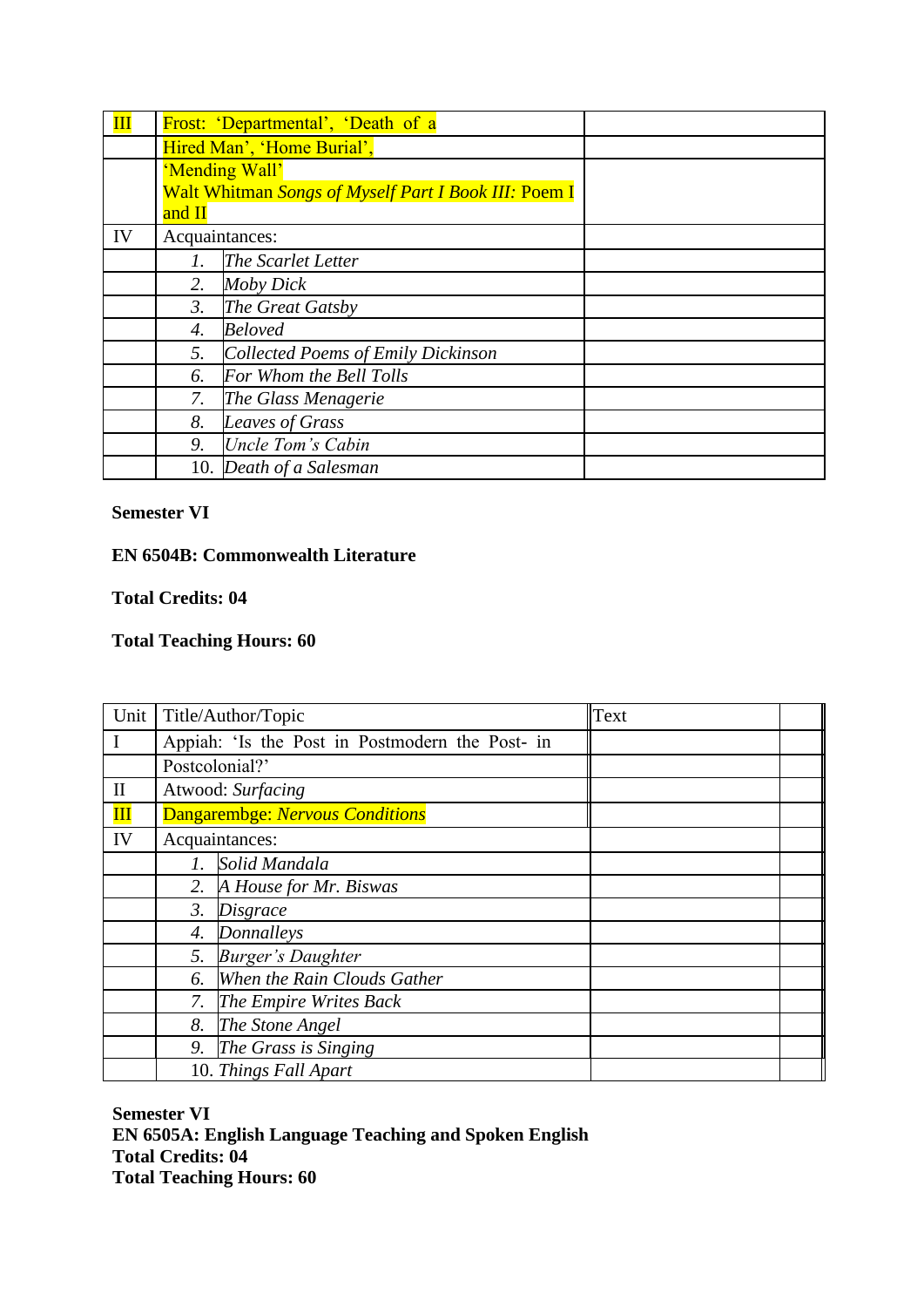| What to                        |                                                                                                          | 1.                        | Students will describe and apply basic principles of Second<br>Language Acquisition, Methods of Teaching and Material<br>Development in context of English as a second language. |                                |           |
|--------------------------------|----------------------------------------------------------------------------------------------------------|---------------------------|----------------------------------------------------------------------------------------------------------------------------------------------------------------------------------|--------------------------------|-----------|
| know                           |                                                                                                          |                           |                                                                                                                                                                                  |                                |           |
|                                |                                                                                                          | 2.                        | Students will distinguish features of word stress, connected<br>speech as well as factors influencing the international<br>intelligibility of Indian English.                    |                                |           |
|                                |                                                                                                          | 3.                        | Students will analyse communicative tasks of learning<br>English as a second language.                                                                                           |                                |           |
| How to<br>know                 |                                                                                                          |                           |                                                                                                                                                                                  |                                |           |
|                                |                                                                                                          | 4.                        | Students to conduct tasks of English learning in real<br>classroom contexts.                                                                                                     |                                |           |
| What will<br>be able to<br>do? |                                                                                                          | 5.                        | Students will evaluate tasks of English from point of view of<br>theoretical and practical effectiveness.                                                                        |                                |           |
|                                |                                                                                                          | 6.                        | Students will contrast Indian English with other types of<br>Englishes so as to appraise its international intelligibility.                                                      |                                |           |
|                                |                                                                                                          | Unit   Title/Author/Topic |                                                                                                                                                                                  | Text                           |           |
|                                |                                                                                                          |                           | Second Language Acquisition: Basic Principles and                                                                                                                                | Richards and Rogers            |           |
|                                | Concepts                                                                                                 |                           |                                                                                                                                                                                  | Approaches and Methods,        |           |
|                                |                                                                                                          |                           |                                                                                                                                                                                  | Techniques and Principles in   |           |
|                                |                                                                                                          |                           |                                                                                                                                                                                  | Language Teaching by Diane     |           |
|                                |                                                                                                          |                           |                                                                                                                                                                                  | Larsen-Freeman                 |           |
|                                |                                                                                                          |                           |                                                                                                                                                                                  |                                |           |
| I                              |                                                                                                          |                           |                                                                                                                                                                                  | English Language Teaching:     |           |
|                                |                                                                                                          |                           |                                                                                                                                                                                  | Approaches                     | and       |
| $\mathbf{I}$                   |                                                                                                          |                           | Methods of teaching English                                                                                                                                                      | Methodologies Navita Arora     |           |
|                                |                                                                                                          |                           | Digital Portfolio (use of ICT in learning exercise for                                                                                                                           |                                |           |
|                                |                                                                                                          |                           | language competency)<br><b>Second Language Research: Key Areas</b>                                                                                                               |                                |           |
|                                |                                                                                                          |                           |                                                                                                                                                                                  |                                |           |
| Ш                              | Factors affecting the international intelligibility of<br>Indian English and suggestions for improvement |                           | Spoken English: A Manual of                                                                                                                                                      |                                |           |
|                                |                                                                                                          |                           |                                                                                                                                                                                  | Speech and Phonetics           | <b>RK</b> |
|                                |                                                                                                          |                           |                                                                                                                                                                                  | <b>Bhansal and JB Harrison</b> |           |